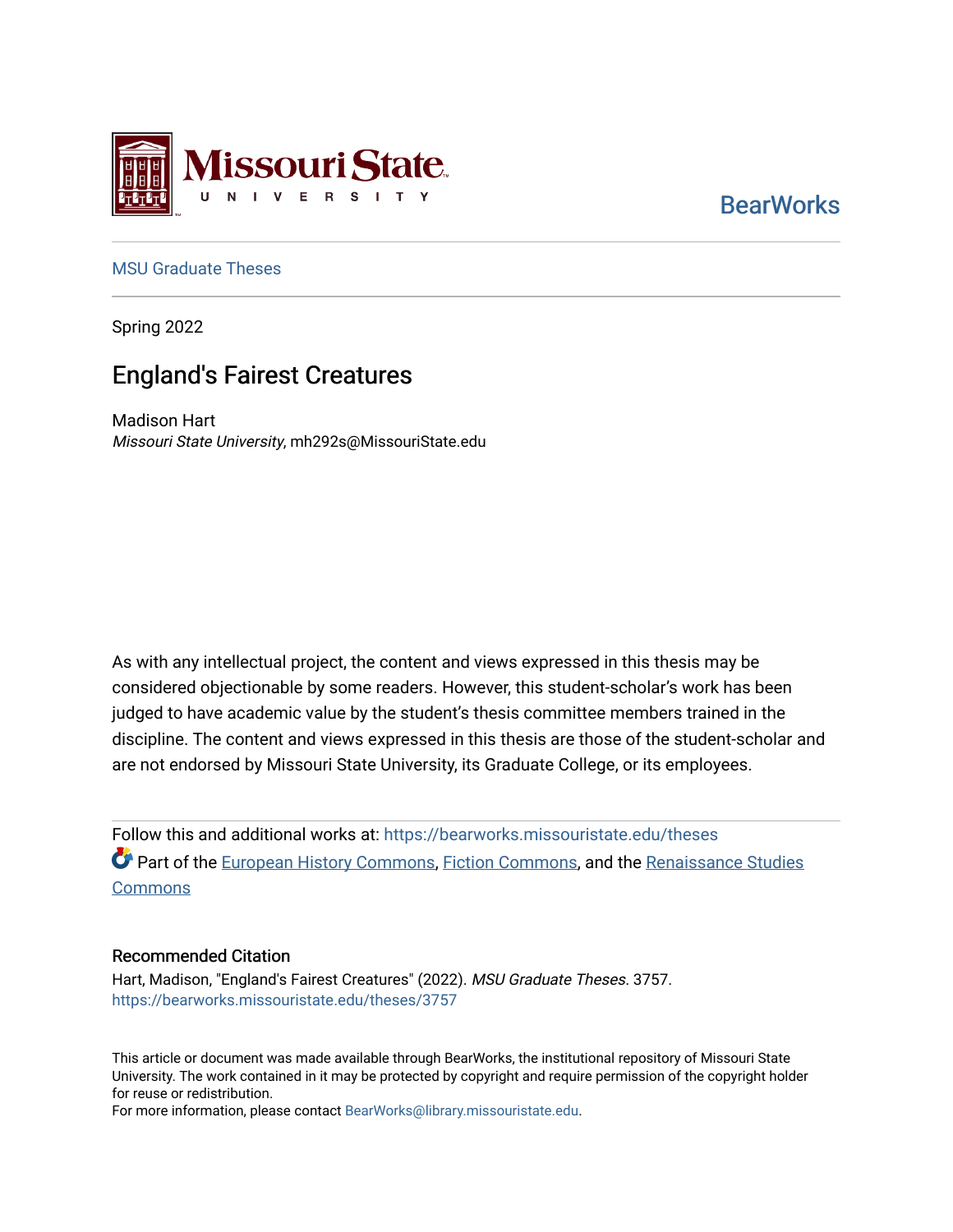# **ENGLAND'S FAIREST CREATURES**

A Master's Thesis

Presented to

The Graduate College of

Missouri State University

In Partial Fulfillment

Of the Requirements for the Degree

Master of Arts, English

By

Madison Hart

May 2022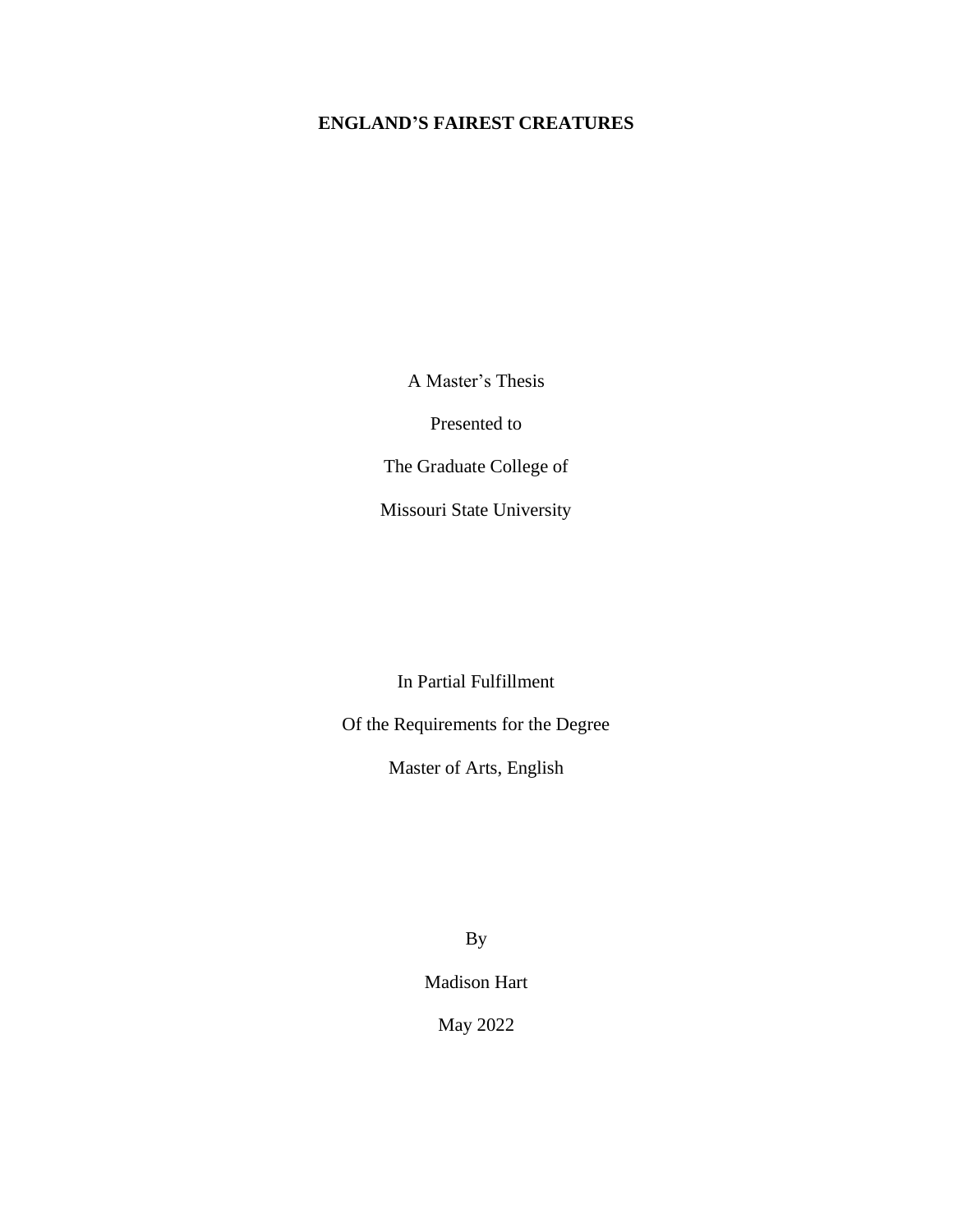Copyright 2022 by Madison Hart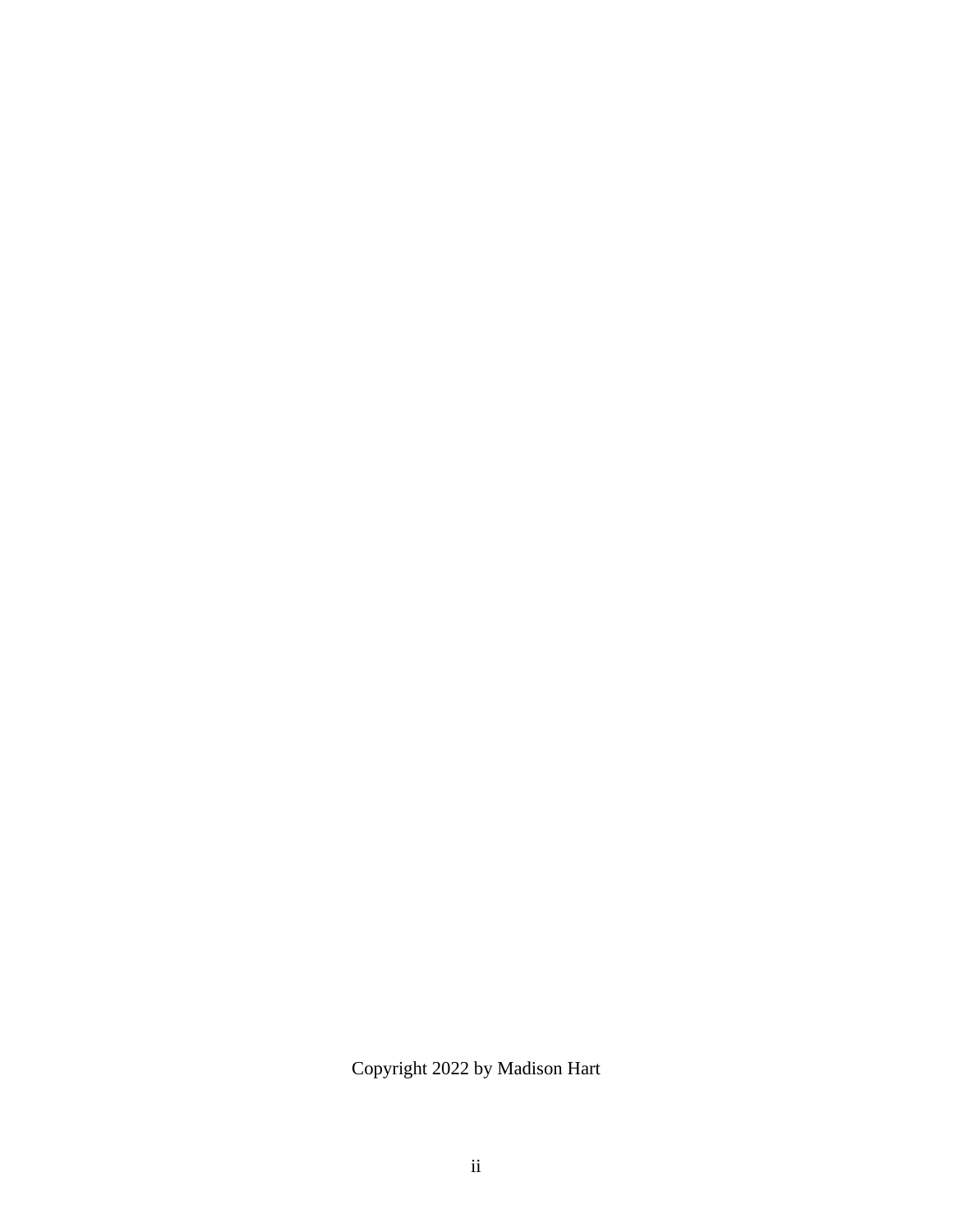# **ENGLAND'S FAIREST CREATURES**

English

Missouri State University, May 2022

Master of Arts

Madison Hart

# **ABSTRACT**

Set in 1616 Jacobean England, surrounding a tragic chamber pot incident, the place setting of the small fishing town of Lechlade, England, begins our story. From generations of fisherman, Elias Eaton, is the first Eaton not to bear a son. Instead, his fierce daughter in her mid-twenties, Julia, our protagonist, helps her father at the docks daily. Although Julia is a champion for women of her time, she dreams of there being something more out there for her than the town that has shackled Eatons for centuries. Julia's mother, Sybil, is the daughter to the town baker. Her literate father taught her to write, so she taught Julia in secrecy. Sybil runs the business of Elias's fishery along with trying and writing new recipes which she sells weekly at the market with her husband's catch. Since the Eatons are fairly stable middle class English citizens, Sybil can not only maintain the nurturing of her own family, but she also offers nightly meals to the poor for trade. A button can get you a mutton at the Eatons'. Julia resents her parents for, what she believes, are seemingly passionless self-establishings in the world. Their love was like a poem, and they were content with their trades. The same could not be said for Julia. Instead, she desires to write, like Shakespeare. She pours over her own poetry, attempts at prose, and faulty Shakespeare quartos in an attempt to procure copies worth studying. The way Shakespeare explores the depths of his characters' minds—their inner turmoil—resonates with Julia in a way she cannot escape. After dropping a full chamber pot on a famous actor's head, later to be revealed as Shakespeare's closest friend, rendering him fatally wounded, Julia is thrust into the start of a journey that could potentially be the key to helping her understand the Eaton melancholy that binds her. Perhaps what feels like an all-consuming curse is otherwise our protagonist's greatest gift.

**KEYWORDS**: novel excerpt, England, Shakespeare, melancholy, mental health, historical fiction, tragicomedy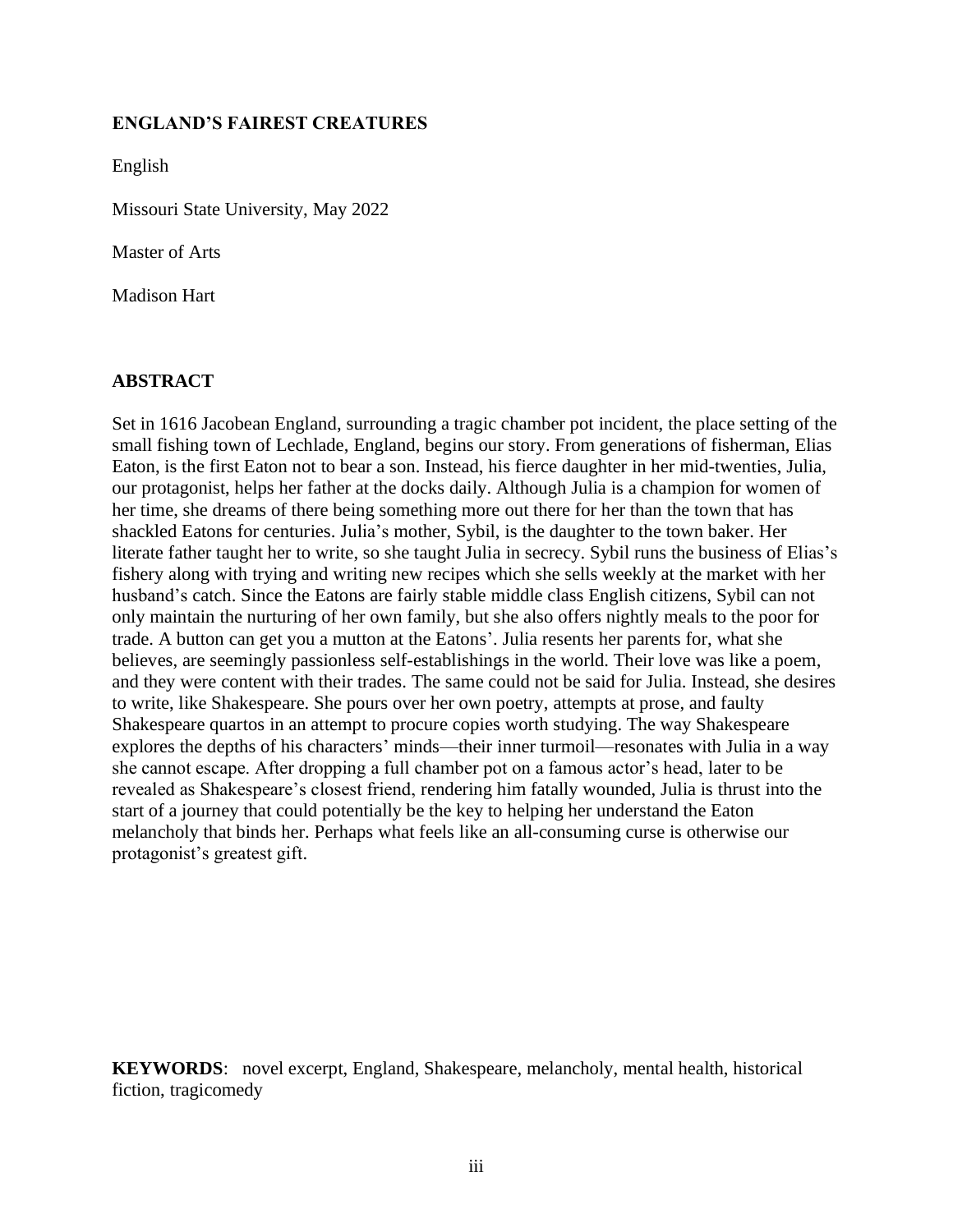# **ENGLAND'S FAIREST CREATURES**

By

Madison Hart

A Master's Thesis Submitted to the Graduate College Of Missouri State University In Partial Fulfillment of the Requirements For the Degree of Master of Arts, English

May 2022

Approved:

W.D. Blackmon, Ph.D., Thesis Committee Chair Michael Czyzniejewski, M.F.A., Committee Member Jonathan Newman, Ph.D., Committee Member Julie Masterson, Ph.D., Dean of the Graduate College

In the interest of academic freedom and the principle of free speech, approval of this thesis indicates the format is acceptable and meets the academic criteria for the discipline as determined by the faculty that constitute the thesis committee. The content and views expressed in this thesis are those of the student-scholar and are not endorsed by Missouri State University, its Graduate College, or its employees.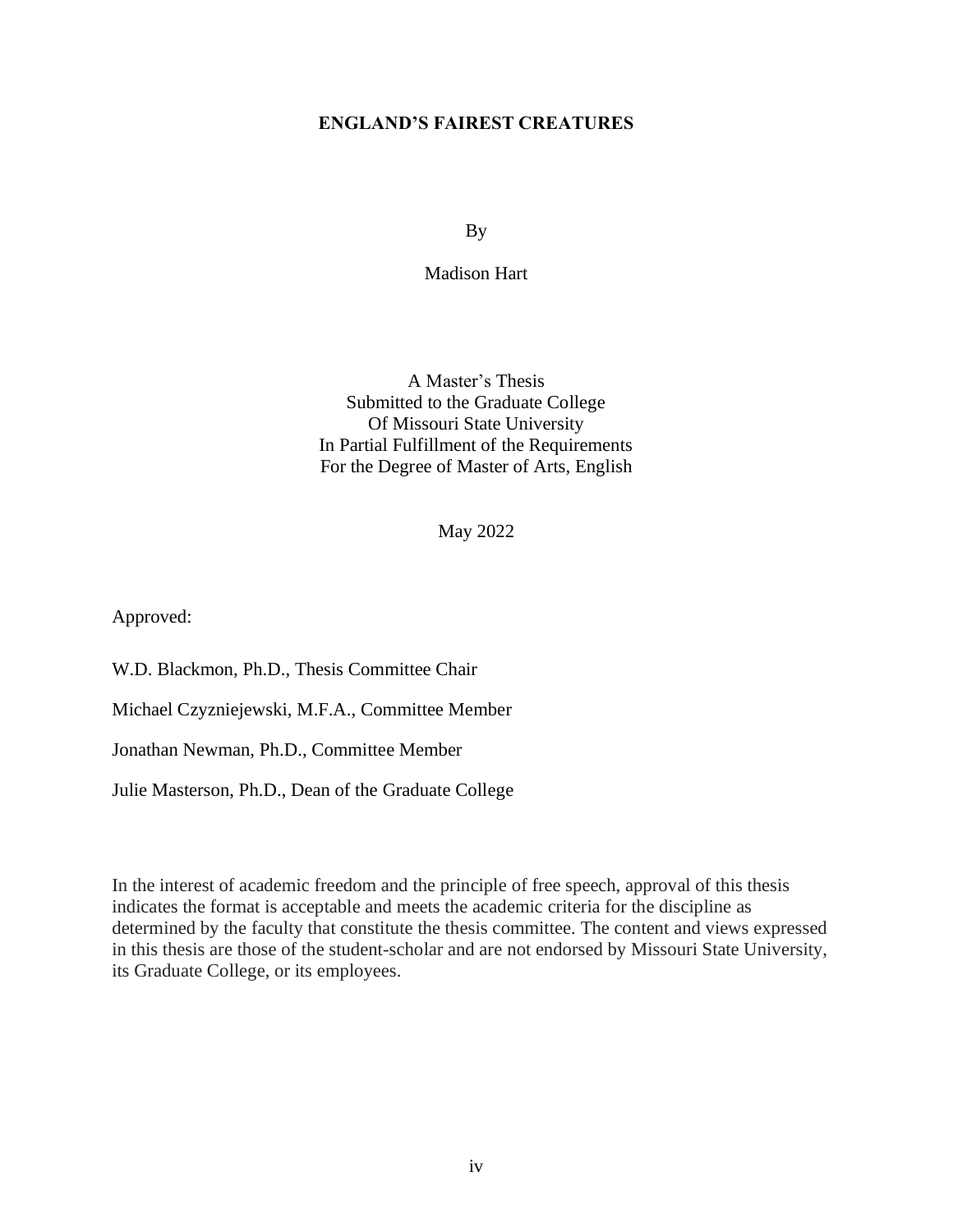## **ACKNOWLEDGEMENTS**

I would like to thank the following people for their support during the course of my

graduate studies: Margaret Weaver, Rhonda Stanton, W.D. Blackmon, Mike Czyzniejewski,

Jonathon Newman, and Leslie Seawright.

This is dedicated to my mother, who knew I was a writer before I ever did. As well to my father, who always championed me and made sure I was able to follow a vocation that I was passionate about. To my partner, who inspires me and lifts me up unconditionally. To those who believed in me when I was unable. Thank you for your endless love and support.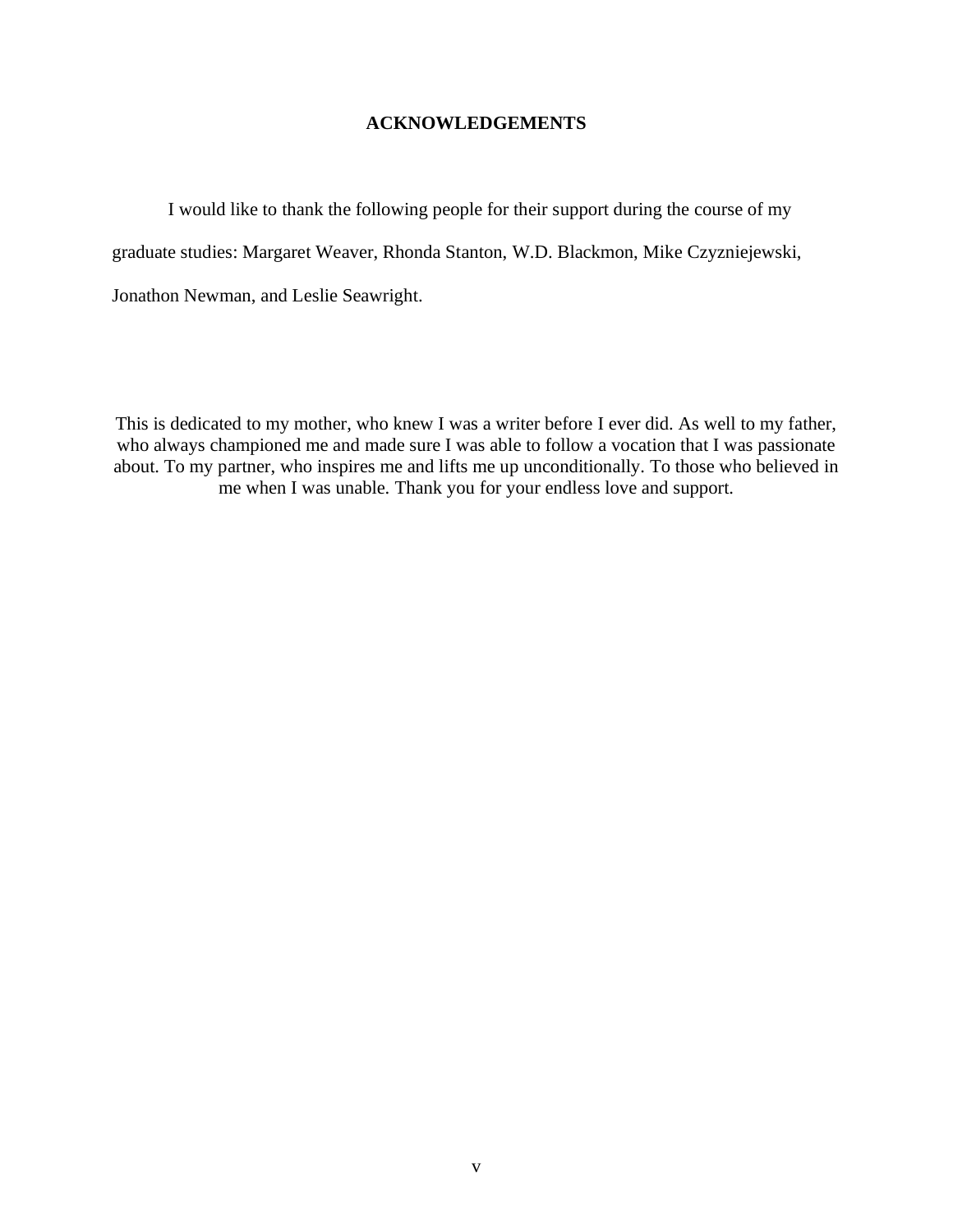# **TABLE OF CONTENTS**

| <b>Critical Introduction</b>       | Page<br>- 1 |
|------------------------------------|-------------|
| <b>Works Cited</b>                 | Page 11     |
| Prologue                           | Page 12     |
| Poetic Introduction                | Page 15     |
| <b>England's Fairest Creatures</b> | Page 16     |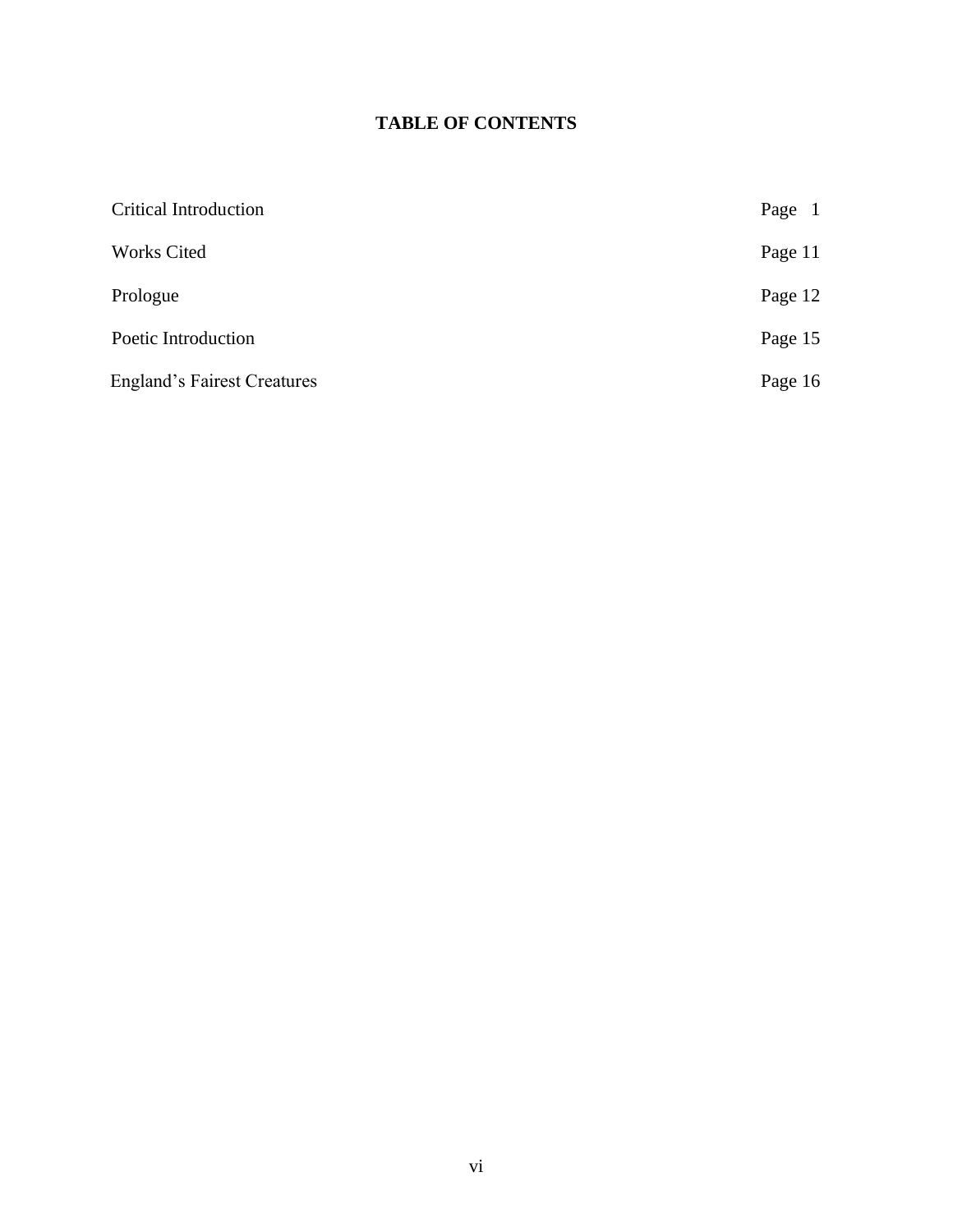## **CRITICAL INTRODUCTION**

Sonnet 1

From fairest creatures we desire increase, That thereby beauty's rose might never die, But as the riper should by time decease, His tender heir might bear his memory; But thou, contracted to thine own bright eyes, Feed'st thy light's flame with self-substantial fuel, Making a famine where abundance lies, Thyself thy foe, to thy sweet self too cruel. Thou that art now the world's fresh ornament And only herald to the gaudy spring, Within thine own bud buriest thy content, And, tender churl, mak'st waste in niggarding. Pity the world, or else this glutton be, To eat the world's due, by the grave and thee. William Shakespeare

## *England's Fairest Creatures* is a historical fiction novel that came out of an

undergraduate writing experience of mine in 2017 when I was at Texas Christian University. It was my first attempt at any kind of complete narrative as an author. It is a concept that has stayed with me for almost six years now, growing more complex as I grow older and learn more as a writer. The more I dive into this story and its possibilities, the more it challenges me professionally and mentally. Inspired by my own mental health struggles, I was curious how to write a character who struggled similarly, yet in a different time period that might alter the way their struggles are perceived.

Our story is set focusing mainly on the life and inner thoughts of Julia Eaton in early Jacobean England. This is precisely because the Shakespearean texts Julia would have been exposed to hone in on a highly advanced understanding of mental illness of the time. These texts are what influence Julia to think beyond the limits of her melancholy. I am fascinated by women in history who were before their times, and how their thoughts or ideas were received by those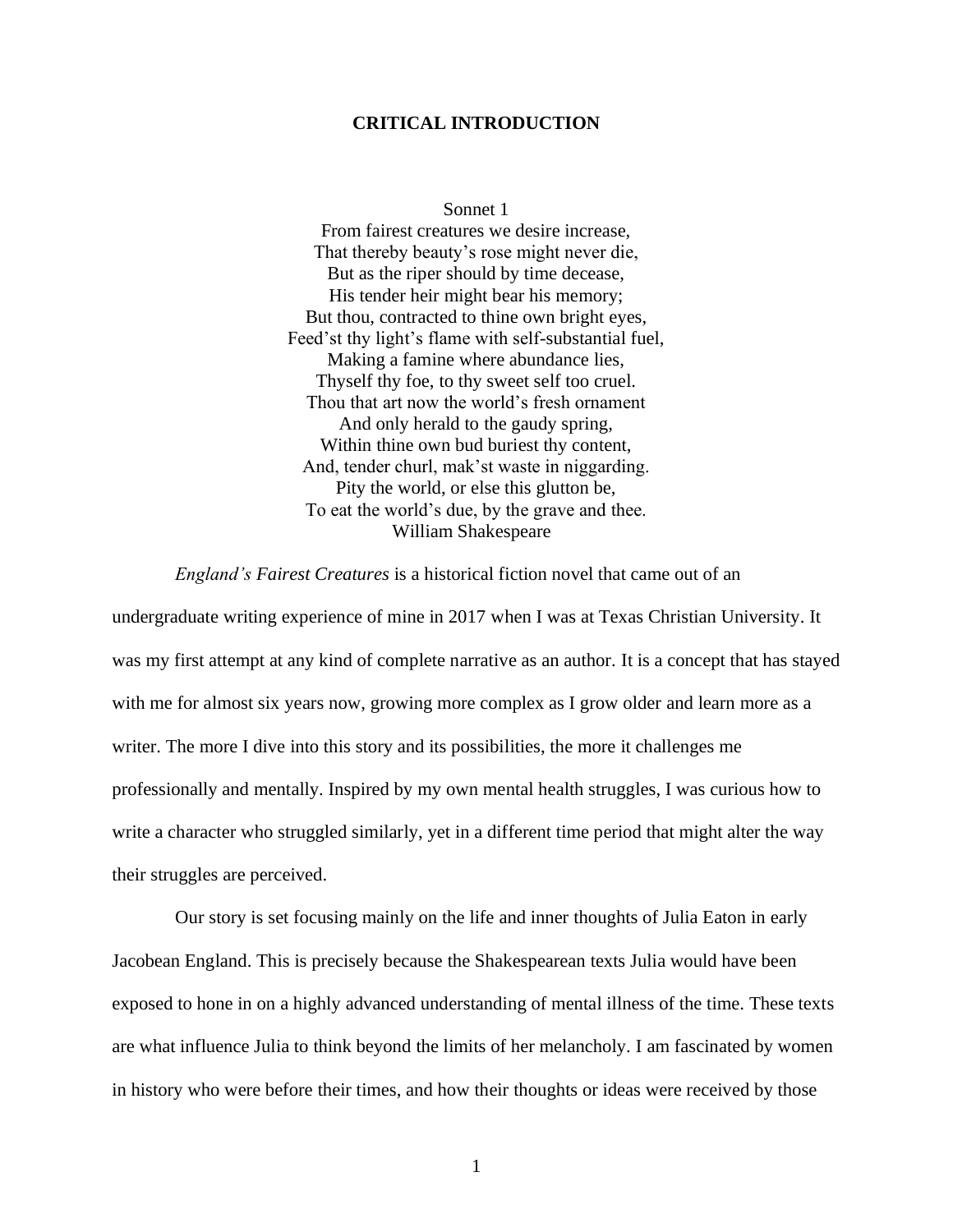interacting with them when they were considered only as simple, submissive matrons of the home in Renaissance England. We romanticize the plight of the woman, while ignoring to explore the woman herself—what made her, what molded her, and what influenced her. I often tell family members and friends how glad I am to live in the twenty-first century, and often joke that if I lived in any other time, I would have maybe been burned at the stake, lobotomized, or institutionalized. In her earliest stages, our main character, Julia, was simply a little girl, unnamed, who accidently dropped a chamber pot on the head of a poor man who just so happened to be Shakespeare's childhood friend. As I learned more about her, experimenting with writing her as a teen, I learned she is far more complex than that of some naïve child or minor character.

In this novel excerpt, we are introduced to Julia, her parents, their family dynamic, her ex-lover, and the events that led up to the tragic happening to Thomas Polton, our chamber pot victim. In a frantic attempt to finish her bowel business while doing some editing of a *Hamlet* quarto while experiencing self-doubt and mental deprecation, Julia's hands slip from the full pot she is holding, and it falls directly onto the head of passing Thomas, fatally wounding him. In early drafts of this story, The "poop plop" (as I affectionately refer to it) was merely an inciting incident to gather a shocking interest by the reader, much like the ogling onlookers in Julia's town—disgusted, yet curious. The rest of the novel was intended to explore William Shakespeare and what he could have been like. Upon development, I realized Shakespeare was not the main character at all. I decided his story could be better told by those who were surrounded and influenced by him, giving us a better picture of Shakespeare than anyone could conjure up. This thesis is only the beginning in grounding myself as a writer and conceptualizing the possibilities of this narrative. Therefore, it is intentionally experimental in nature, in a way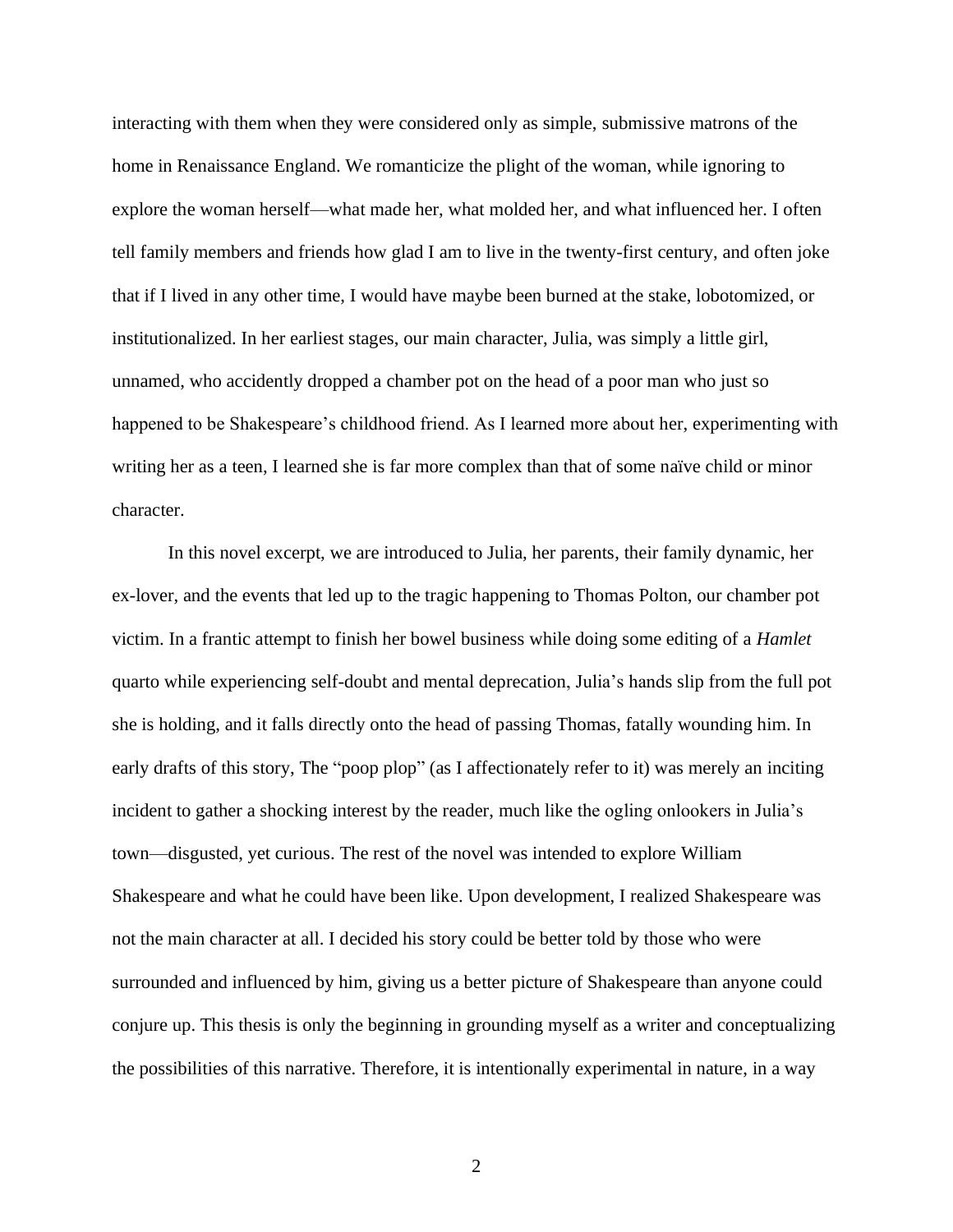that allows us to not only focus on Julia's story and her thoughts, but the stories and thoughts of those closest to her to allow for a broad understanding of not only Julia's world, but Julia as she is positioned in Shakespeare's England.

I hope to accomplish an otherwise idealistic task by playing around with the experimental form of polyphony. Bakhtin names Dostoevsky as the father of the polyphonic novel, utilizing multiple voices of many characters in the work as opposed to one singularly focused character's narrative world. A polyphonic work is "dealing not with a single author-artist who [writes] novels and stories, but with a number of philosophical statements by several author-thinkers [i.e, characters]" (Bakhtin 5). Polyphony establishes that there is not sole focus on an individual character, but rather a collective consciousness between those also interacting with our main character that brings a clear thematic and philosophical wholeness to the work.

What appeals to me about polyphony is that it allows a sort of comfortable uncertainty for myself, as a writer. Polyphony takes some of the pressure off of always needing to know what every possible element of my story is before I start writing. There is freedom as an author to not always have my characters figured out and acknowledging them as growing beings, learning, changing and evolving every time I learn and grow as a writer. Bakhtin describes this deviation "as if the character were not an object of authorial discourse, but rather a fully valid, autonomous carrier of his own individual world," making sure to note that character consciousnesses interact not just internally, but externally with the culture and society around them (Bakhtin 5).

Characters are not simply reacting verbally with others to give us strategic glimpses tailored by the author into their way of life. Instead, they are considering their realities given the limitations of their places in the world. In a polyphonic novel, setting and place matter, critically,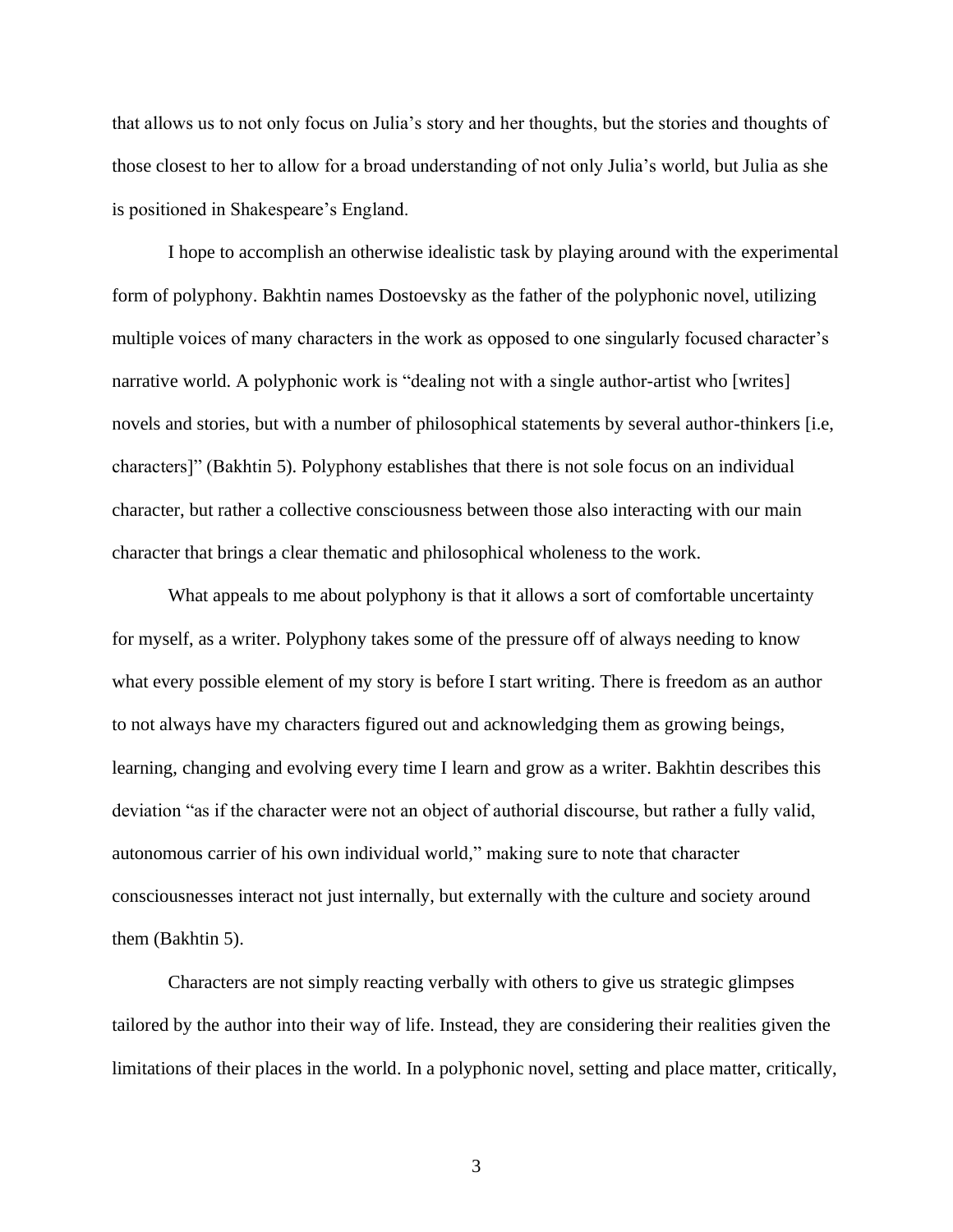as a character itself, subconsciously communicating with characters living in its realm. This can reveal more philosophical and existential elements of the fictional world that verbal dialogue simply cannot. In a polyphonic novel, character's cannot hide who they truly are, as the author is exploring what is in their heads—what they may not express directly or in conversation with another. This opens up a whole new world for the understanding of characters as fictional beings, and what they represent to us that we may relate or be drawn to. However, this also means accepting characters in a polyphonic novel might be more contemplative and "real" to us than we may be comfortable with.

Polyphony seems consistent with the life of being a writer of fiction and the reality that our ideas are going to change and grow after they are born, sometimes even in the middle of the process, or, scarier yet—close to the end. I get a lot of anxiety with the writing process and the feeling that I need to have every aspect and element of my work planned out and ready to go in order to allow myself to begin writing it. I seldom feel confident before writing something new. Very rarely do I feel like I have all the pieces I need to finish the puzzle. That feeling feeds an overarching panic during the writing process that by the time I get to the end, a crucial last piece might be missing and I cannot finish.

The pressures and expectations I put on myself out of fear of making any wrong moves in the development of my work threaten my creative process as a whole. Polyphony became a way to combat some of that writing anxiety and those perfectionist tendencies of mine. By positioning my characters in a world that challenges them to consider their existence with not only other characters', but how they internally contemplate the world around them, writing changed for me. I began to see my character's thoughts as crucial elements of my narratives in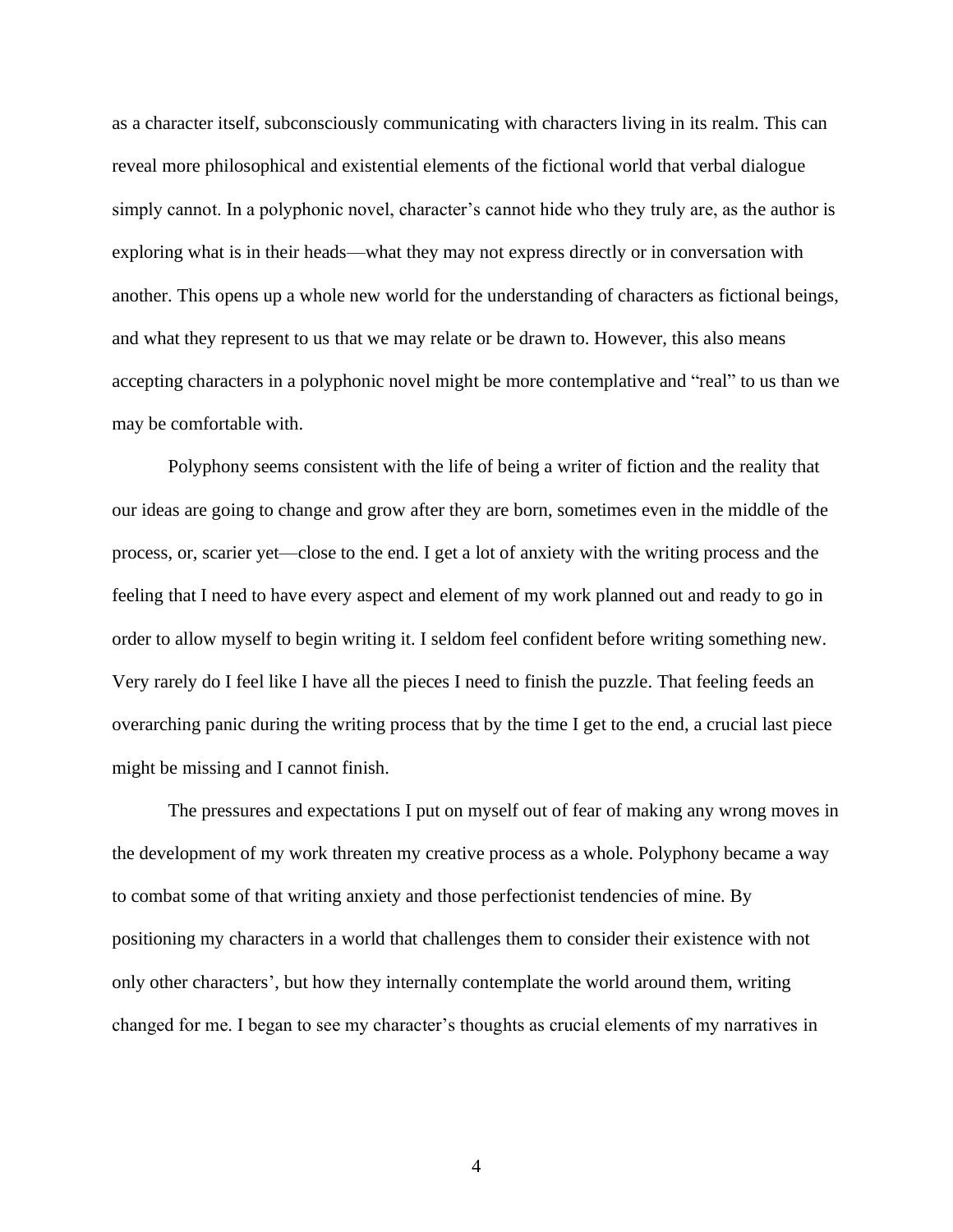order to help empathize and understand them in deeper and more meaningful ways, allowing them to grow in the ways my story wanted, not the ways I may desire to force them.

I was largely inspired and influenced, first, by Toni Morrison's *Beloved*. In the first paragraph, Morrison establishes the use of polyphony to prepare reader to interact with not only her characters, but their thoughts:

124 was spiteful. Full of a baby's venom. The women in the house knew it and so did the children. For years each put up with the spite in his own way, but by 1873 Sethe and her daughter Denver were its only victims. The grandmother, Baby Suggs, was dead, and the sons, Howard and Buglar, had run away by the time they were thirteen years old – as soon as merely looking in a mirror shattered it (that was the signal for Buglar); as soon as two tiny hand prints appeared in the cake (that was it for Howard). Neither boy waited to see more; another kettleful of chickpeas smoking in a heap on the floor; soda crackers crumbled and strewn in a line next to the door-sill. Nor did they wait for one of the relief periods: the weeks, months even, when nothing was disturbed. No. Each one fled at once – the moment the house committed what was for him the one insult not to be borne or witnessed a second time. Within two months, in the dead of winter, leaving their grandmother, Baby Suggs; Sethe, their mother; and their little sister, Denver, all by themselves in the gray and white house on Bluestone Road. It didn't have a number then, because Cincinnati didn't stretch that far. In fact, Ohio had been calling itself a state only seventy years when first one brother and then the next stuffed quilt packing into his hat, snatched up his shoes, and crept away from the lively spite the house felt for them. (Morrison 1)

The way in which Morrison deliberately grounds readers in the polyphonic form, indirectly dipping into the minds of her characters as a window into their beings, is exactly what I enjoyed about *Beloved*. It added depth and meaning to not only the magical realism of the text, but also a story about not simply one character and his or her thoughts, but many. Yes, it may require the reader to bear with a few uncomfortable pages to acclimate to the form. However, I believe if a reader can be open to learning the particular polyphonic rules of a text, it allows a broader view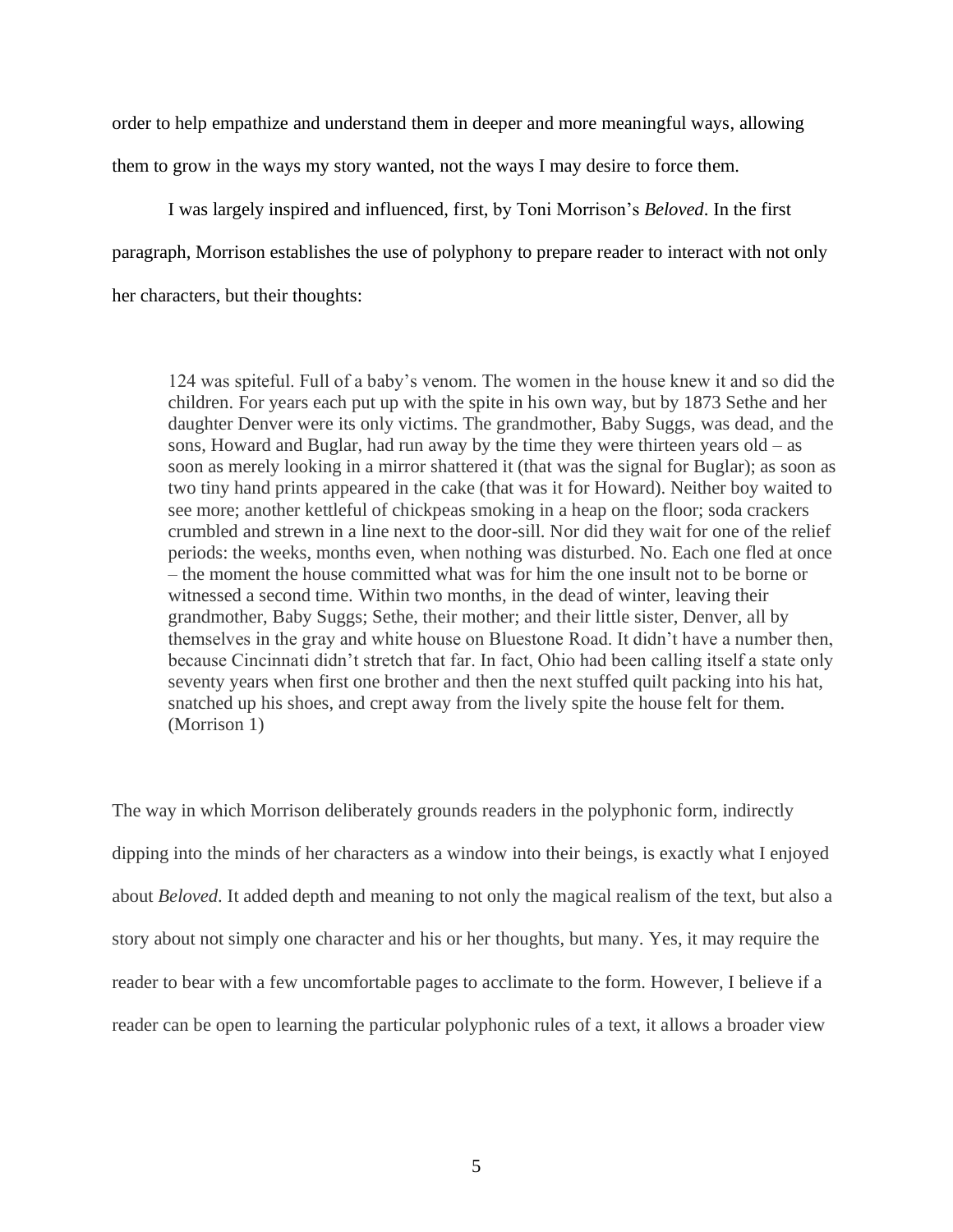of the life in which fictional characters inhabit—encouraging the reader to utilize the empathetic muscles of their brain in order to relate and respond to many internal character threads.

Morrison does not simply use polyphony to experiment with form. Polyphony is most likely being used in *Beloved* to emphasize the chaotic and claustrophobic nature of what it is like for Sethe and her family living in a home haunted by their generational trauma. The use of polyphony is designed to disorient the reader by paradoxically orienting them in the perplexity of the novel's motifs.

Another influential polyphonic novel that inspired *England's Fairest Creatures* is

Virginia Woolf's *Mrs. Dalloway*. Woolf establishes her own polyphonic style in the first page as follows:

For Lucy had her work cut out for her. The doors would be taken off their hinges; Rumpelmayer's men were coming. And then, thought Clarissa Dalloway, what a morning—fresh as if issued to children on a beach.

What a lark! What a plunge! For so it had always seemed to her, when, with a little squeak of the hinges, which she could hear now, she had burst open the French windows and plunged at Bourton into the open air. How fresh, how calm, stiller than this of course, the air was in the early morning; like the flap of a wave; the kiss of a wave; chill and sharp and yet (for a girl of eighteen as she then was) solemn, feeling as she did, standing there at the open window, that something awful was about to happen; looking at the flowers, at the trees with the smoke winding off them and the rooks rising, falling; standing and looking until Peter Walsh said, "Musing among the vegetables?"—was that it?—"I prefer men to cauliflowers"—was that it? He must have said it at breakfast one morning when she had gone out on to the terrace—Peter Walsh. He would be back from India one of these days, June or July, she forgot which, for his letters were awfully dull; it was his sayings one remembered; his eyes, his pocket-knife, his smile, his grumpiness and, when millions of things had utterly vanished—how strange it was!—a few sayings like this about cabbages. (Woolf 1)

While Morrison's use of polyphony is more coded and implied, Woolf writes main characters' contemplations directly. Woolf utilizes signal words such as "thought Clarissa," in order to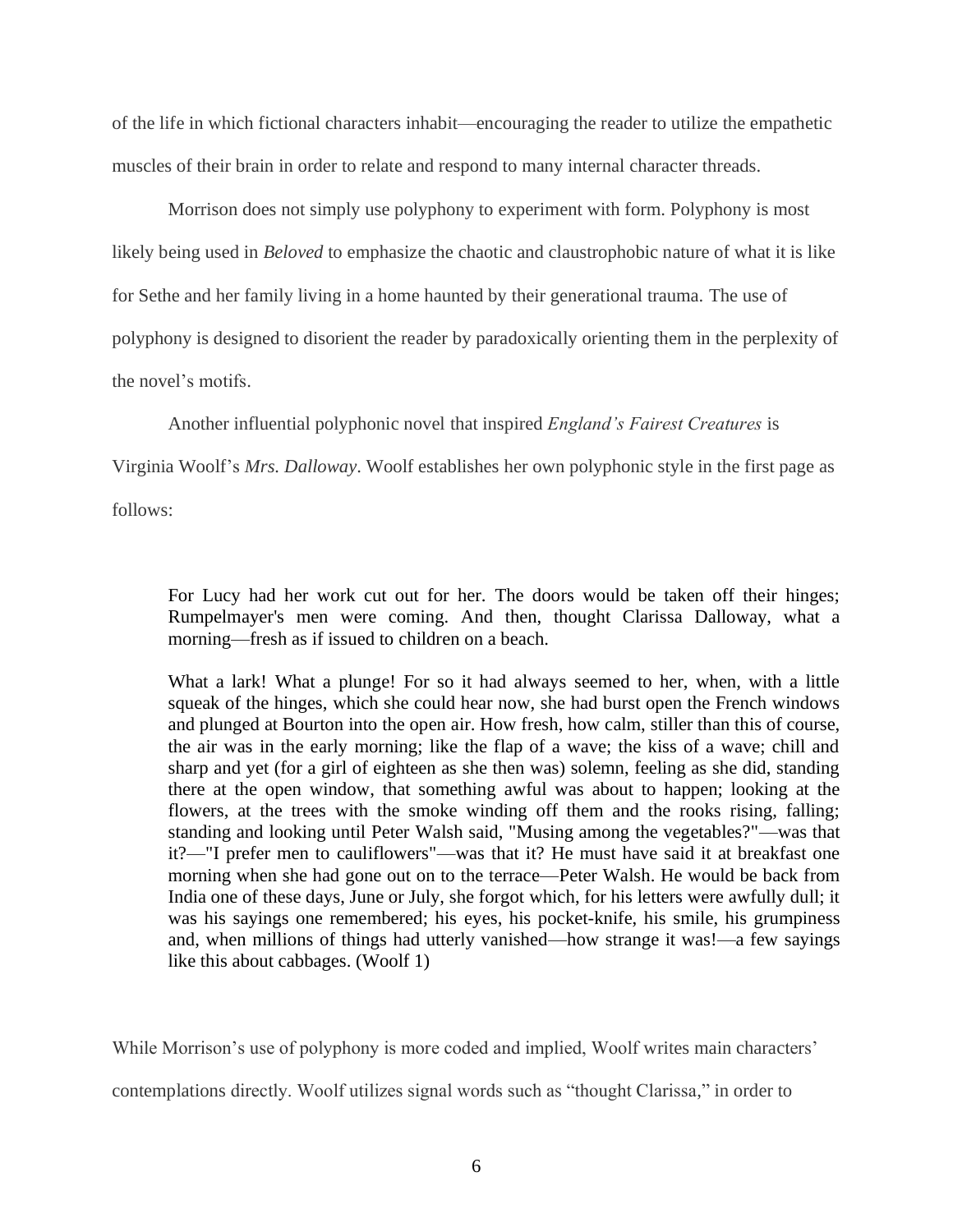communicate with readers that not only do these thoughts matter, but Woolf wants them to matter to us too.

Virginia Woolf famously struggled with her mental health, eventually, sadly, taking her own life. I believe her use of the polyphonic novel is intended to challenge our expectations and perspectives of characters like Clarissa and Septimus. Woolf invites us to consider Clarissa and Septimus as antitheses of each other. Clarissa, an aging woman of high class whose biggest problem is who she will invite to her party, is juxtaposed with Septimus, a tremendously troubled war vet who suffers from severe PTSD, bouts of madness, and derealization. With polyphony, Woolf illustrates two seemingly opposite characters who are both stuck in an element of their past existence, challenging us as readers to analyze how we choose to empathize, or not, with each one. Just like Morrison examines generational trauma in *Beloved*, Woolf continues to explore mental health and trauma in *Mrs. Dalloway*.

Although inspired by more modern texts, I couldn't help but feel the urge to go back even further in history to find the time and place I would feel most comfortable experimenting with polyphony in. I was always a fan of Shakespeare. Not much classic reading struck me as did the work of the Bard. Maybe it was because the normal thing to do in high school was to write him off as wordy and irrelevant, as he was speaking in some foreign language for no purpose other than to show off, and I never was one to follow the pack. Leaning into that rebellion, I discovered a genuine interest in Elizabethan England and a highly intelligent, contemplative author *way* ahead of his time. All I had to do was challenge my expectations as a reader and be open to learning his style to reveal a complex microcosm of existential and philosophical themes. It was very full-circle for me when Bakhtin acknowledges Shakespeare as a predecessor to the use of polyphony in terms of exploring "not the life of an idea as an isolated consciousness, and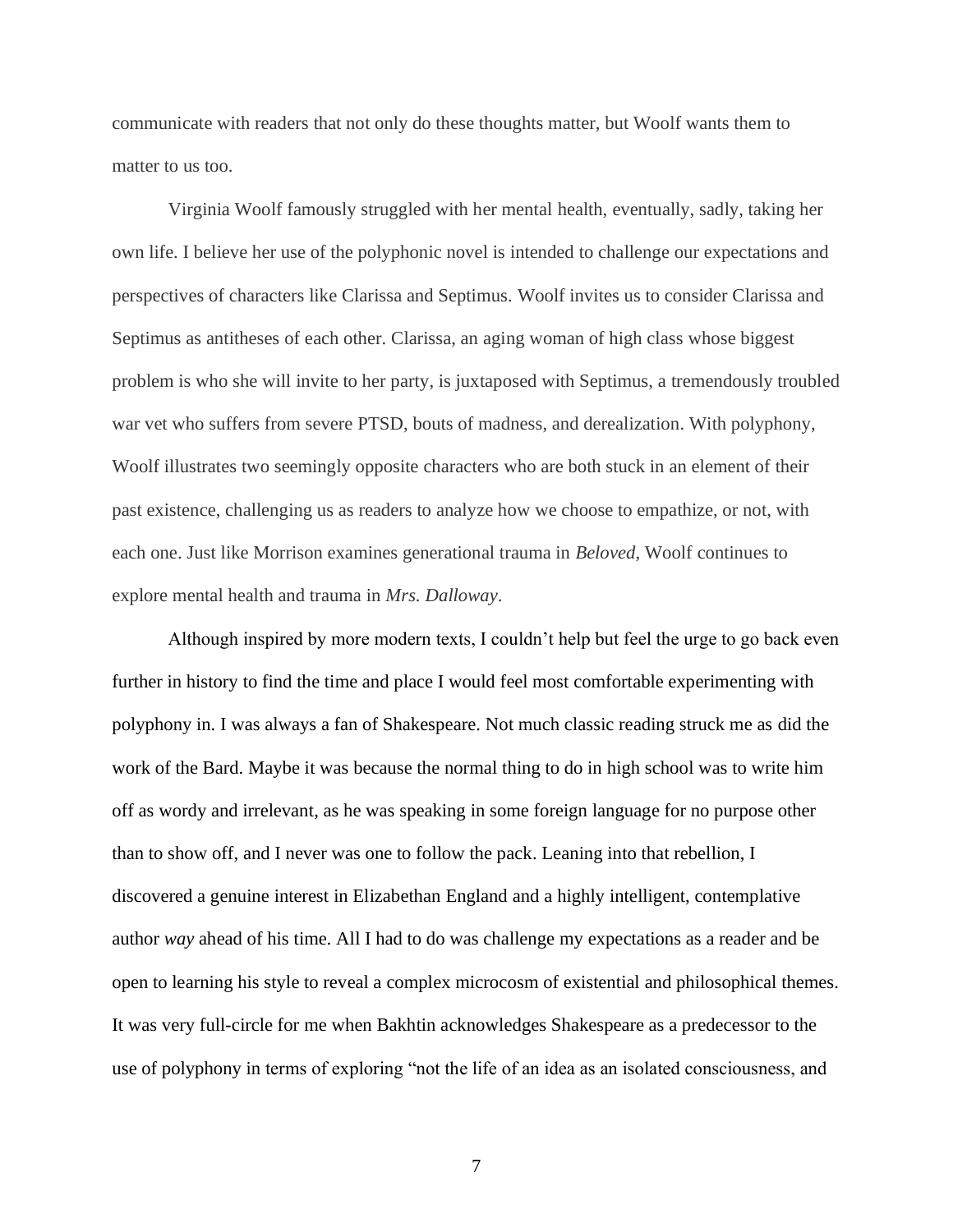not the interrelationship of ideas, but the interaction of consciousnesses in the sphere of ideas (but not of ideas only)" and realizing why I was always drawn to his work (Bakhtin 33).

A. V. Lunacharsky declares Shakespeare as "polyphonic to the extreme" in the sense of his "ability to create persons independent from himself, and moreover to create an unbelievably great variety of them, while observing an incredible inner logic in the convictions and acts of each personality in this endless procession" (Bakhtin 33). This directly refers to Shakespeare's expertise of not simply writing works for the sake of mindless entertainment, but responding to the social and cultural ethos of Renaissance England as English anxiety arises surrounding the growth of international enterprise. At the time of Shakespeare, England is experiencing adjusting to global trade and mercantilism and the foreign or exotic interactions and exchanges of religious and ethnic "others." Shakespeare responds to these anxieties in works such as *Othello*, *Merchant of Venice*, and *Titus Andronicus*, creating worlds where his characters react not only with others, but internally with social norms and constructs that Lunacharsky refers to as "systems of consciousness," in Renaissance England (Bakhtin 33).

I hope my own experiment with a polyphonic novel that explores multiple character consciousnesses will provide a useful tool to continue to explore the nature of anxiety, mental claustrophobia, and mental health in Renaissance England. To allow the reader a way to visually separate Julia's thoughts in *England's Fairest Creatures* when she experiences bouts of melancholy and associated physical and mental symptoms, her inner dialogue, rational and intrusive or otherwise, are strategically presented to the reader right aligned.

*Just like so.*

This is intended to challenge the reader's emotional expectations, taking in the story while being interrupted, just as if the reader were Julia herself experiencing the confusion and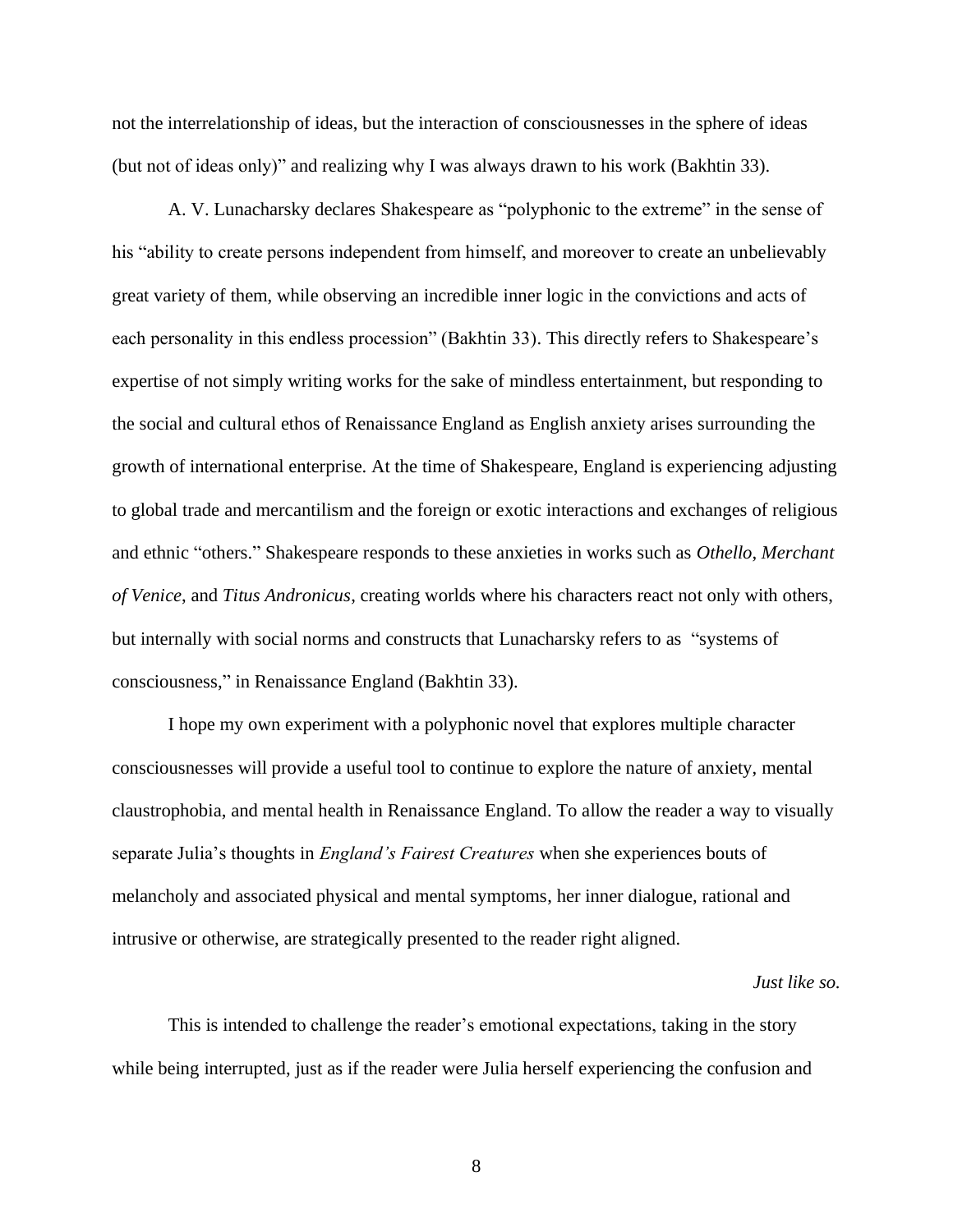chaos of ailments such as anxiety or depression. Julia's thoughts as right aligned are also intended to better distinguish our main character from her supporting character counterparts, whose thoughts will also be given within the text, *as italics, like so,* when others are interacting with Julia.

Although exciting in theory, I have found polyphony a challenge to execute without confusing or puzzling the reader—and myself. However, I believe there is no better way in the form or theory of fiction to accurately illustrate mental health struggles than with the complexity of multiple character perspectives. I believe this due to the fact that mental health is just as complex as polyphony, and those who struggle are often stuck living in a world inside their own heads, yet are still trying to make sense of their existence in conjunction with that of the world around them. That means sometimes things do not always easily make sense to Julia, and sometimes she has to accept that fact in the moment and keep going. She doesn't get the luxury of some omniscient being helping her to make sense of her melancholy or discover it's greater purpose, or to be able to pause her and analyze a paragraph for clarity. I feel it would be unfair to her struggles and the reality of those who struggle like her to shy away from polyphony for fear of being too disorienting. However, I do accept there needs to be a grounding in the narrative in the first paragraph when our story begins to prepare the reader for the use of polyphony in this work.

Along with the utilization of polyphony to illustrate mental health and illness struggles, there are many satirical themes that, if otherwise rendered, might make for a decent comedy. *England's Fairest Creatures* is designed to challenge the reader to experience satire in a different way. The premise of our story and inciting incident is otherwise laughable. But, this work is designed to challenge us as humans and our perspectives. How do we reconcile, as beings and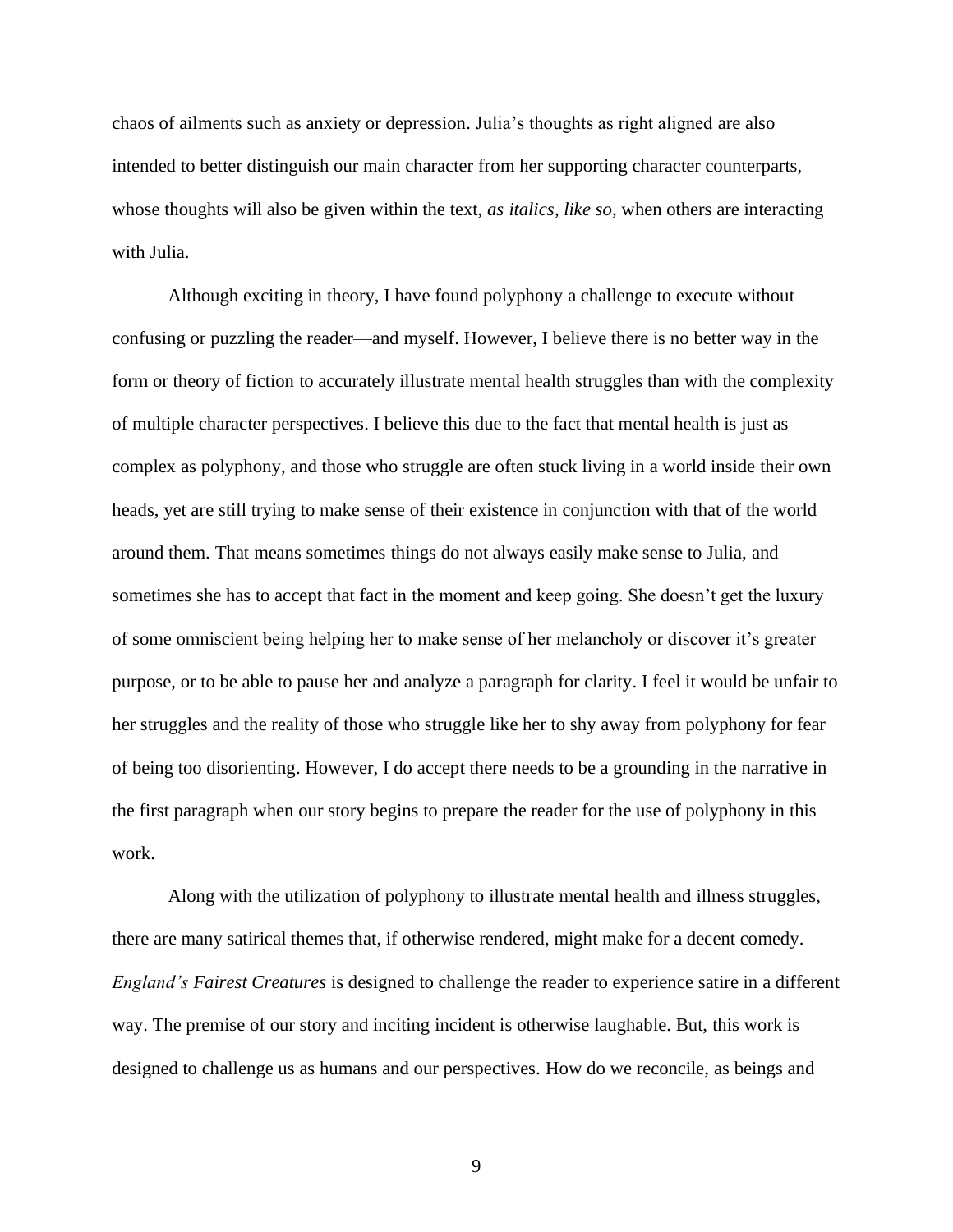creatures with our own pasts, the perspectives of her struggles? How does Julia proceed to cope with what feels like a joke being played on her by the universe, but raises incredibly high stakes for her reality? By using polyphony to get into the heads of Julia's mother, father, ex-lover, and Simon (a visiting merchant's son), we can better see the true world Julia is living in and not just how she reacts to it.

Eventually, I hope Julia's story to be one of four character point of view chapters, each focusing on one single character's inner thoughts right aligned, while, Dalloway-style, dipping into supporting characters. I hope to continue to work on this novel and explore a plethora of themes and ideas from not only Julia and Simon's present, but Thomas and Shakespeare's pasts and how they come together. Although the story will expand to include glimpses into Shakespeare's past, we will first begin with Julia in the present of 1616, the year Shakespeare dies. Allow us to explore how a small-town fisherman's daughter could even begin to play a role in the death of the Bard's childhood friend. By following the road to redemption and a specific focus on her inner-thoughts positioned with the inner thoughts of others, Julia is propelled and into a renewed purpose as a woman, a writer, and a dreamer.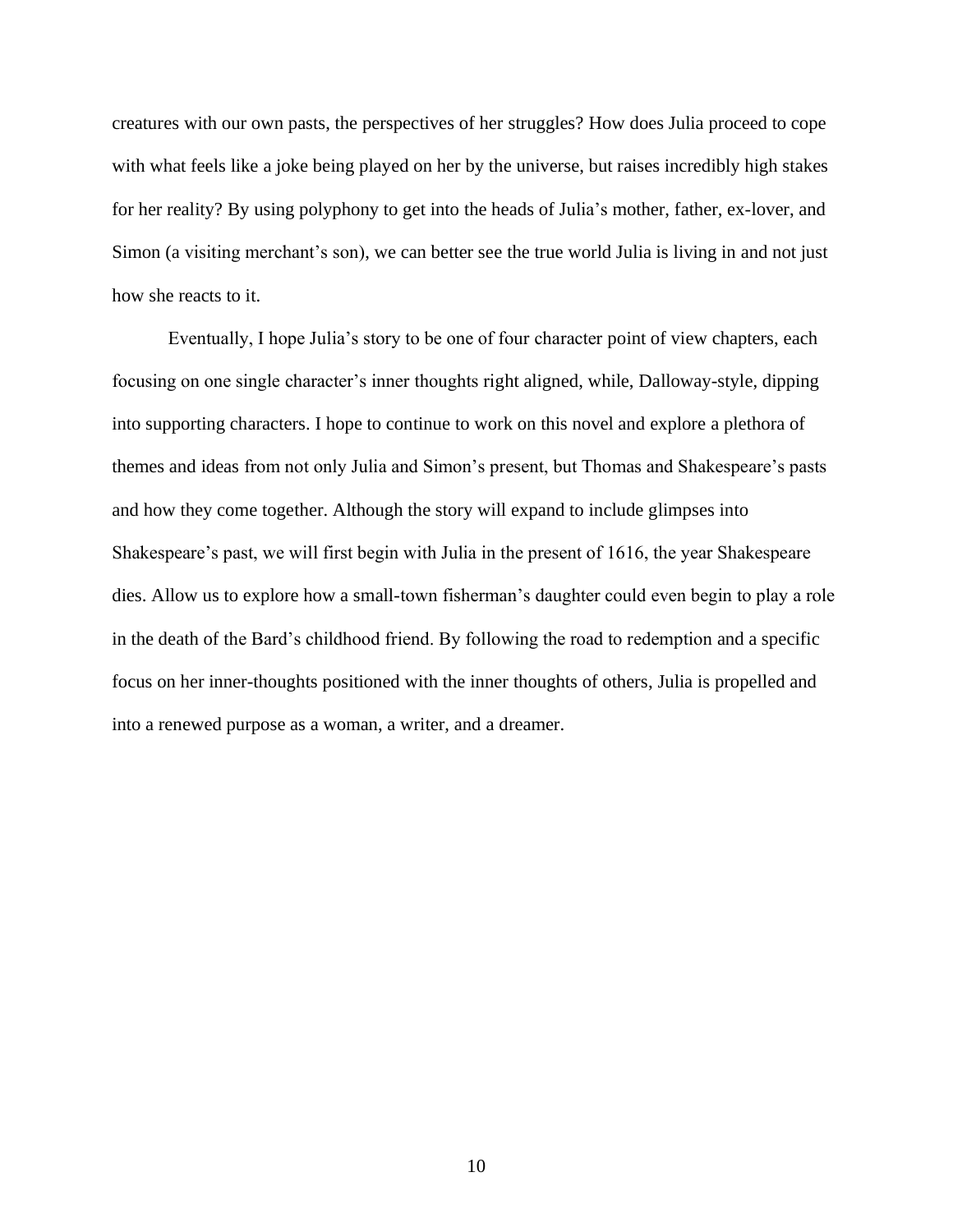# **WORKS CITED**

Bakhtin, Mikhail. *Problems of Dostoevsky's Poetics*. Vol. 8. U of Minnesota Press, 2013. Morrison, Toni. *Beloved*. Vintage Classics, 2007.

Woolf, Virginia. *Mrs. Dalloway*. New York: Harcourt, Brace and Company, 1925.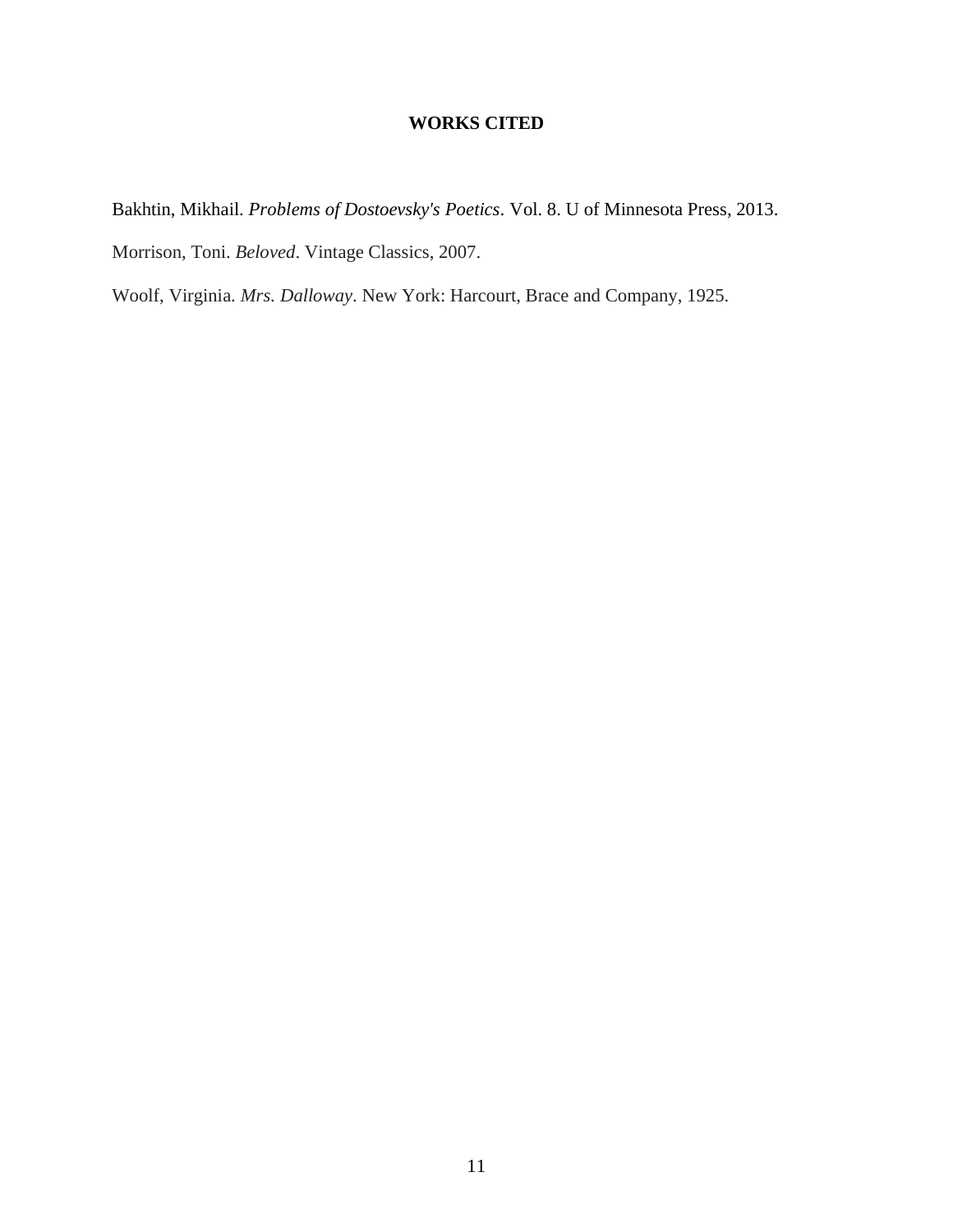## **PROLOGUE**

Maybe he wasn't watching where he was going, or maybe Thomas just attracted bad luck. *Just a matter of how you look at it, the world,* he often thought. Bustling with patrons buying, bargaining, and arguing, Thomas had just bought a ripe, fresh beet from the market—a strange snack for convenience. *What might Alice relish for dinner? I wonder what my dove has brought back from Stratford upon her travels with the women*, Thomas thought. Really, he liked the way beets made his stomach feel. When he tried to pass them, they exited with a certain ease that brought him an accomplished joy. Thomas always walked with an odd pep in his step, inherently jovial to a degree that not only puzzled others but offended them, for they could not achieve such carefree, joy even if they tried. It was most likely this merry nature that made him such an accomplished actor, that made him so electric to watch as play-goers wondered how he channeled emotions such as anger, spite, and jealousy, as such concepts appeared foreign to the aged man walking through Lechlade, dancing about like a child enjoying a beautiful day. *And beautiful day it is*, Thomas thought. Thomas Polton was, if anything, a memorable acquaintance. His stupendous rendition of Polonius had begun to excite the town with his troupe's performance of *Hamlet* in Market Place. He wiped beet juice from his chin with his quarto of lines. Worry not, for he had them memorized years ago when he helped his closest companion and friend come up with them, drunken and spent after a night at the Tabard Inn in London. When they arrived home as the sun began to rise, they would continue to talk, and William would fervently write.

Sloppily taking bites while watery, magenta-colored juice trickled down his chin, Thomas continued on the route to where the actors were camped right outside town for rehearsal.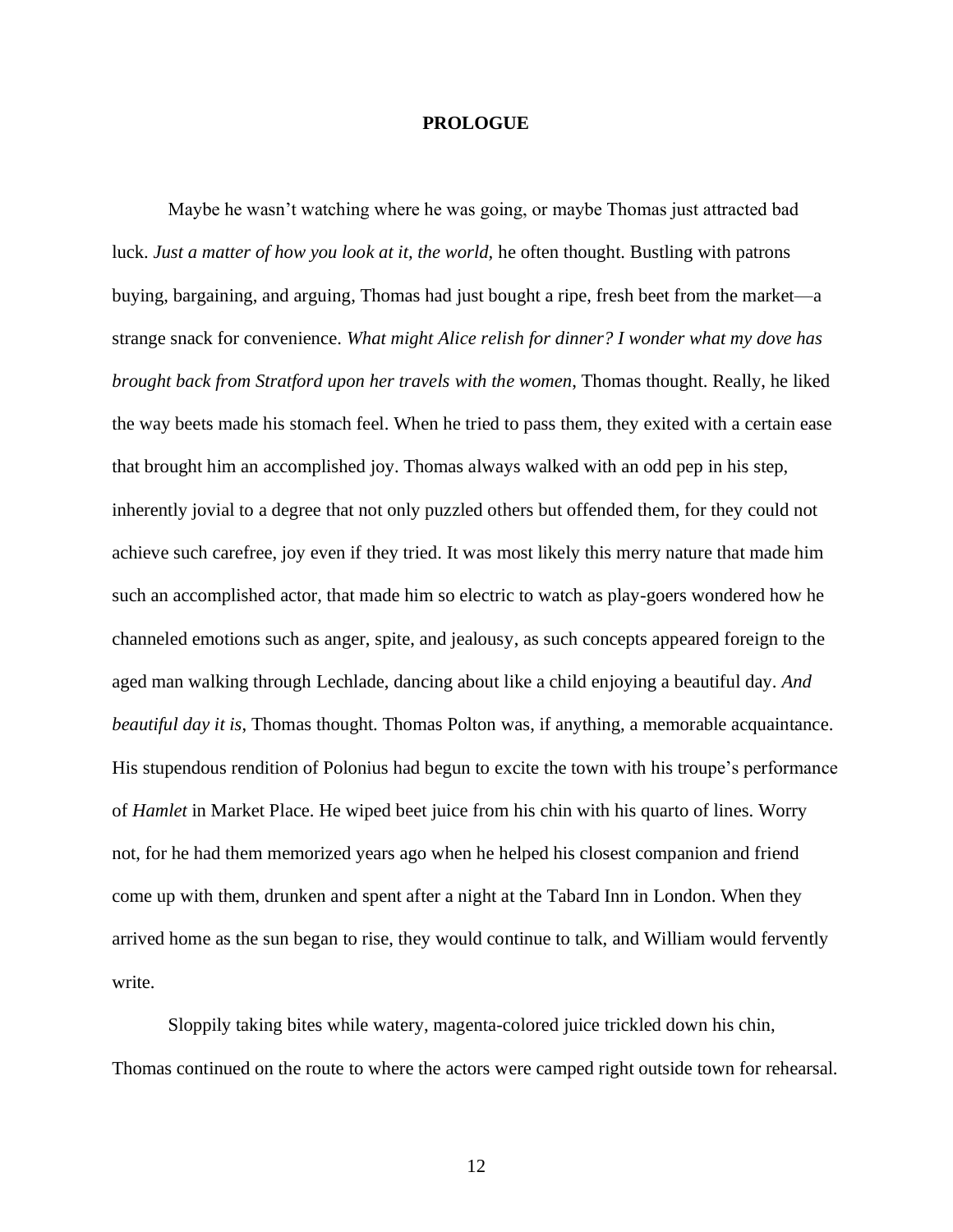He walked past a group of friends and fellow young actors on his way to give coaching and tips in preparation for the next show this midday. *Oh, were my marking for Roger on that quarto now*? Thomas thought.

"Thomas is such a slob," murmured fellow actor, Roger, as he watched Thomas appearing confused by his makeshift napkin.

"Maybe you just mind him for he finds you a poor Laertes," Robert teased. "After all he *is* an esteemed actor of The King's Men, and you have met a few. None of 'em worth anything were ever really normal, were they?"

"Good day, Thomas!" spoke out Robert despite Roger's annoyance. Mouth full and dyed red, Thomas called out complete gibberish that was most likely a simple greeting of the pleasant sort.

Or maybe not.

"Gurmuh-her bud sur yersh thur merd!" Thomas waved and continued on. *Good men*, he thought. *Good men*. He smiled to himself.

"Disgusting," answered the first with a look of disdain as Thomas left his view. Another actor, Edward, nudged him, requesting he at least be respectful while they could hear Thomas singing, well what sounded like the tune of a—was that a *church* hymn?

"Have any of you ever even seen or heard Thomas go to church or talk about anything Holy other than the divinity of what is found underneath a woman's skirt? What does he know of a hymn," Roger complained. Thomas had just recently threatened to give Roger's part of Laertes to Robert. Roger desperately wished something would fall from the sky and knock Thomas into a deep, long sleep. *Plainly, I would not care in the least if he were to drop dead on his way to continuing to ruin my career, right here, right now*, Roger thought with a satisfying dark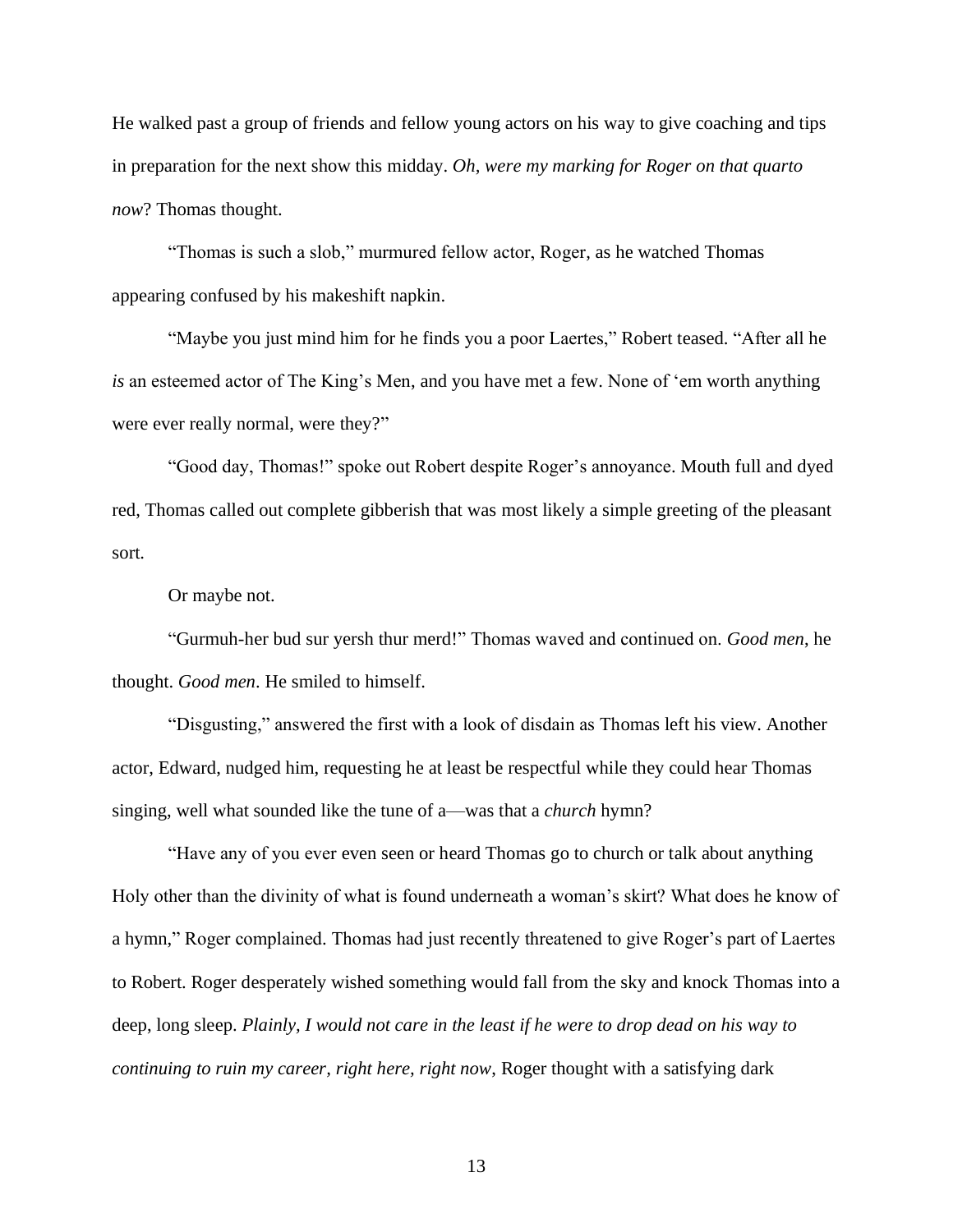pleasure he was not yet quite sure he truly believed. Thomas's hymn rang from his lips as he continued to rehearsal.

"We should be on, too. Thomas has no tolerance for tardiness," stated Edward while glaring at roger.

Not far from them, *or did it come from above*? Thomas thought, there was a faint shrieking. As he looked up, he almost missed the face of the girl as she bolted out of view from the window.

"By the saints…" mumbled Thomas as he dropped the snack from his mouth and was struck in the head by a hurling chamber pot. Rendered unconscious and covered in waste, he collapsed.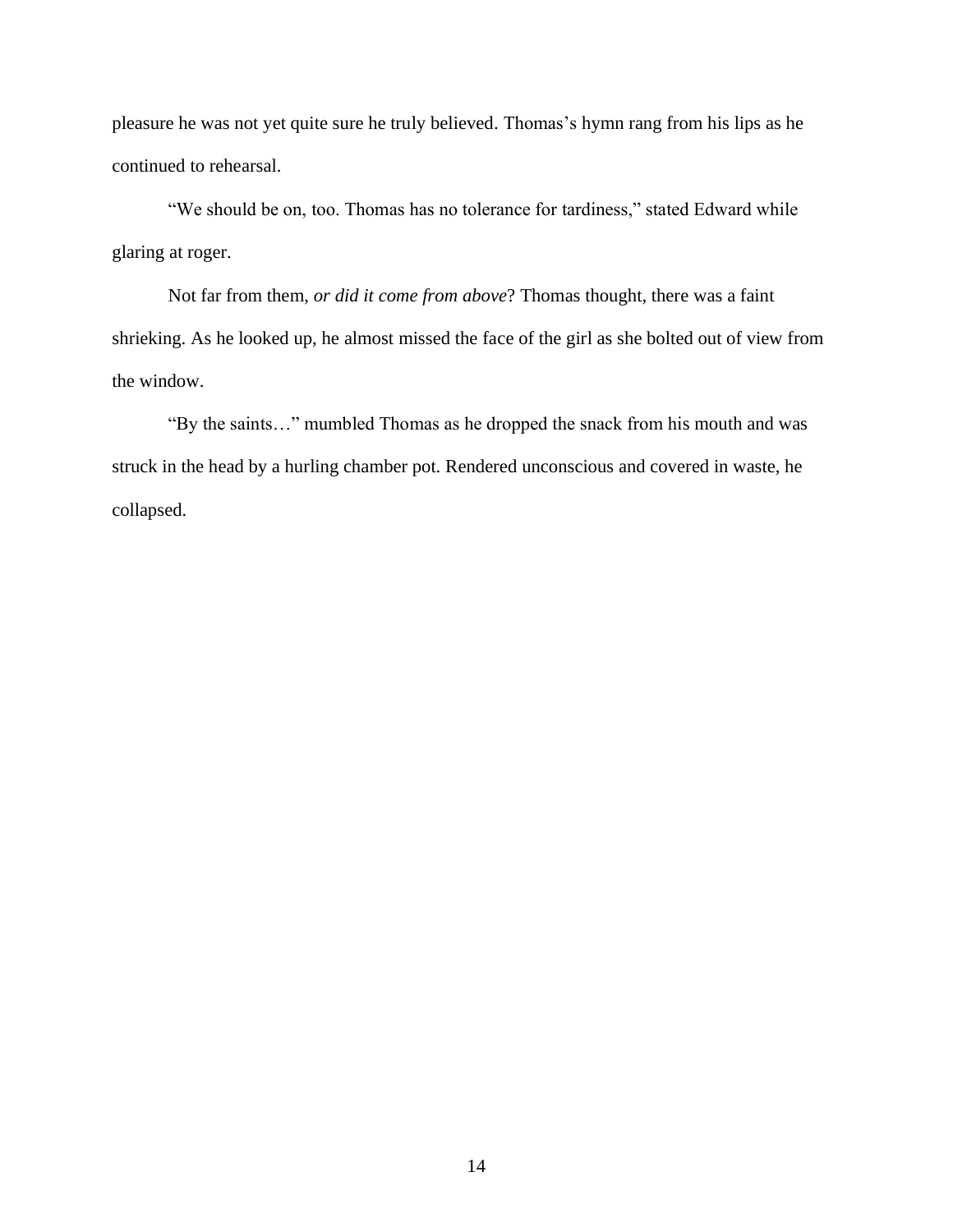### **POETIC INTRODUCTON**

Noble are those who love the beauty of chaos. Those masochists who almost seem to crave how it stings when it hurts so badly. Virtuous are those who are patient for the relief when it finally passes through. Fearless are those who know the chaos may return. Bold are those who are prepared for when it does.

#### *Come on, is that all your best?*

Envious of those are we who seem to know what it's like to breathe without trying, to live without needing the effort of trying to exist, to love without the fear of chaos—rather welcoming it to be able to be challenged and grow from its primordial essence. Wise are those who recognize the fact the very laws of physics require chaos to exist.

#### *I see you for what you are.*

Yes. Yes, noble are those who overcome chaos. Very noble, indeed. Yet, brave are those who direct their chaos into the arts that seem to begin to heal its archaic nature. Rare are those servants of chaos, doomed to face its wrath forever.

#### *Over, and over, and over again.*

Powerful are those who feel for not only themselves but others. Potent are their instruments which they use to wield their strength, but only whence they have discovered that which they already do retain. Timeless are the themes of these skilled virtuosos. Fearless are the artists, for through them may we begin to be reconciled with one another again.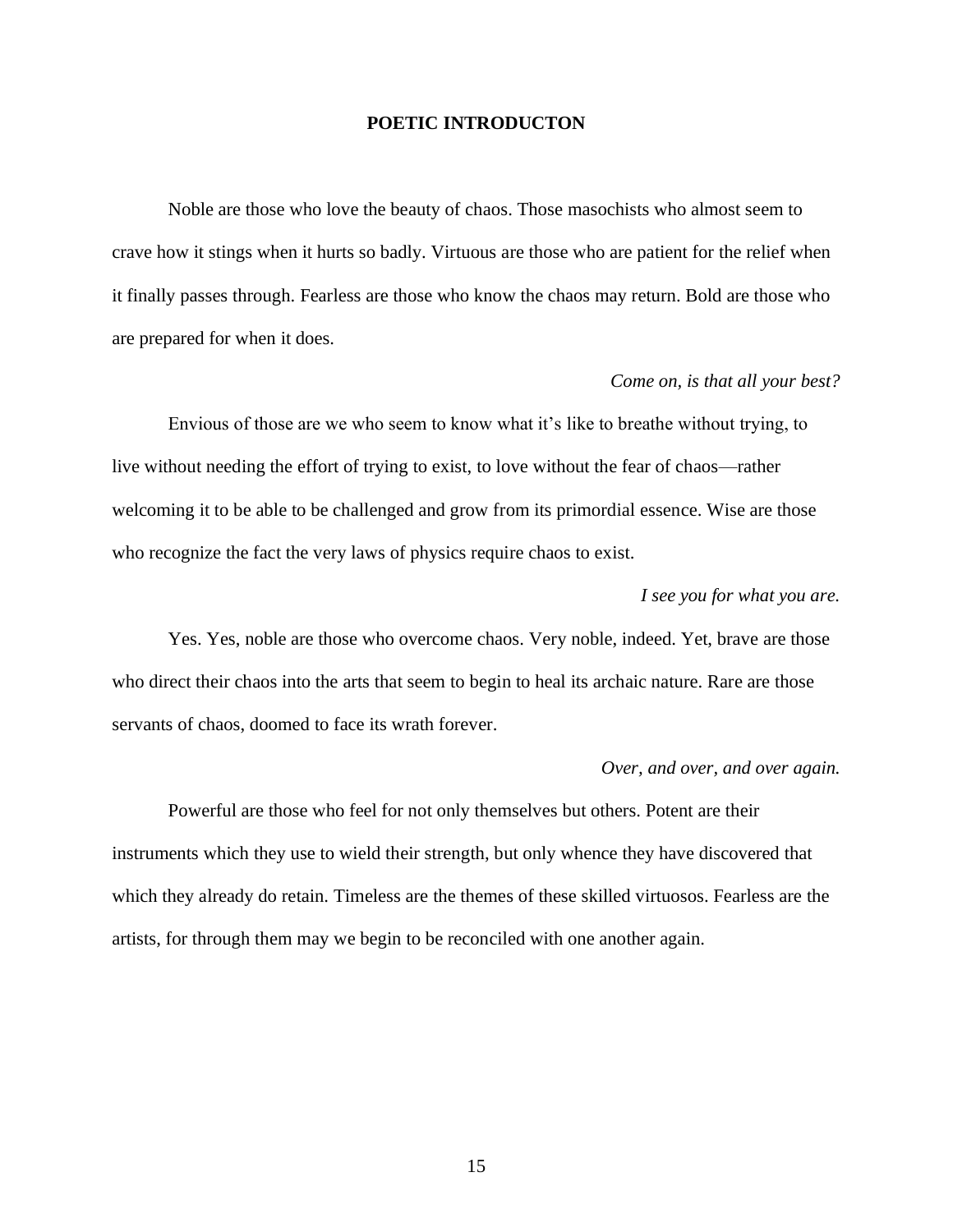### **ENGLAND'S FAIREST CREATURES**

In the small fishing town of Lechlade, England, sixty-eight miles west of London, there lived the Eatons. Nestled in a bustling village along the river, Elias Eaton, a generation fisherman, married Sybil Mackenzie, an Irish schoolteacher and baker's daughter. Together they bore a girl of the most dichotomous nature. *If only I knew why my father's melancholy skipped me only to dwell in Julia,* thought Elias. *If only I knew how to pull her out of her sorrow, protecting her and fixing it for her, as mothers are called to do,* thought Sybil. Julia's problem, or rather the easiest one to recognize, was she thought too much.

> *Oftentimes too much. Cursed mind. Doomed to torture me until the end of days. Oh, where does one find respite from thine own self?*

Although she minded herself, believing the self-deprecating nature of her melancholy was perhaps why she never seemed to find connection with many others her age, she tried to remind herself of the Dolby twins, Marcus and Martin. Their father, Richard, another Lechlade fisherman by trade, fathered two sons by a courtesan at the Red Lion who died under mysterious circumstances after birthing the twins. Marcus and Martin enjoyed participating in the same activities as their father, much to Richard's hypocritical anger and disappointment. Marcus kept a low profile, but Martin always made sure to make his presence known. It was what Julia always liked about him when they were kids. He was never shy or thought too much about what other people minded of him. *If only Julia were different, more amiable, maybe then she would make a good wife*, thought Martin.

Donald Culpepper rounded up Lechlade's fishermen. Julia tried to forget his daughter, Emma, who would often play with Julia and the Dolbys at the dock. She and Julia developed a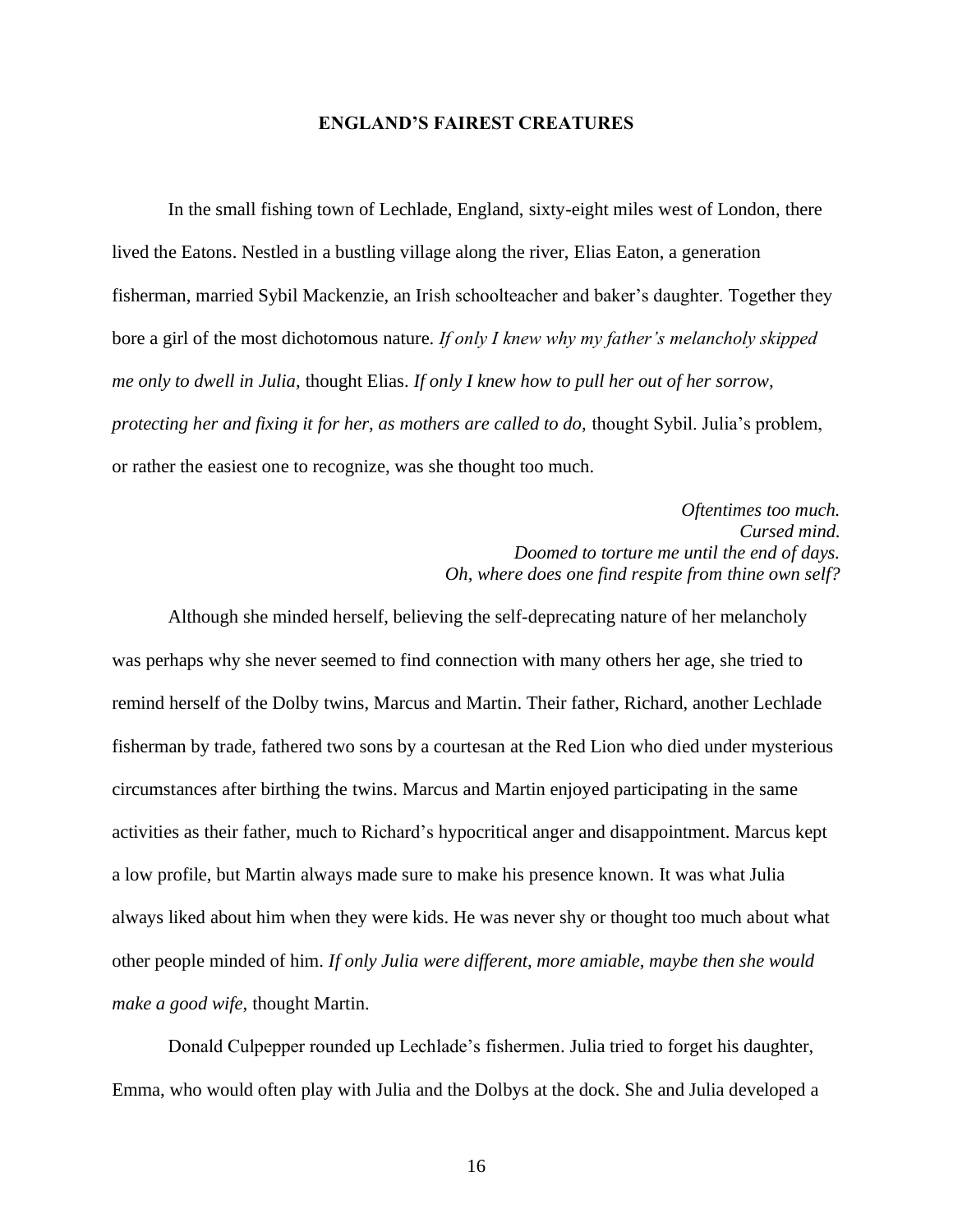strong friendship that dissolved as they grew older. Julia found Emma mean. Emma found Julia an annoyance. Once Julia, Emma, Marcus, and Martin all passed their twentieth year, their pasts together became merely child's play. Now at the age of twenty-three, Julia had not even spoken to some of her closest friends as they moved on to other enterprises. Marcus and Martin would take over their father's fishery, like good sons do, although Martin had shared with Julia his secret desire to leave his father and brother and start anew in London. Emma was now allegedly being courted by a young merchant, exchanging letters back and forth from London, pretending in the light of day she never associated with Julia nor the Dolby twins.

The cobble streets of Lechlade grooved beneath Julia's boots. When it came to the energetic streets, efficiency was key. Lingering among the filth that lined the streets and the stench of last night's meal having been passed had been enough to make visitors faint.

"This walk always makes my stomach ache," Julia Eaton whined, pressing her scented kerchief to her nose as the bread she ate that morning stewed inside her. Julia was slender and well fed, and with a voracious appetite when she did have one, although she never put on weight. Sybil Eaton often felt lucky she only had the one child, or her kitchen might not be stocked enough. Thankfully, Julia would compensate when she would go a whole day without eating, upstairs writing by the open window of her third-story room. In this intimate space, Julia wrote down her thoughts, little poems, and plays inspired by those of Shakespeare and Marlowe plays that challenged the very nature of the self. The nature of her own self.

She would stay up late by candlelight examining faulty Shakespearean quartos, desperately trying to correct what someone had gotten just so, so utterly wrong. Ever since her mother taught her to write and she was old enough to go to the plays put on in Market Place, she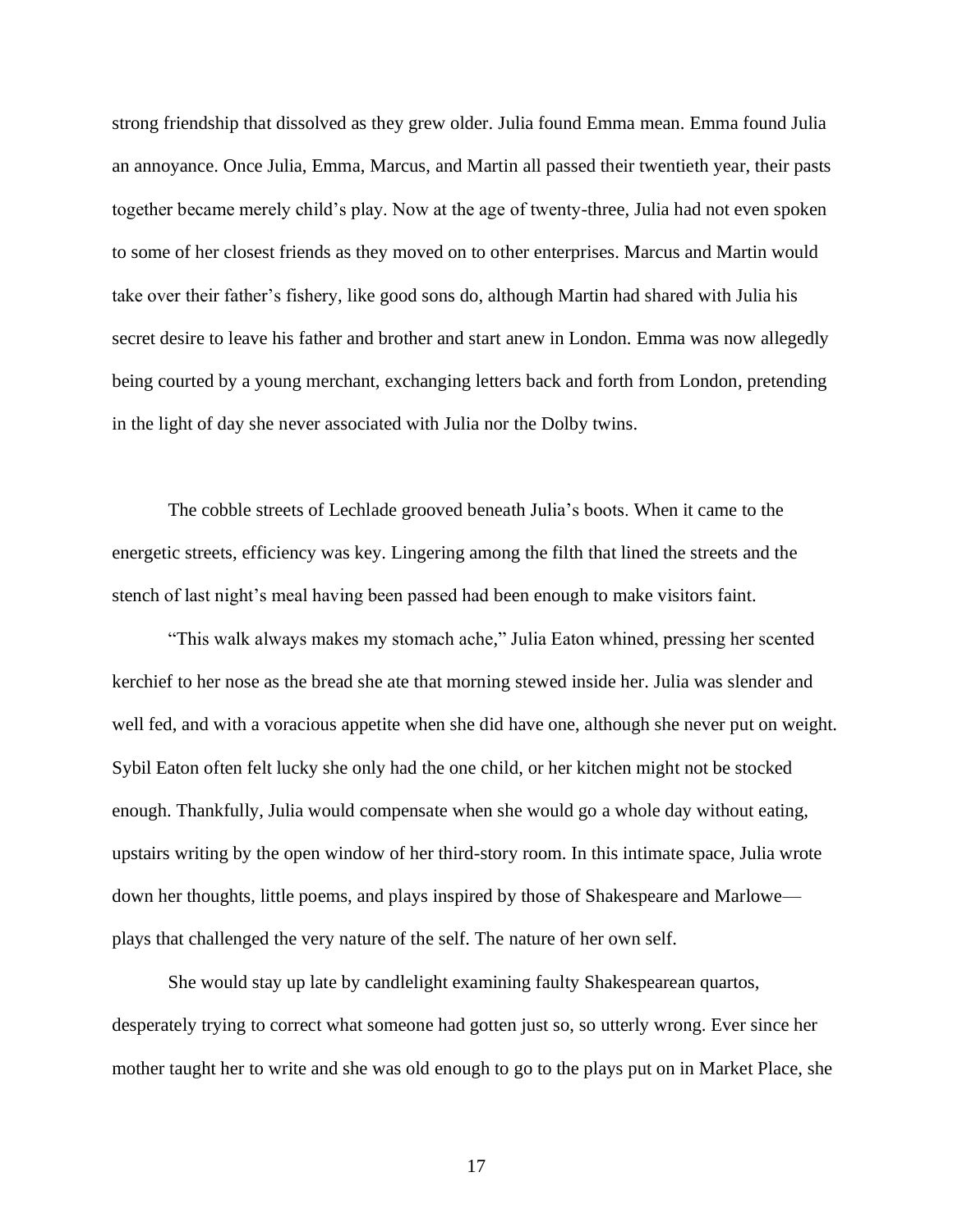began to attempt to emulate the romanticized life of her hero. She hoped one day that kind life could be hers.

> *Fie, this sluttish prose… What was the word… What time is it? Come on, come on. When was the last time you even ate today?*

No untainted copies of the plays existed, at least not in Lechlade. None of them were ever the same, nor was it easy to tell which one accurate, and Julia desperately desired a full collection. One with integrity. What drew Julia to Shakespeare was the fact she believed he examined the inner soul and intention of man in a way that seemed to somewhat heal her. It was almost as if Shakespeare understood more the Eaton melancholy than she. Determined to study his works, she hoped by learning more about his tortured and sorrowful characters, she could prevent the tragedy of her own life from ending in a sad, sorry way, with no meaning more than her existence as a potential wife or mother. Surely, she wanted those things, but at twenty-three, and in Lechlade of all places, it didn't look promising.

Julia had deemed her life a tragedy at an early age, and although she didn't fear death, it was more of an apathy or complacency than dread. Shakespeare's characters didn't seem to fear death. They would do whatever it took to get what they wanted. Julia admired them for that. And although the quartos weren't terrible, they weren't *perfect*. Some even were missing whole entire stanzas she had found. Brutally important lines.

#### *A true abomination.*

And whereas she couldn't seem to iron out the kinks in her life, she could restore the integrity of *Hamlet's* struggle. It was partly the reason she woke up so late after spending the whole night obsessing over her revisions, which made for such little time as to allow her to run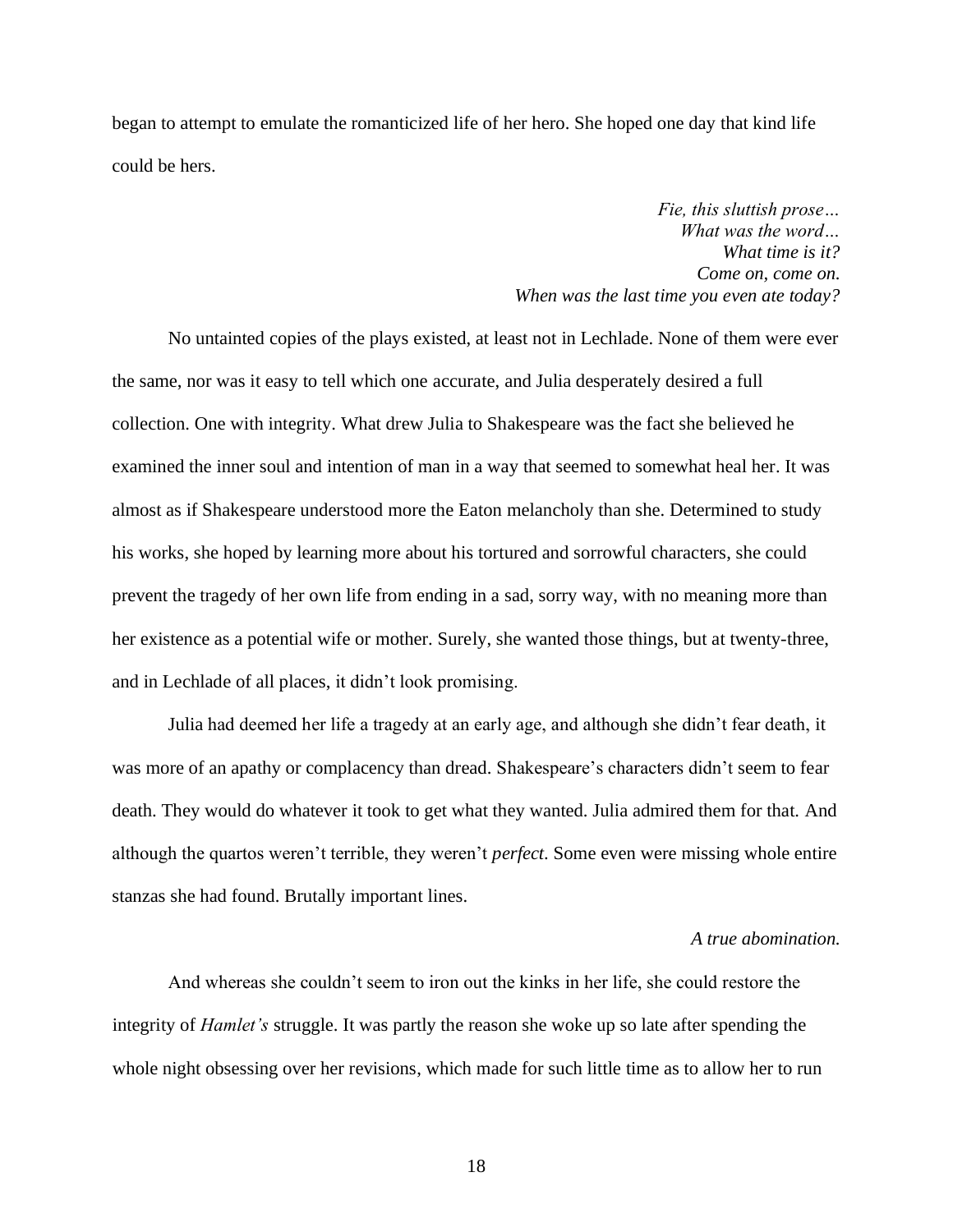even a finger through her hair in the morning, making her even more unfortunate looking, at least to her. How she envied her mother's beautiful, tight, red, springy curls. She knew many men in town still wished Sybil theirs. Grandma and Grandpa Mackenzie loved to tease her about her popularity back then. Julia wondered if they held a bit of resentment for her choosing Elias. Instead of full, bouncy curls, Julia's hair lived somewhere in this impossible realm in between coiled and straight; more often than not, it resembled a nest of rats.

Still, try to get her to simply tie it up without a ten-minute monologue on exactly which specific characteristics inherited by her parents she resented that day.

"When does your stomach not ache?" joked her father, a well-respected and reputable local fisherman. Merchants came as far as London for his sturgeon catch.

#### *Usually when I eat BREAD.*

"Usually when I eat *BREAD,.*" she retorted, attacking Elias for reminding her that her otherwise fail-proof system still had some unpredictable and unexplainable flaws.

> *Did I say that out loud? You are so ungrateful. He is only teasing. But how is that fair? You can't control when your stomach aches.*

"Not long now," Elias encouraged her. "Be glad nobody shites in the river like they do in London." Although living among their waste became normal, it never became more palatable. There was a little relief as Thames Street went further south from High, but High, Burford, and Sherborne created a tripod of overpopulated and overrun streets, piss and shit forever wedged in between each individual crack and crevice.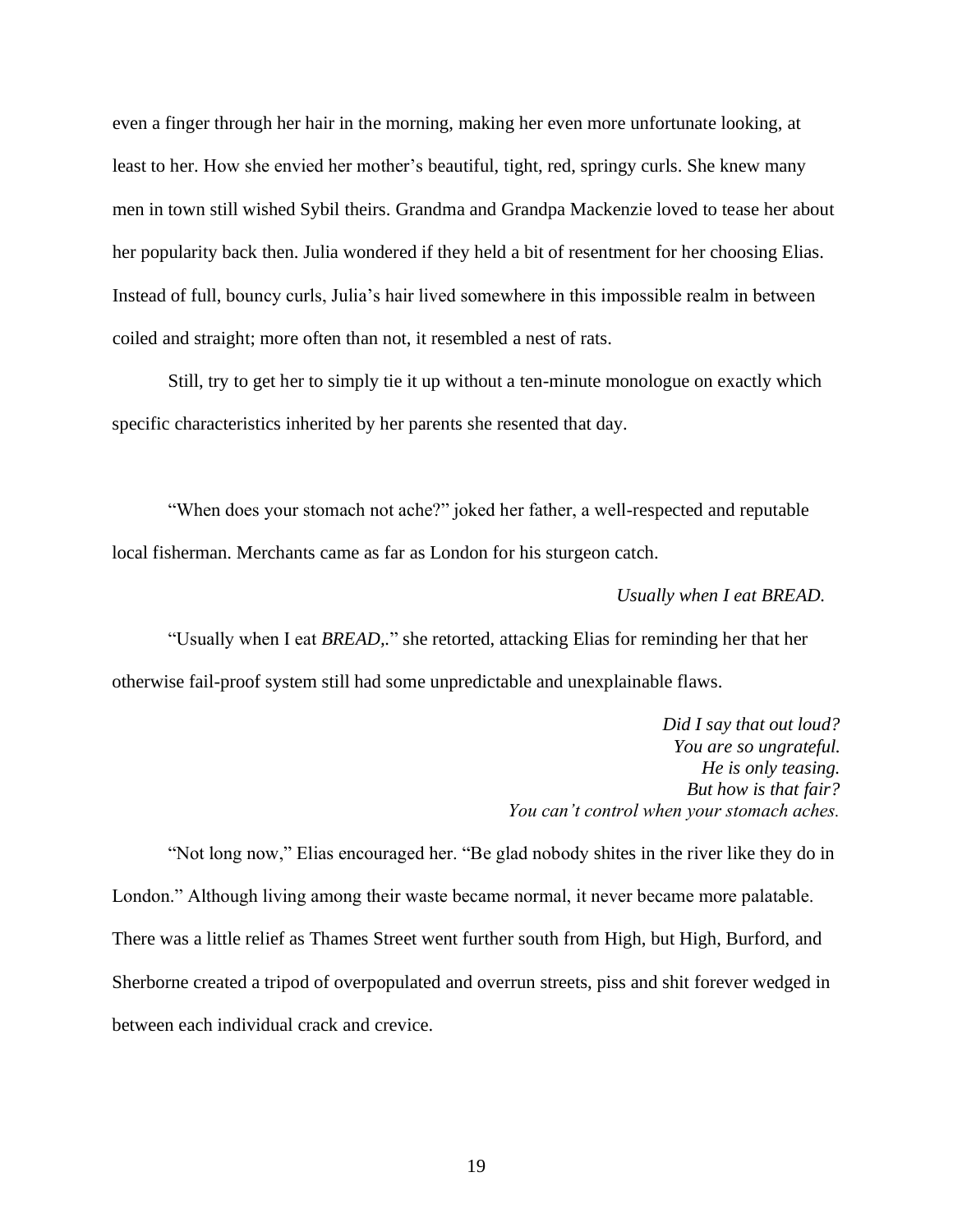Not all minded it, though. Kids seemed joyfully oblivious, and most men wore their tolerance as a badge of honor. Elias never skipped a beat. However, sometimes Julia caught his nose twitch and his upper lip scowl with disgust. She didn't understand why they stayed in this sad fishing town. The world was nothing like it used to be; ordinary people in places like Stratford could be extraordinary people in London. Sometimes Julia would catch her father dreaming of London life to her mother, talking about how proper he would look in a bright red or a rich deep blue. Might give him a bit of color. Might give him a bit of life. No, not many minded Lechlade, or at least they didn't admit it.

And—what, those people over there? No, they've not fainted, that's just where some of the poor would sleep. When Thames Street approached the docks, it created a makeshift dwelling. Most of Lechlade's homeless had built their own little community among the fishermen. They kept their distance from one another. Most of them would end up in the Eaton home for a meal later that evening while the neighbors looked on with repugnance.

"Don't they just shit in our river instead?" Julia mentioned, pointing to the bridgedwellers.

"I'm sure they do. But good luck finding a time where someone isn't looking. One got caught. Some of Culpepper's boys beat 'im to death after nightfall. Mayor did nothing about it. He looked the other way. Scared the rest of them all a great lot. I think our fish are safe."

Most other fisheries in town were run by father-son or brother duos. The Eatons were the first and only father-daughter team. It was odd at first for the other fisherman when Julia began accompanying Elias to work at the ripe age of ten. It made Elias an easy target to the other jealous, less successful fisherman to try to hinder his business. Not to mention, Julia was such a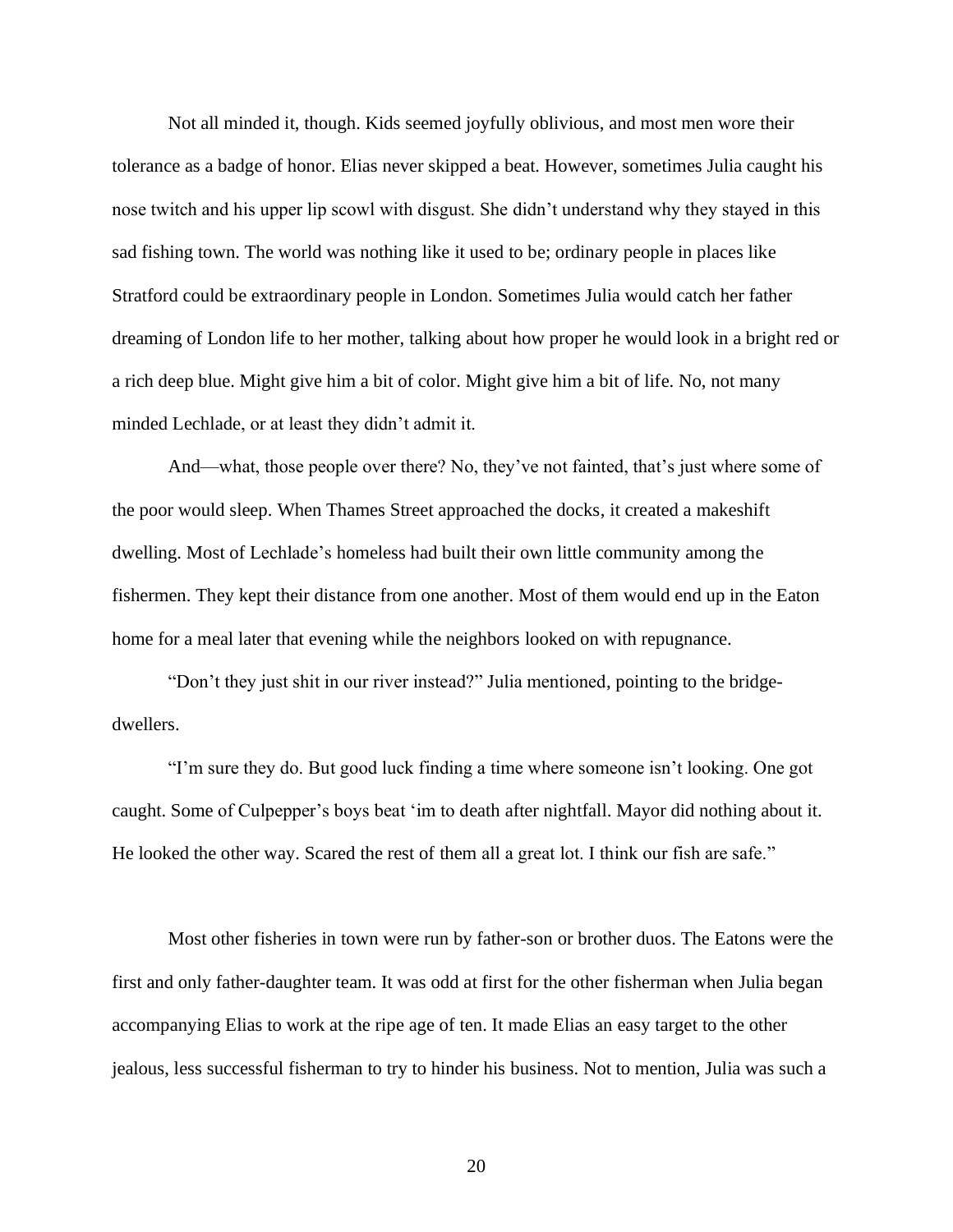pretty little girl who did not belong at the docks surrounded by rough working men all day. Therefore, the fishermen of Lechlade attempted to appeal to the Mayor to remove her from her service when she was fourteen, which was ironically around the time Elias began to catch more fish in a year than two of them could combined.

Young Julia gave a speech in appeal of her cause, stating, that if they refused to let her work, they be punished instead, for why deny anyone good, honest work with most of the poor in town being ridiculed for their lack of? The opposing fishermen argued the issue was her nature, for a little girl had no place in the dark and dirty depths of a fisherman's work, and although they enjoyed the recipes Sybil shared with their wives, they suggested Julia take a more domestic role. They argued it inappropriate she be exposed to such unpleasantries.

Julia argued with the Mayor at Town Hall that the only unpleasantries she had experienced were the malicious and crude jokes the men would share when they mocked her and their own wives—when they joked about what they would do to a woman to put her back in her place, much like it felt was happening to her in that moment. Perhaps the issue was with their behavior making the docks unsafe for her "nature," and they would be better served to act a bit better than deny her basic human rights. Could a girl even argue such a thing? Embarrassed and not sure what had just happened, Julia then reminded the Mayor of the visits from the wealthiest merchants in London came to Lechlade specifically for her father's catch of sturgeon. Surely they did not believe removing a worker supporting that enterprise would be beneficial for the economy of Lechlade, no? Julia had also built friendships with the other fishermen's sons. Since they had grown up together at the docks, they began to protect her. Their fathers were furious at their hand in keeping her position at the docks.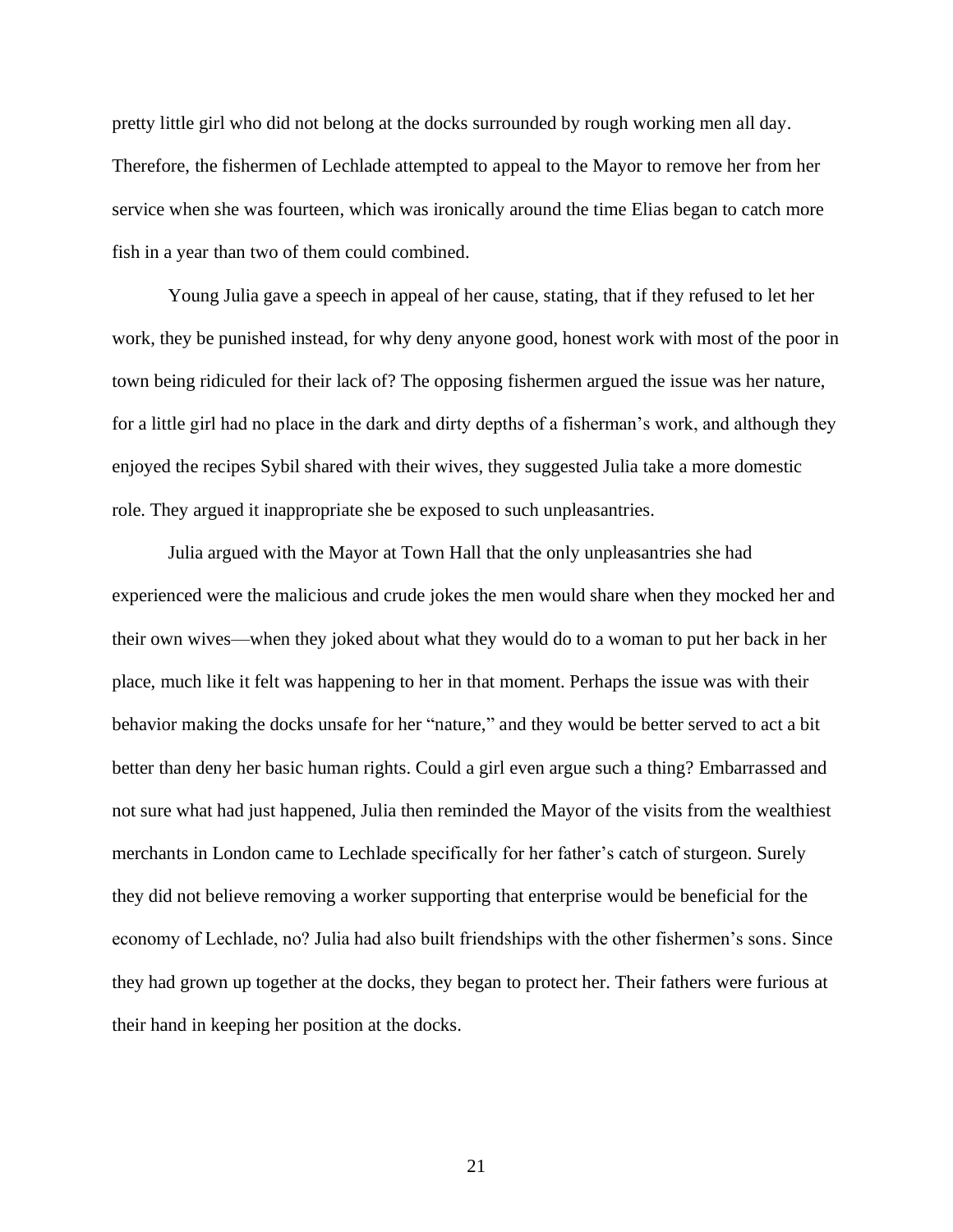It was rare if any of the other fishermen in Lechlade came home with sturgeon. In fact, it was quite hard to procure a line long enough to make it all the way down to where the sturgeon hid, but Elias had tied weights to ropes and had marked the river's depth. He found he couldn't possibly make or find a sixty-foot line. *Maybe in London*, he thought. However, he *could* start with thirty. His dad had left enough leftover horse hair he could work on a longer line, see if the sturgeon would bite in this deeper water, and then, if that worked, eventually buy silk when it came to market for more durable and sustainable line. That would be well worth the expense, Elias reconciled. In London you could get your own silkworm he had remembered. *That would be wonderful, to have your own silkworm*, he contemplated.

Eventually, Elias worked his way to acquire three silk-lined fishing lines. One was twenty-seven feet, another thirty feet exactly, and one thirty-two feet, after it ended up being a little longer than he had realized. He had plenty of old lines and rods from his father and his father's father before him, but these were now built to last. These were now built specifically for sturgeon. The Dolbys may have found the young, poor females that didn't know better than to wander into shallower parts, but Elias knew where to find their mothers with a fortune in their bellies.

"Did Mum pack you bread…?" Julia veered her eyes to try and catch a glimpse at the lunch Sybil had packed for them. She had to stand on her tiptoes and look over and beyond her father to her left. The basket was in his left hand, riding low to the ground.

#### *Riding awfully low to all this piss and shite*.

He caught her and yanked it out of her view. Would you not like to know now, huh?" he teased her, never changing his tone much when he spoke, if ever. But Julia knew he was still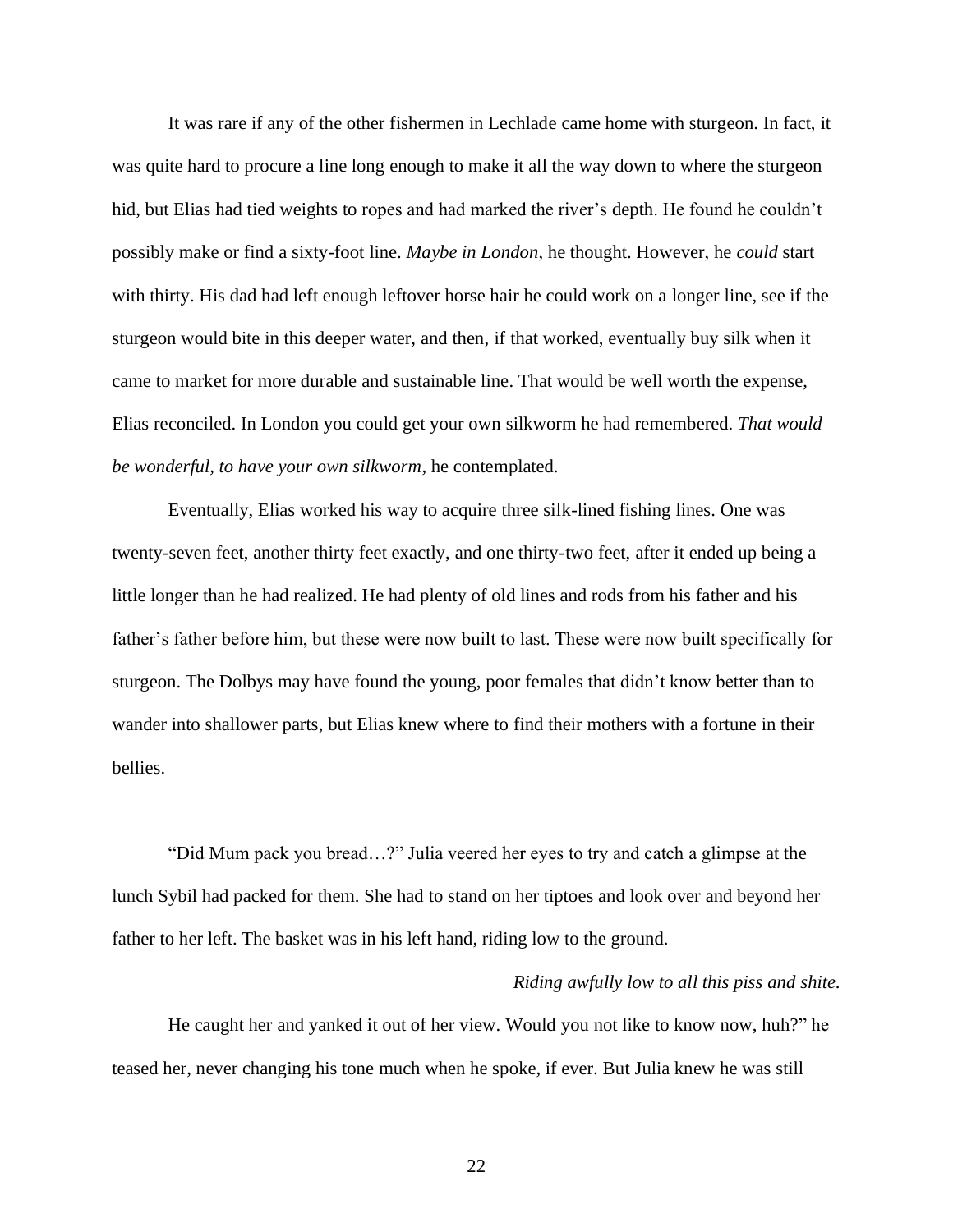teasing—his odd variety of derision. Before Thames Street turned into a bridge, there was a little step-off for access to the West Wharfs—Free and Parkend. Free Dock was where anyone with a boat could fish. They were usually just fishing to feed their own family and make it through the winter each year. These fishermen seldom caught enough to sell—only enough to eat and save. Elias wished it could be like that for him, too. That it be enough he just fed Sybil, Julia, and himself.

Along with the Dolbys and Eatons followed the Culpeppers, a father-son pair who the town believed might have dealt in some illegal business, but no one knew exactly what of. They just knew Donald to not be the most reliable. It was rumored to have been Culpepper and some of his distant relatives that he paid to beat the homeless man who tried to lay his bodily waste in the River. There was also Old Tom Yancy, an eighty-year-old man who was injured as an adult, rendering him mute and ostracized within his own community, except for the Eatons and a few others. Yancy used to be good friends with Elias's father, Edmund.

"Who is that talking to Culpepper?" Julia asked her father, nodding toward the richer man and his companion who stuck out like a sore thumb among the common folk. Visiting merchants had become easy to spot, as only a handful at a time would visit Lechlade throughout the year. When they came, most of them had gaudy ruffs and bright-colored garments with obnoxious patterns. Elias hated them. Julia silently admired them. She thought her otherwise plain and bland-colored frocks weren't the most appealing.

> *I wonder if a deep red would bring out my eyes? I love the color gold. Is it a color? Is it a thing? How do they get the hard metal into the clothes?*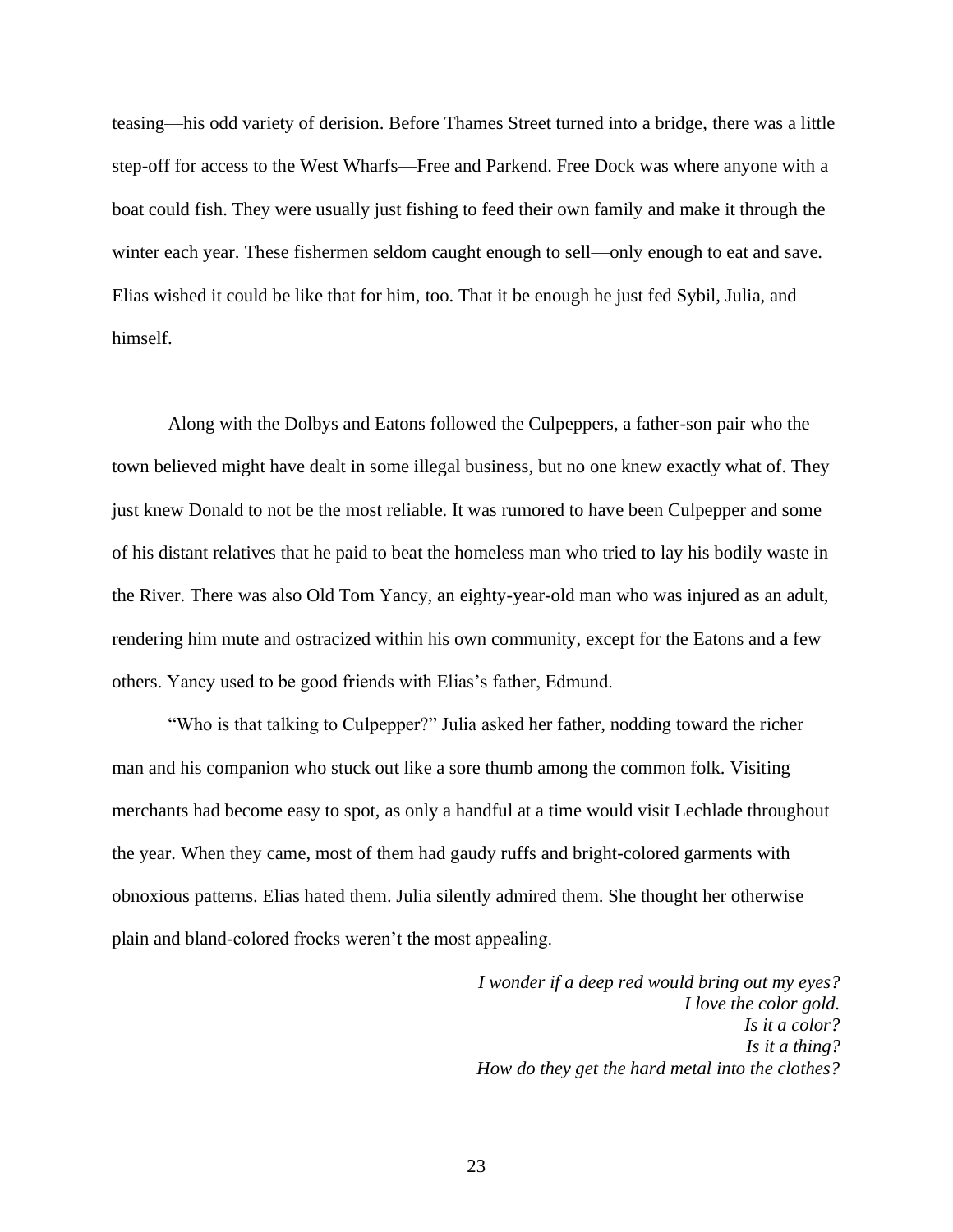The travelers wore dark cloaks with gold adornments. They were dressed like the others, but with no neck ruffs, and no blinding color or patterns. Julia noted she quite liked its elegance, grace, and style, while still appearing luxurious.

> *Why would something as simple as color make a difference? Maybe it is not what I could wear. Maybe it is more about who wears it.*

"You know those aren't our people. They buy my fish at market from Sybil 'cause she's prettier. I don't see them. They don't see me. I don't mind," Elias said.

"They aren't quite *your* people, you mean?" Julia shot back. "I think it would be fun to meet someone different. Imagine how much they see when they travel from town to town?" Her eyes lit up.

# *GREEN DRESS— GOLD DRESS— PURPLE DRESS— PLEASE, ANY OTHER DRESS THAN THIS DRESS!!*

"They are still not quite *our* people. We live in *our* town. We know each other, we take care of each other, and we work hard with each other. They've got their own land. They only come here for trade and respect not us working folk. They need only take the fish to the next place, making more money than I did selling it, and working less than I did catching it." Julia began to feel badly, a wave of guilt rushing over her, feeling it her fault her dad was upset. Usually, her father didn't get worked up by things, but sometimes he seemed tired of her. Or maybe just tired with her jibber-jabber? He would not dare show a crack in his exterior, which maintained he carried all his existential weight without effort—pretending like he wasn't fighting just as hard for his place in the world as everyone else.

*Maybe I don't need fanciful colors or dresses to feel pretty.*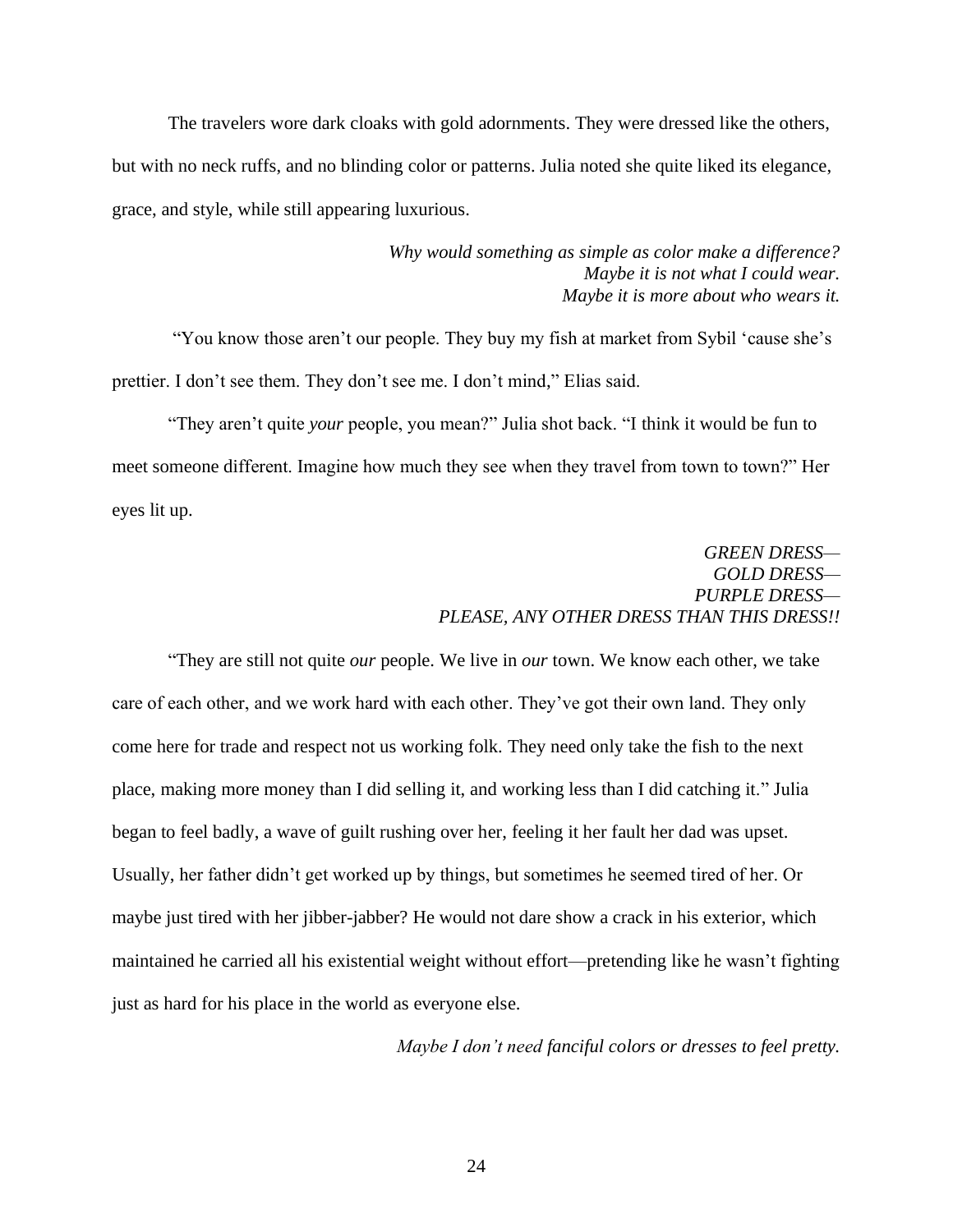As they passed the merchant and his apprentice, Julia overheard their conversation, growing louder as they approached. "… now, now, Mr… Culpopper is it? I cannot pay you that much for your boat if there is any possibility it will not hold my supply. Not only is it more than what you are worth, you will not be able to pay *my* employer to replace what either falls off on the way to London or what has to be left here. I just—"

"Cul-*pepper*, and hold on! Now, she only *looks* small, but I promise you she is mighty! I swear by God she's covered in fishing gear right now—of course you can't see how much she can hold—give me a day to get her cleared off…" Donald Culpepper's shrill voice trailed off like he was telling the most interesting story ever spun. His son, James, one of Julia's best friends, made an exasperated face at her as she walked by. He mimed decapitating himself with his thumb as a blade, causing his eyes to roll back in his head as he pretended to collapse behind his father's back.

Julia giggled and nudged her dad. "You hear them?" she asked, eager for his attention. "They need a boat." He disregarded her, saying nothing. She knew she had worn him out, but the day had only just begun. *Do you ever tire, girl?* Elias thought. "A *big* boat." She played his game, but she hated games. However, she knew if she pushed too far, sometimes he could boil over like a hot soup, scalding all the good stuff at the bottom, the burnt bits ruining the entire meal. He would do that a lot.

"Some might say there's no' a bigger boat in Lechlade than Mr. Culpepper's other than yours?"

#### *Had he started to walk faster?*

He was clearly trying to out-pace her. "Some might say the *Rose of Sharon* could be perfect for this merchant," she, said, before she began to imitate Donald Culpepper "Just '*give*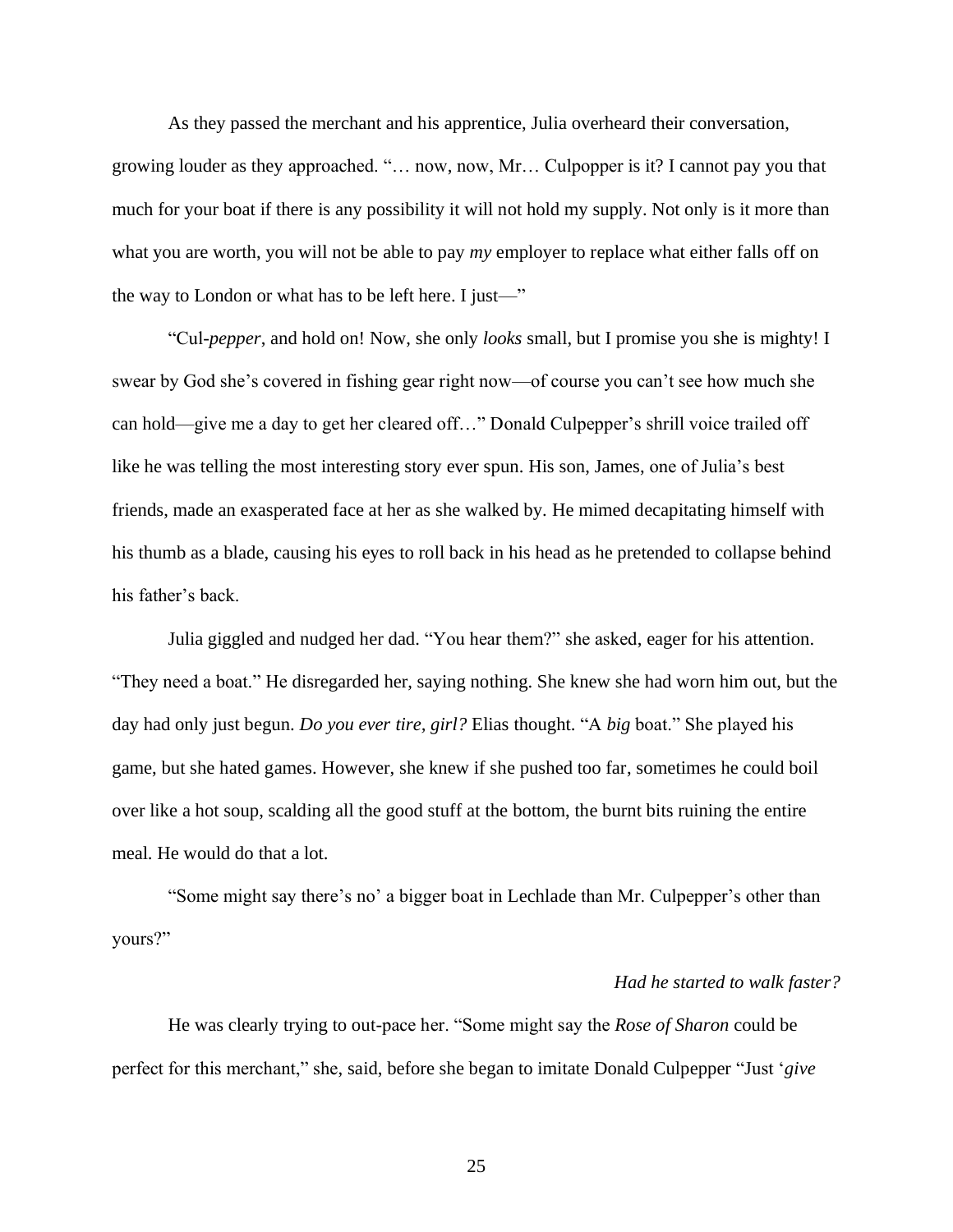*me a day to get her cleared off and—'* I know better than to think you would be avoiding my words, Father?"

He paid her no mind. It upset Julia something fiercely when he did this, or when anyone ignored her. Simply pretending like she didn't exist. "Oh, now you, too? Not just Mum, then?" she challenged him, but to no avail. "Father?" she yelled at him accusingly; some of the villagers now looked their way.

Elias abruptly stopped walking, turned to Julia, and snapped back, "He will just as easy find passage on a larger ship tomorrow morning when one arrives. He doesn't want to pay much, so he's trying to haggle Culpepper when I am certain he could afford to give Culpepper more than what he is offering, no problem," Elias grumbled, dismissing his daughter. "Although I rather enjoy seeing Culpepper squirm—that short pig— he has got family. No sense in trying to take what is rightfully his. He has already got the guy. Let it be. Pray they can work it out."

"You know they won't work it out because, you've said it before, Culpepper is a snake. James hates going to work with his father, says he always has some stranger around he is trying to bargain with. I guarantee you the sale falls through before nightfall. I can go back if you want me to—"

"You think you need more than you do. You have wants, and you think you will die if you do not have them. For some reason you cannot be content with what you have, content with what there is. There is always something more, something *else*. Not everyone gets to have something more." He paused for a beat. "Not everyone gets to have something else." He then turned to stone.

> *He's right. Ungrateful. Selfish. Ignorant.*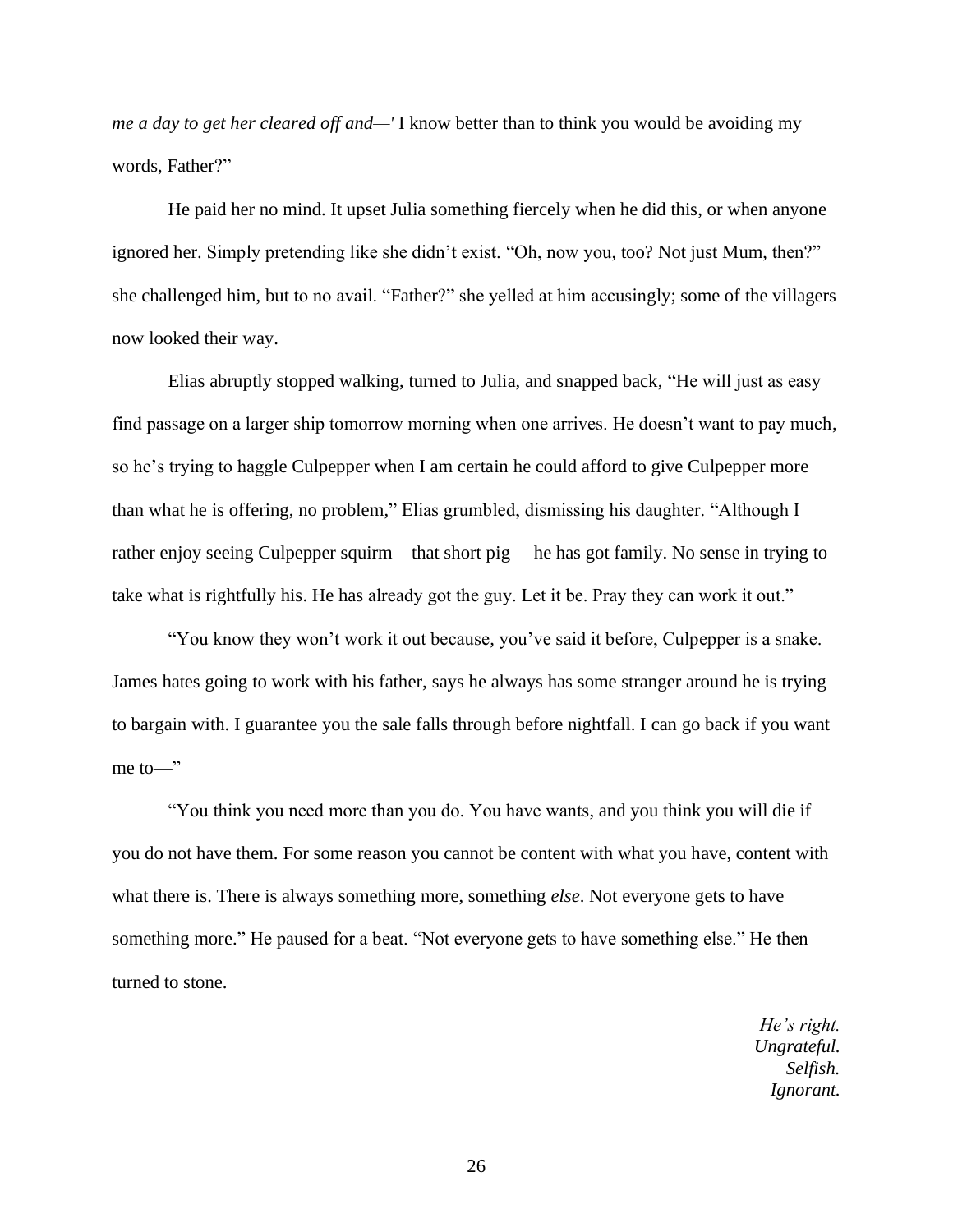*You think somewhere new will change who you are. Stupid girl. You think searching for something else will make you better? He's right. No, he's not… Why is it wrong to want more? Stupid girl. Why is it bad to want something else?*

"A lot of people don't mind it here," Elias started. "Look at Tom Yancy. He doesn't mind."

"That's because he doesn't have one," Julia stated.

"Have 'one' what?"

"A mind." She started to become short in her conversation. He always did this. Julia would become so passionate about something that she could burst with excitement, yet her father never matched her own excitement or encouraged her to dream.

> *Just some low-spirited man who has no lust for adventure. A fisherman content to fish the same shore his whole life. Never once seeking out a different shore. All dreams and no action. How sad.*

"It's Mom's fault."

"Oh, now—don't give me that, don't start with that shite—your Mother—"

"No, you don't give me that. You have no idea what it is like for me!" Julia said. "If I were your son, you'd want me to fish for you when you're dead. But because I'm your daughter, you act like I suddenly have a choice."

"Julia, that's not fair." *Why does she always do this? Immature girl, you tire me so,* Elias thought. *Why does she constantly have to pine after what she doesn't have when she has so many great things right in front of her?* He immediately regretted his thoughts. He did not want to stifle her as his father did him, *that angry, melancholy old man*. This was a tricky thing for Elias.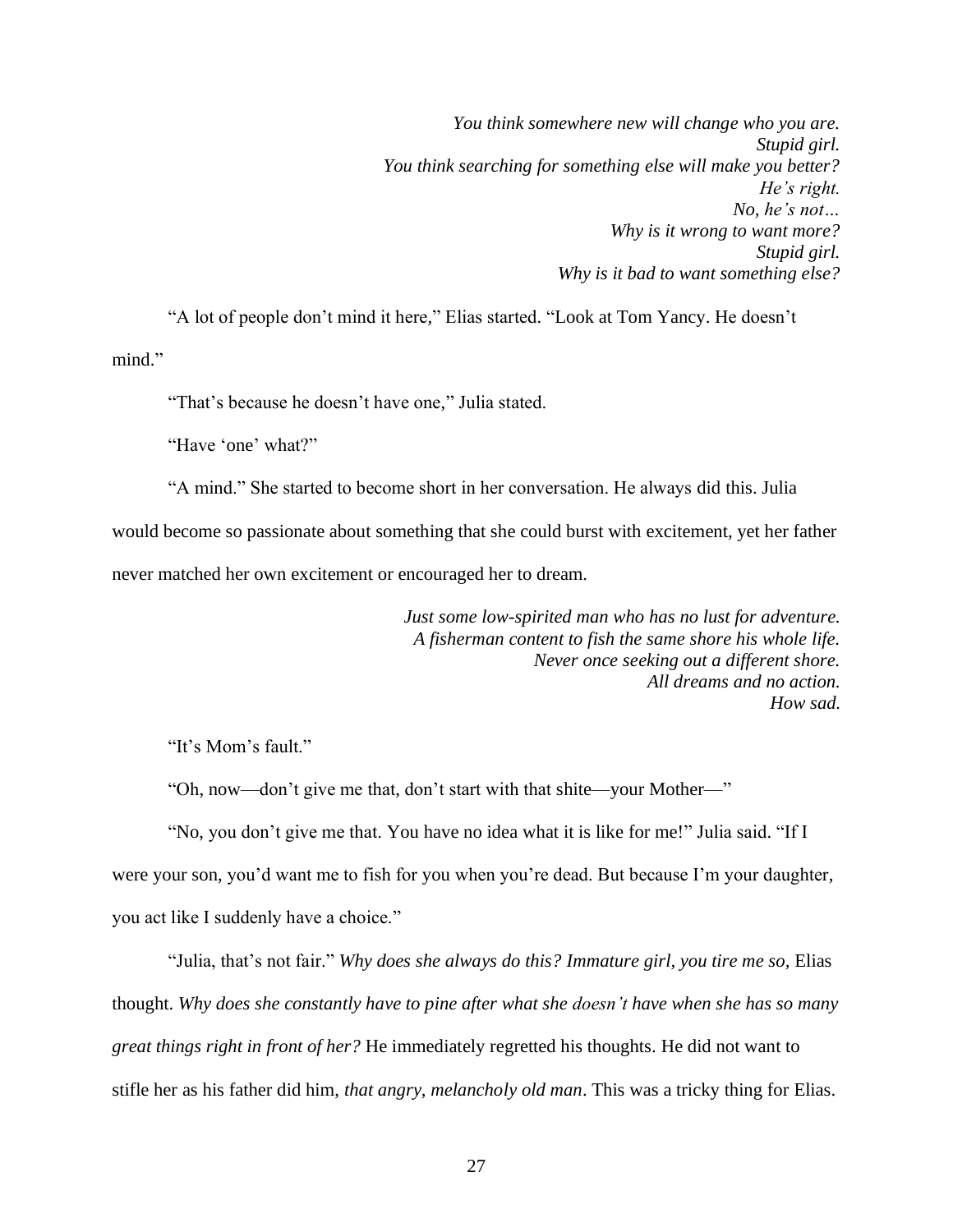The devoted father, husband, and son took the burden of carrying the legacy of his father, doomed to be stuck in Lechlade his whole life. Which he was content enough with. Or was he just content with it because he had no choice but to be, he wondered? He would be nothing like his father, yet the hammer that struck Elias in place to his destiny taunted him every time he tried to break the cycle. He was almost relieved when Sybil bore a daughter. Edmund Eaton groaned with displeasure, leaving the special lure he tied to welcome the future of the Eaton legacy into the world with Elias—a haunting reminder of his disapproval. He barely saw Julia before he died, only a few times when she was seven and ten. After she started working at the docks, he never came back. *Probably for the better*, Elias thought. *They never got along, and my how she made that known*. He smiled at the thought of his daughter's sharp wit and fast tongue. How he knew she was his daughter, yet she was awarded and worthy the pride offered a first-born son.

"Not fair? You think it is fair that I wake up every morning and Mum is trying to whore me out to the first suitor desperate enough to give her one less reason to worry about me? She is delusional. All I know is I can't even hear her anymore after I have spent all night trying to fix England's shittiest *Hamlet* quarto."

"You act like there aren't things I would rather be doing. Choices I would have rather made. Not everyone always gets what they want. Especially people like us, and I thought you liked Martin? Isn't he your friend? Not many people get a mate that feels like a friend. How is *Hamlet* going, by the way?"

"You act like you forget to mention you have other things you enjoy doing. Do you even know what it is like to feel something other than the air enter and leave your lungs? And Martin *used* to be my friend, but his father's evil dwells in him, too." She paused for a bit,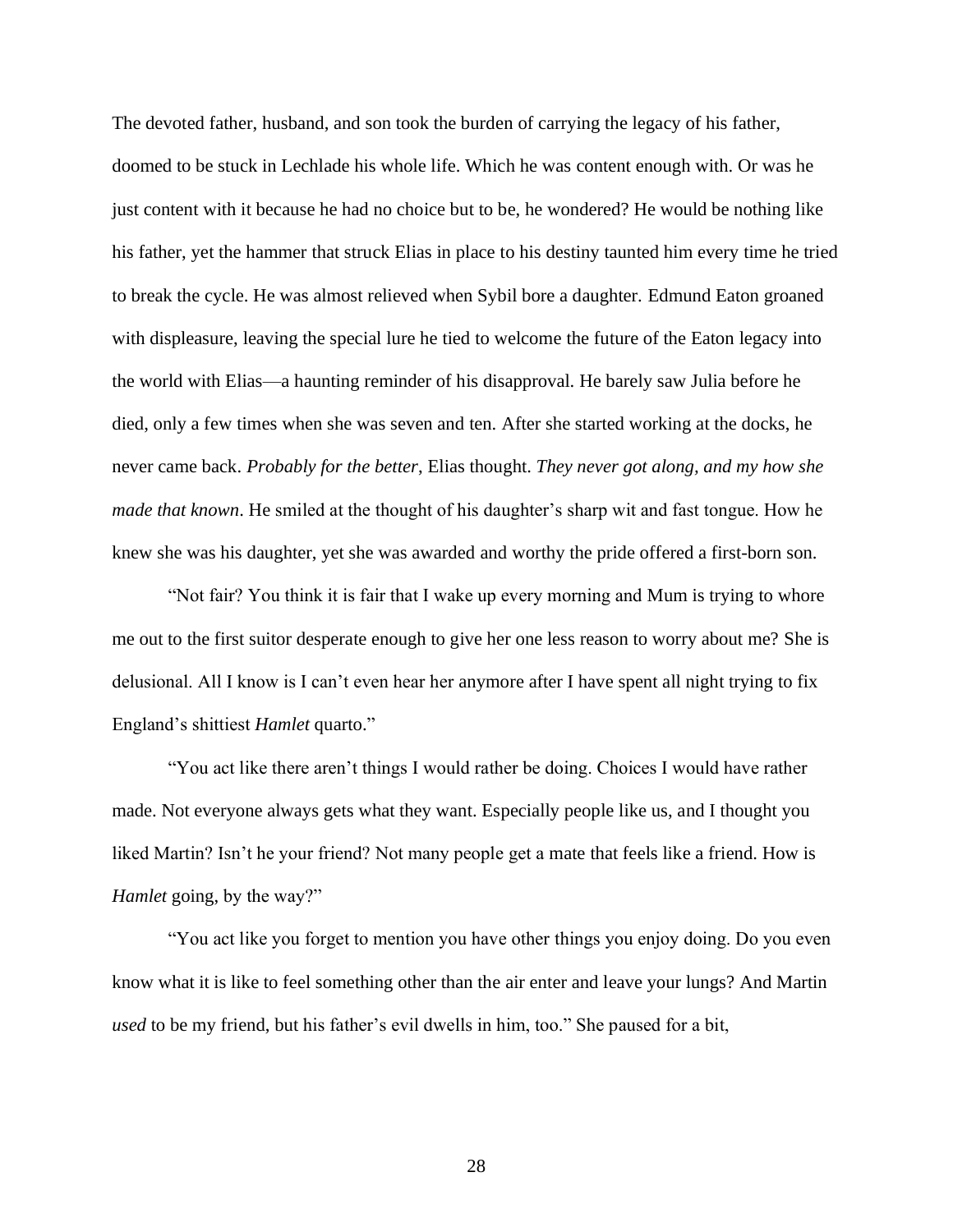contemplating whether to answer his last question. "It is going like shite by the way, *and* I'm going to miss the play this afternoon. I can barely think with Mother wrenching me all the time."

"Good parents make difficult choices so their children can have a better life than they did. You are getting older. Don't you want to think about what is next? Have a good life? Richard Dolby will die, and Martin and Marcus will have the chance at their own fates. Your mother just wants you to have a good life."

"Is that what we are calling this? A good life? And Dick might die, but it would only make Martin more vicious and resentful. It will take him his whole life to mend from what his father has put him through. It is quite the reason we are no longer friends. A Dick birthing another dick just as equally as disappointing," Julia joked, a little scowl in her voice that cut like a knife when she turned ice cold like her father, although it melted a bit when she started to remember how Martin and Marcus were her only friends at one point after the "Poo-lia" incident.

When Julia was twelve, she had tried a new hairstyle to tame her mane. Emma Culpepper and Sarah Wright used to tell her that her hair looked like a rabid hedgehog lived in there. So, Julia had finally done up her hair in a way that produced more loose tendrils to frame her face, giving it dimension.

> *Maybe even make it somewhat interesting to look at. Maybe even make someone stop and stare. Maybe even make someone stop and fall in love.*

Instead of compliments, Emma and Sarah laughed and told her it looked like a poo. "Poolia! Poo-lia! Poo-lia! Poo-lia!" they chanted before her.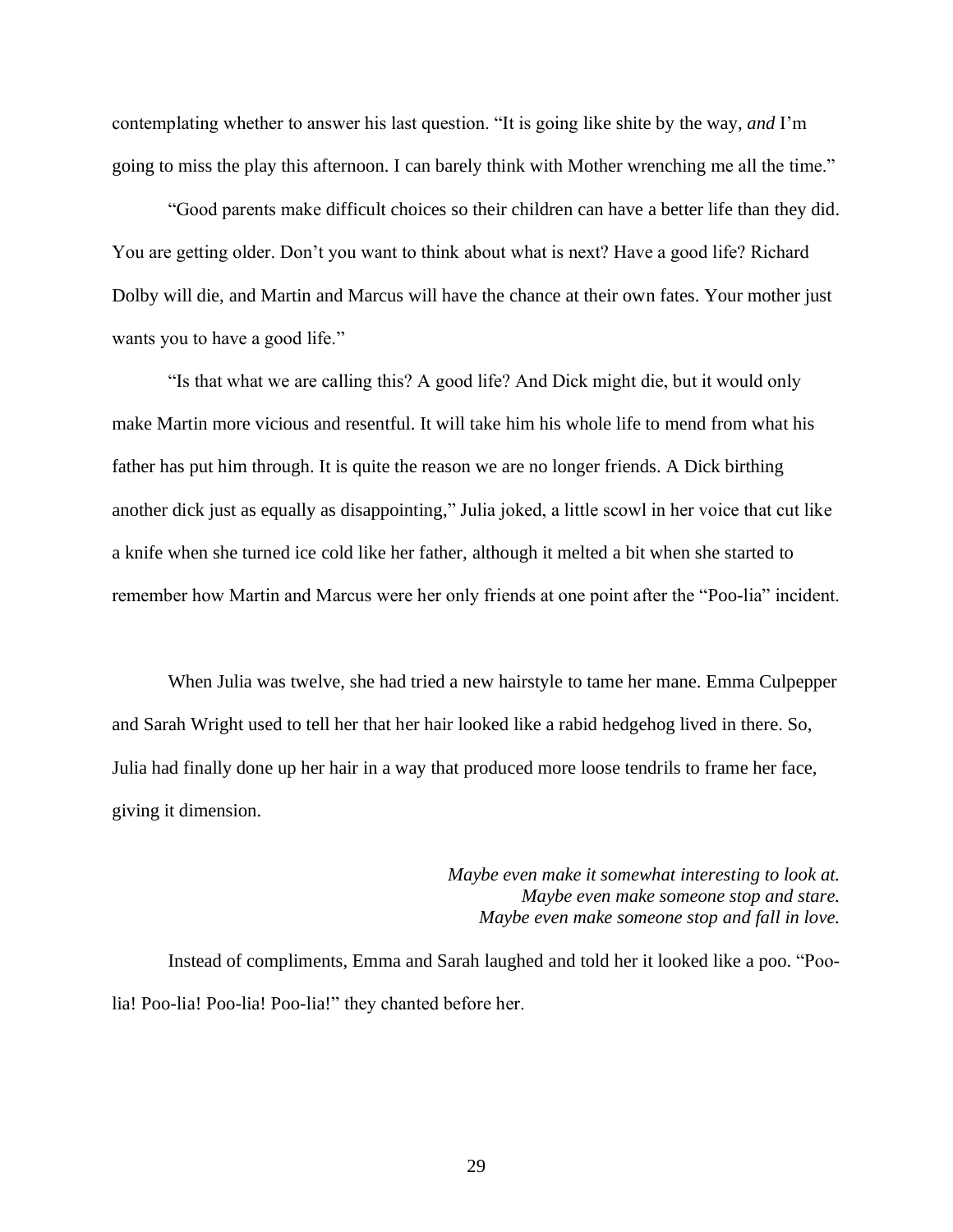Julia knew this was mean and wrong of them to say. And, frankly, it also just wasn't true, as Julia made sure to position the hair with pins in a way that had never resembled any poo ever—or at least not one she had taken.

"If this is what yours look like, you might want to see the apothecary. He might have an herb to help with healthy stool," Julia quickly responded and rushed home before they could see her cry. She vowed never to fashion any hint of turd on her head ever again.

> *That rotten bitch. Someone should tell her that HER blonde hair seems as bleached as her pale skin. Why do all the boys like her, anyway? She is the most un-interesting.*

Regardless, Emma and Sarah proceeded to get all the kids in town to call Julia *Poo-lia* for a week. That is, until Martin and Marcus Dolby planted a dead fish in Emma's frock pocket. They convinced the boys in the town that Emma had a crush on Marcus, but he wanted nothing to do with her, so she wanted to smell like the docks so he would take a liking to her. Despite vehemently refusing, this made her the joke of Lechlade that next week instead of Julia. For that, Julia would always be grateful. For the relationship she and Martin had developed afterwards, she would remain wholly in regret and shame.

"Mum also forgets it's hard to be courted by anyone else other than Martin when I'm helping you at the docks all day—which I don't mind and honestly would rather be doing than playing damsel…" she trailed off, making a face at some of the grimy sailors passing through. They were excited seeing a young maiden on the docks. Elias had stopped responding. Sometimes he did this to let her fizzle out, and then it was easier to get her focused on a new task, like sturgeon season.

"You'd rather be writing," he finally spoke.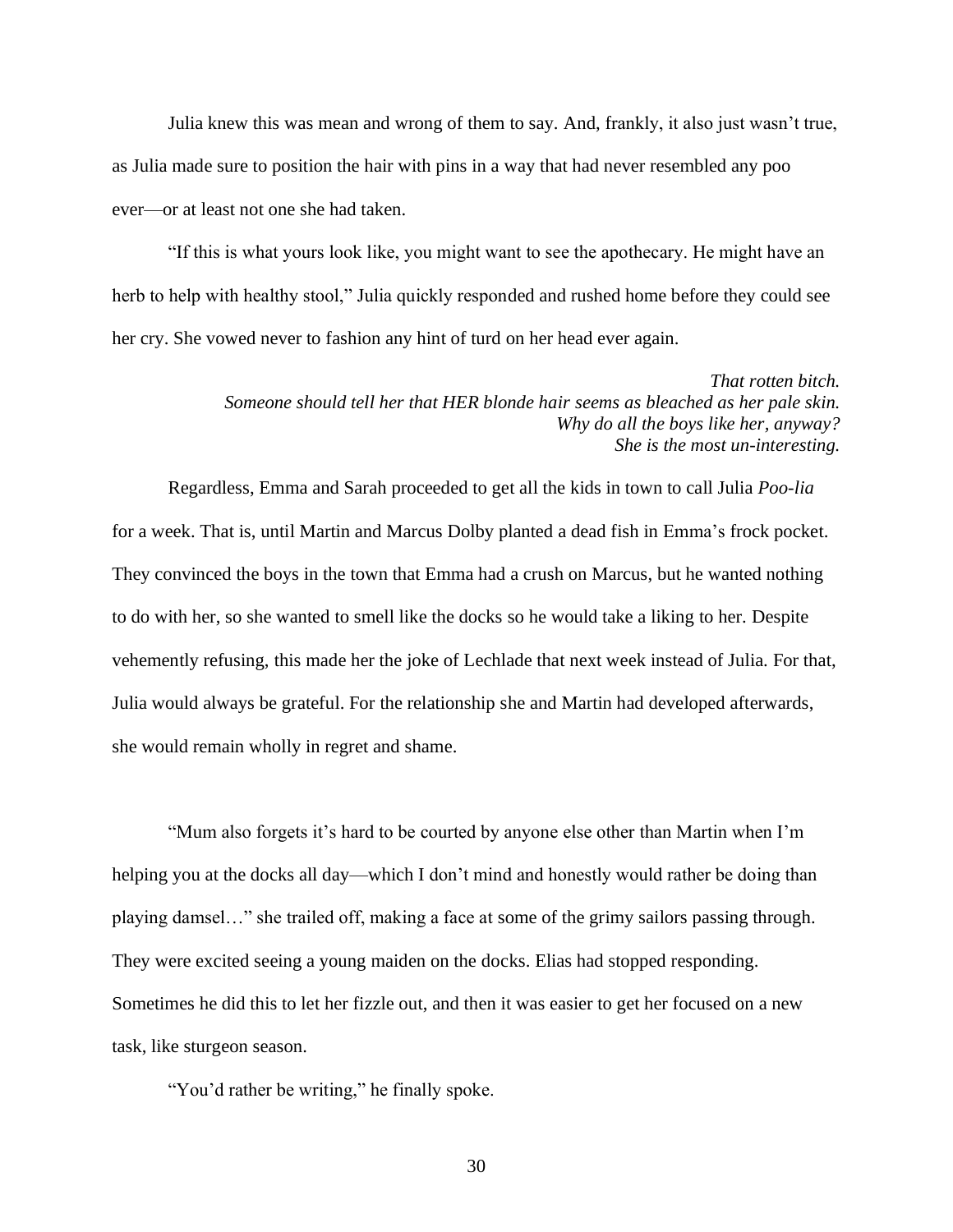Julia smiled to herself. "Grandpa once told me a story about how you tried your hand as a merchant, but he broke the wheel of the wagon you spent years saving up for and fixing. He said he blamed it on the storm that happened the night before so you could never go. I think he thought it was a funny joke, but it didn't make me laugh." Elias let a twinkle of emotion escape his eyes.

"I do want to be a writer. I want to do what Shakespeare does. My name on quartos all over England."

"You want too much." Sometimes Elias thanked God he had a daughter. Sometimes Elias thought a daughter a wretched curse. Consistently loyal and loving, yet fiercely independent and strong-willed. Stubborn and impulsive, yet always constant, even when in her melancholies. *There has to be a better word for it*, Elias thought. *Melancholy*. Quite a sad word that did nothing to give praise to the lively, adventurous, and curious young woman she was majority of the time. *Melancholy more accurately describes my own father*, Elias thought. Julia was a complex but beautiful being, blossoming well beyond what her future will ever be ready for. Elias knew she was special. He just didn't know how to help her to be.

"Maybe," Julia replied. It was a good point, and he wasn't wrong in making it. Elias was a man who made the best with what he was given. He had quite mastered life, actually. He had taken his Sisyphean fate and turned a boulder into a ball, a mountain into a mere hill. Of that Julia was eternally jealous. She ached to be content with something.

*Content with anything…*

"I don't think it's wrong to want there to be more than this."

*There has to be more than this… I need there to be more than this…*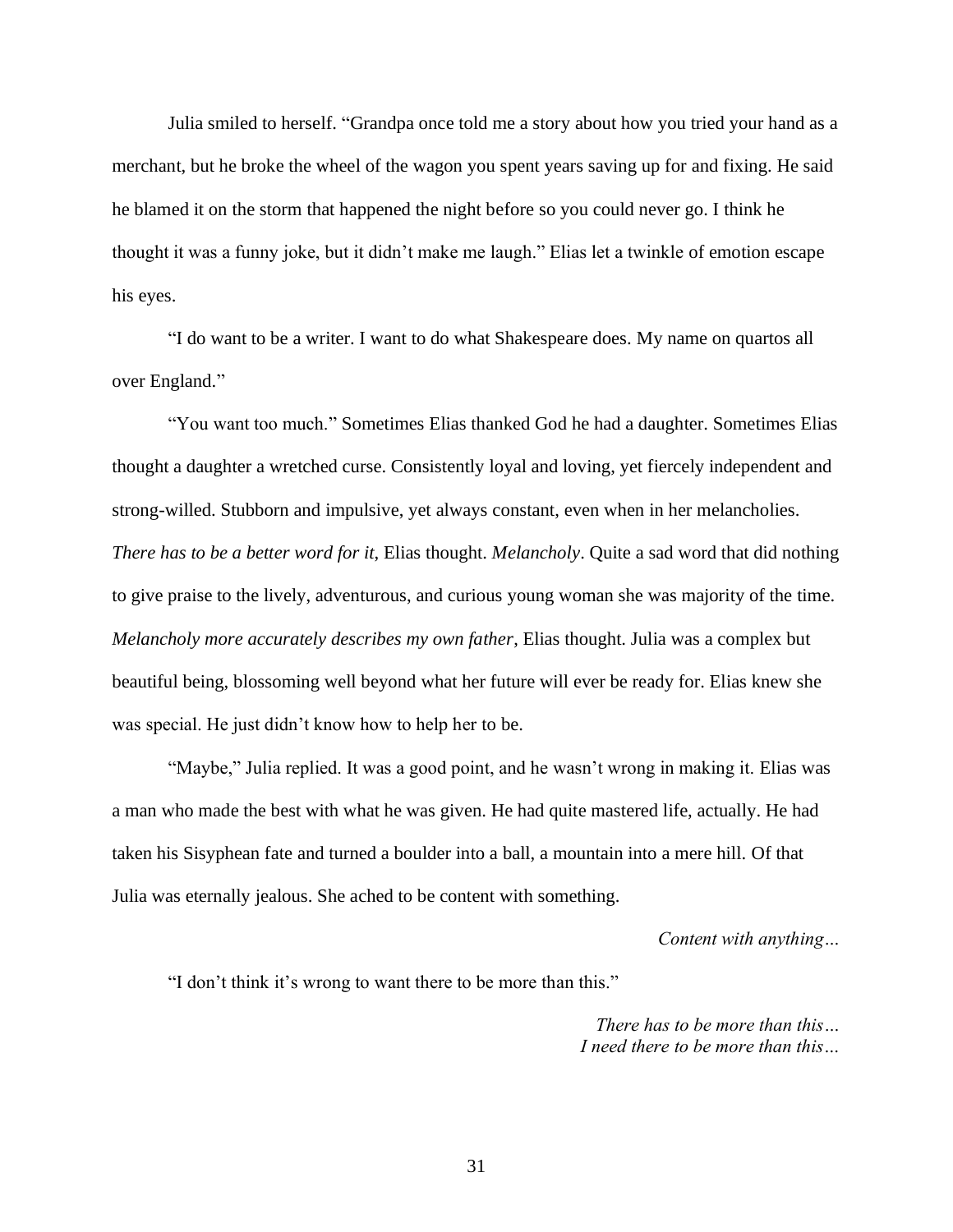Julia felt a hand brush across her bottom as she jumped and looked for the sleazy looker.

He was gone, but she saw his silhouette pass by the direction from whence the caress had come.

### *Yeah, definitely more than this.*

She knew she existed in the world, but it didn't always feel like it. Oftentimes she felt as if she were floating outside of her body, merely observing herself walk and talk and make decisions.

"Maybe you stay home today, then, eh?" Elias stated in monotone.

*Is he kidding? A sort of sarcastic jape? Trying to mock you? I am not in the mood…*

"Trying to get rid of me, then?" Julia retorted, assuming he was so tired of her he needed her gone.

"You sure are fighting it. Wouldn't you rather go to the play today, anyway?" He met her gaze and winked at her. "You are kind of a shite angler." He handed her their lunch basket. "Albeit a better writer… I will be home later on." He kissed her forehead, and Julia remembered how thankful she truly was for her father. As stubborn as he was and given any emotions he may have lacked, he loved Julia.

"Thank you thank you *thank* you!" She twirled around with jubilee and wasted no time heading back to their dwelling. Elias watched her skip away with glee with a slight hint of a smile on his face. *Could she really do it*? he wondered. *Could she be the first Eaton to make it out?* Secretly, he hoped she would, never daring to utter it out loud to Sybil.

--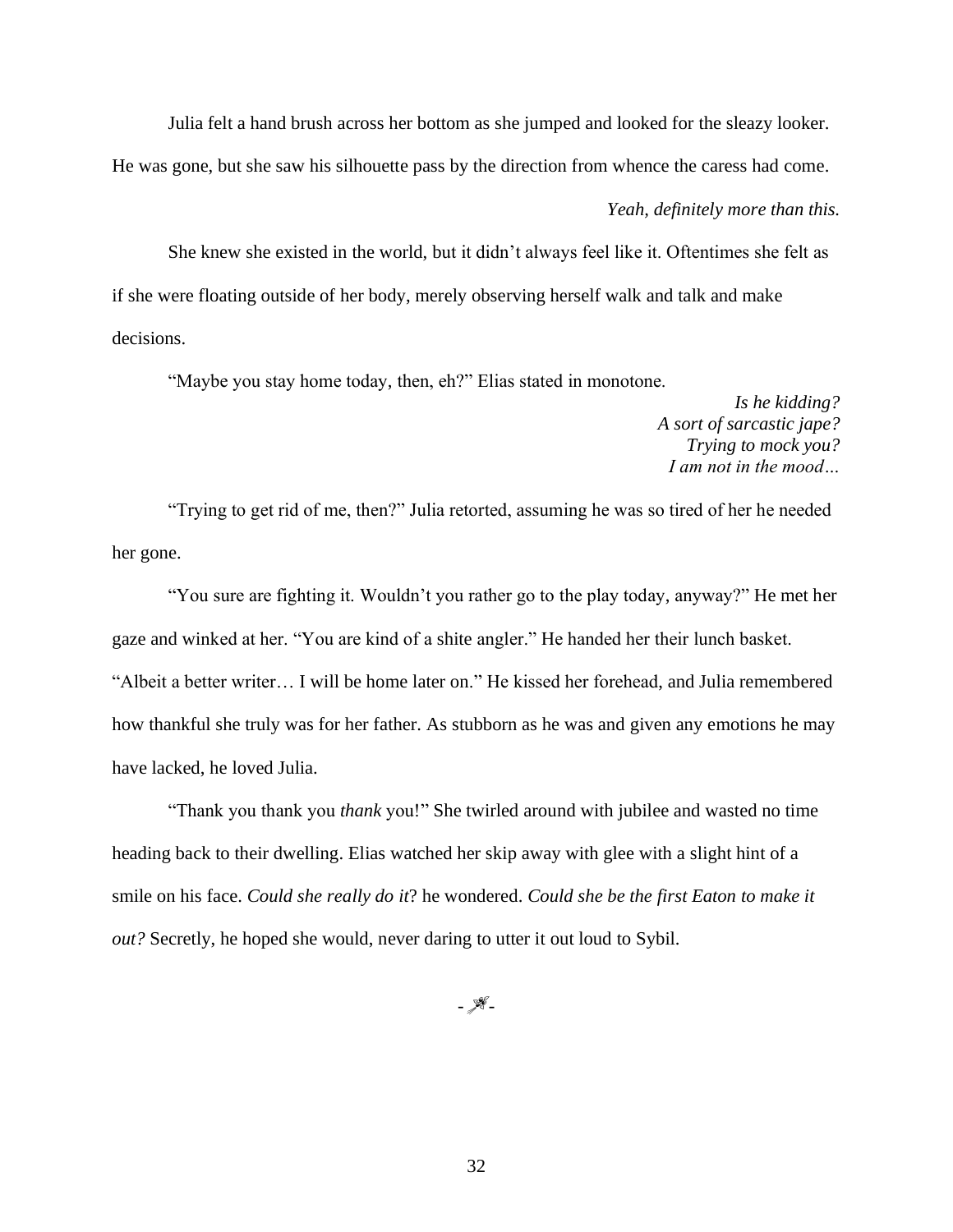The day waned and Sybil attempted to perfect a mince pie with potatoes. It was about time for the play in Market Place where the Polton Acting Company was set to put on *Hamlet*. This worked in Julia's favor, for the quarto's opening monologue had yet to be perfected.

"That patient merit of th' unworthy… stakes?"

*That's not right.*

"…unworthy fakes? Makes? Breaks? *Fie*."

*Hahaha, stupid girl. Stupid, stupid girl.*

Julia scribbled on the pamphlet with little to no room left for legible markings, knowing she would ruin it soon and need to find a new one.

## *And then have to start all over.*

Maybe she could just use it for wiping when she was done on the chamber pot. Her lunch had yet to settle, and she had eaten too much in an attempt to compensate for her sour stomach that morning. Maybe the cheese wasn't as good as Sybil thought? Regardless, her intestines ached as they tried to pass whatever she had eaten as she frantically revised, the urge to work consuming her.

## *Maybe it's just you that is bad? Have you ever thought about that?*

She grunted in pain, clutching her quarto to the sides of the chamber pot, seriously contemplating shitting on the whole thing. By the time she had finished she was running late for the play. She could see villagers make their way to Market Place from her third-story bedroom window. Julia clutched her full chamber pot, in a daze, trying to remember that one word.

> *That one fucking word. If I waste any more time, I am going to miss it. So slow. So stupid.*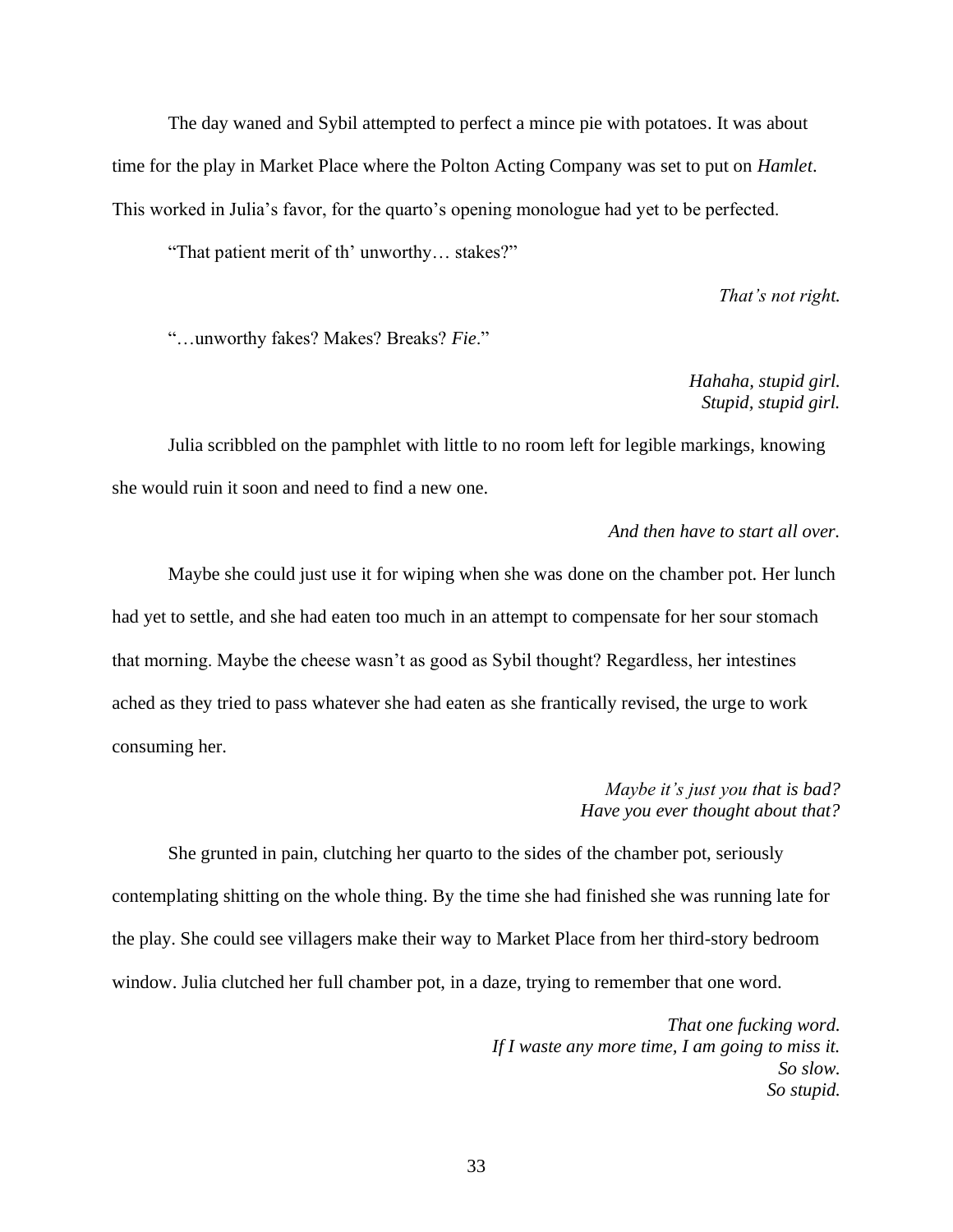*Slow, stupid girl.*

She almost didn't notice the chamber pot slide right out of her hands, and the mangled attempt at a quarto correction that followed.

> *Oh shite. Oh no. Oh no no no no. No no…*

Time began to move in slow motion as Julia's thoughts raced, realizing what she had done. She hurried out of view from her window. This kind of thing happened all the time, right? Her thoughts began to move faster, each thought coming and going in wat seemed like a fraction of a second.

> *Not ALL the time. You're so stupid. How embarrassing of you. You're going to have to go clean that up. Everyone will know it was you. You're going to be covered in your own shite! That is hysterical!! You're going---*

In the same moment as her thoughts, instead of the low-cracking sound of a shattered chamber pot, a weird *thwunk* preceded the anticipated shatter. As soon as it entered her ears, it got stuck in her throat. Her waste had not simply hit pavement. A woman then let out a guttural scream, her voice curdling with horror.

*"The chamber pot!! It … and I swear it just …" "He is breathing … does not look good …" "Somebody HELP! Anybody!!!" "Do you know him …?" "STEP AWAY—THIS IS OUR FRIEND … Acting Company …" "HIS HEAD IS PUSHED IN! MOMMY!!"*

*"Do YOU know this guy …?"*

*"… came out of nowhere and … pushed it on purpose …?" "… Shakespeare …"*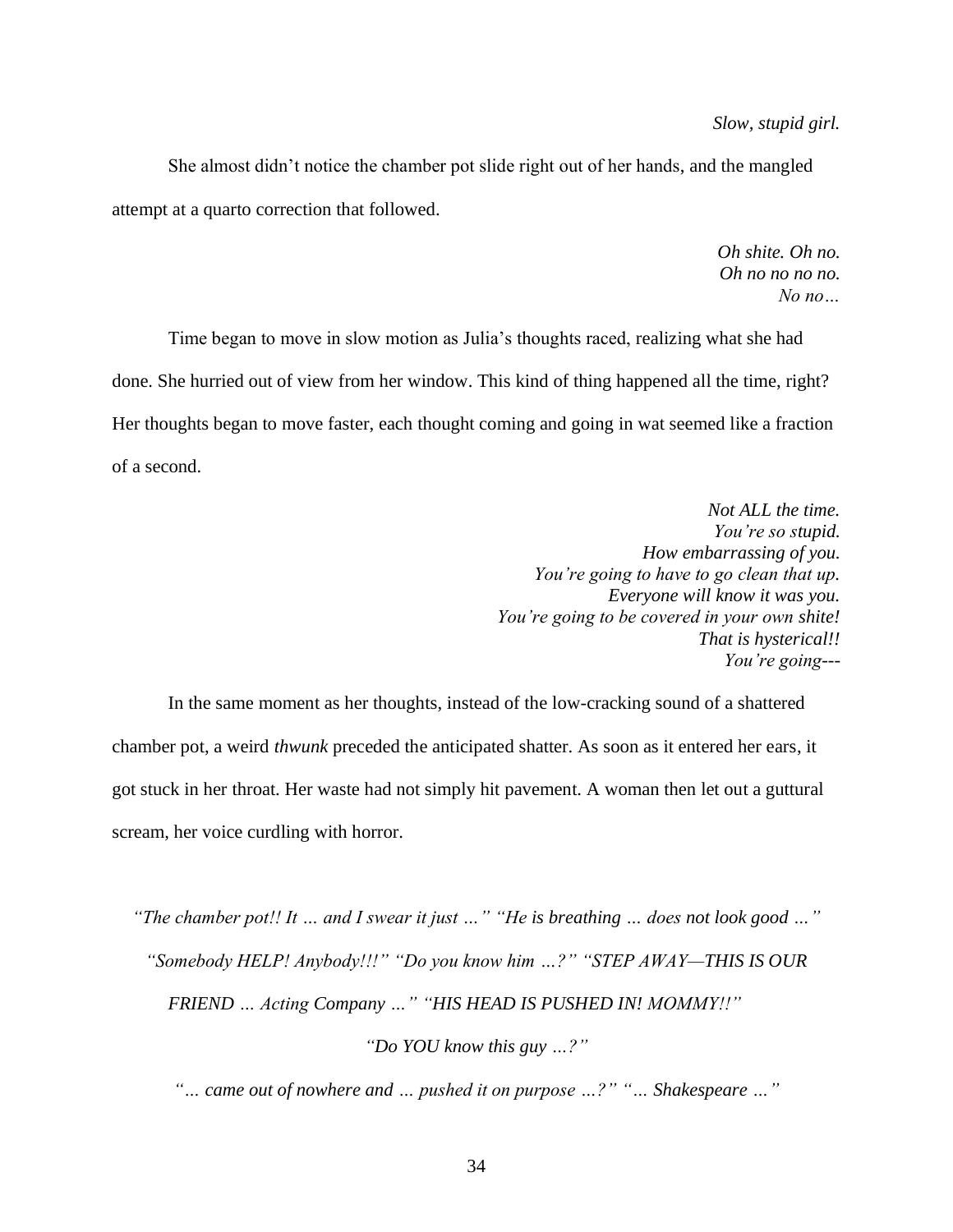*"and … the girl or the boy? It was a girl …" "THOMAS … MY GOD … PLEASE"*

There was shouting, and Julia's ears started to ring as the noise outside faded and her thoughts got louder. Her breath began to pick up once the ringing had subsided.

> *What is going on? What happened? What did you do?*

*"He was at the play earlier today …" "Eaton, this is Eaton's shop …" "GET THE HELL AWAY FROM HIM. ALL OF YOU …" "… what a shite way to die …" "Is he* 

*breathing?" "Elias is …" "… how in the world …?"*

*"Last time this happened …" "No way … she threw it at him?"* 

*"STAY WITH ME, THOMAS" "He's breathing … Bless the Lord he's breathing!!" "… didn't a* 

*pot hit Yancy? Isn't that what made him …?" "… not going to make it …" "Who even is that?"* 

*"Monsters, YOU ARE MONSTERS." "Thomas, THOMAS … Come ON." "Thomas …?"* 

*"Get away from him!" "… no, no, it was a horse that kicked Yancy …"*

The voices outside registered and shocked Julia into action. She braved to look outside to see the damage. People were pointing up at her, her mother and father shielding the sun to look up at her like they didn't know who she was. Maybe they were buying her some time? It wasn't until Julia saw the woman in a fit sobbing, rocking, holding the man's head as pedestrians surrounded him to help, that she realized the weight of her action. The woman held in her lap the head of a man, unrecognizable. The only features she could make out were concealed by a thick mask of Julia's own excrement. Her stomach dropped at the first sight of recognizable blood.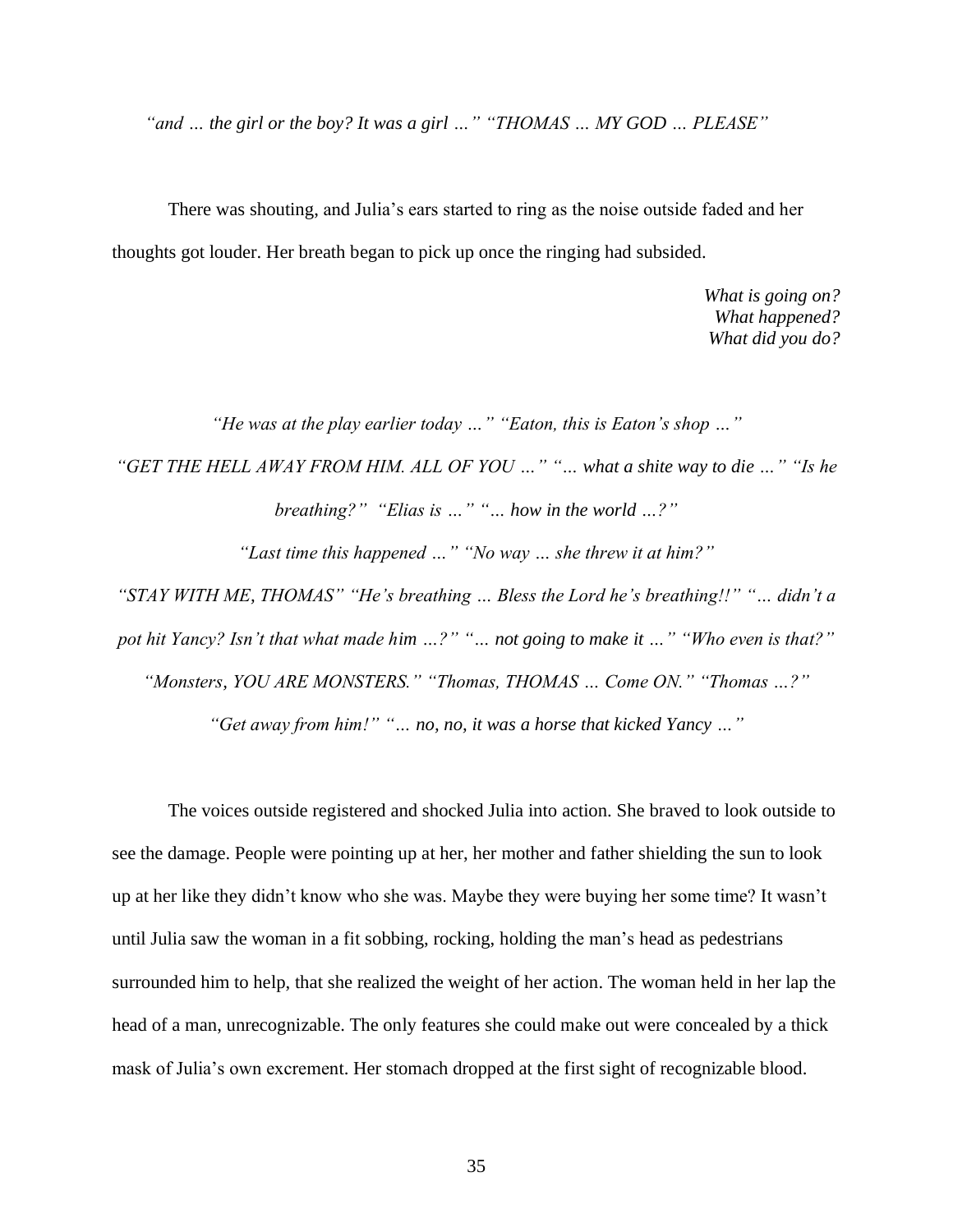Something she knew had not come from her. It was oozing between the cobblestones just beyond where she spotted her mother kneeling to assist the wounded man.

 *"He's bleeding!!" "… I'm going to be sick …" "… No, he's right—it was a pot …" "THOMAS, stay with me … my love!" "Hit 'im when he was a wee one …" "… Away ... AWAY THE LOT OF YOU!" "… get him to the Parish ..." "Don't worry, don't worry. He's going to make it." "Oh, my goodness.." "Somebody help him!" "Oh, God …"*

A hot wave of emotion, or was it humour, consumed her; it began as a hot heat in her feet and shot its way to the top of her skull, petrifying her a moment. As the feeling coursed through her whole body in an instant passed, it incited her to act now, react later. She rushed past her many drafts of *Hamlet* on her bedroom floor, crushing one in her wake beneath her heel. She bolted down the stairs of the Eaton home and—

> *I can fix this. I can fix this. I am so sorry. I can fix this.*

"I can fix this!" Julia screamed. She had burst through the open doors of her family home, blinded for a moment by the sun preparing to set in the next hour or so. She squinted, trying to make out where everyone was, who was who. Who was he?

She was able to spot her mother's hair in the crowd. She forced her way through, first making it around the gawkers to those trying to help on the ground.

"Mum! Dad! I am coming!" she screamed, trying to get their attention with all the commotion. She was having trouble pushing past what felt like a hundred people. It was as if the whole village had come to see what she had done. Whatever it was she had done. She was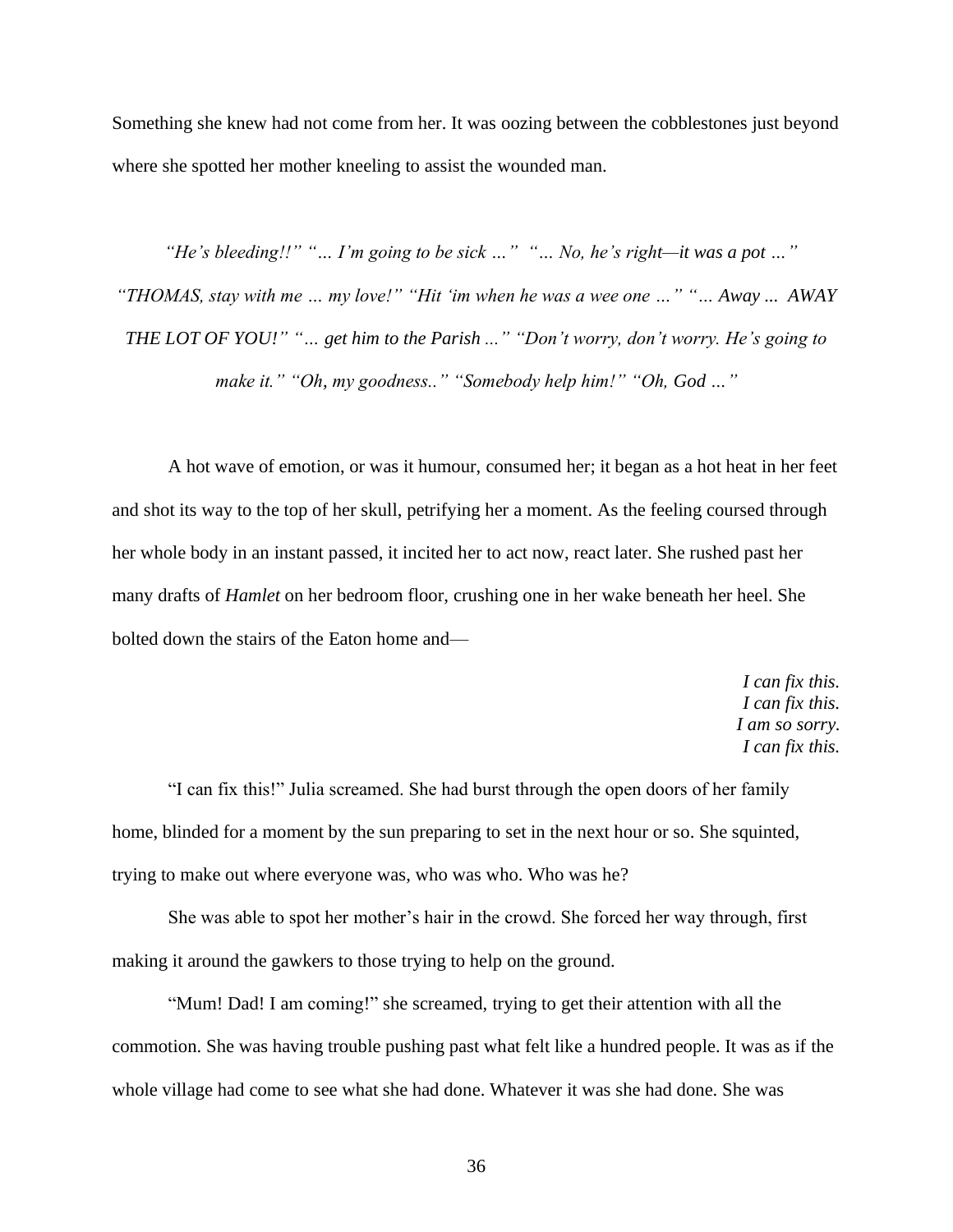getting nowhere. She dropped down to her knees, face to face with the feces and waste that permanently clung to the cobble. The smell of filth danced in her nostrils as she tried to crawl through the feet of the crowd. She pulled up her sleeve to mask the rancid stench of the city and its residents. *Thwack*—someone had accidently knocked her right temple with the toe of their shoe in the madness. Julia fell face-first in what was most likely her own shite.

The smell of Lechlade was already one Julia would never forget. Yet, this experience overpowered everything before, filling and penetrating her senses. She had reached her mother's skirt. The woman's voice became the most audible. Sybil was doing her best to try and calm the woman holding Julia's victim.

*"Thomas … THOMAS …" "… It is fine, he will be just fine ..." "Stop ... Stop it ... Leave my husband alone. Leave him alone!" "Just let us take him to the Parish…" "… Thomas, please ..." "Please, we can help him." "PLEASE stay with me … my love … my love …"*

When Julia couldn't get any closer, she began to tug on her mother's dress to get her attention. "Mum! Mum!" she screamed, muffled under her sleeve.

"Julia, what on earth?" Sybil saw her daughter, covered in waste, a swell on the side of her head starting to form. *How is it when something happens, it's always to do with my Julia*, Sybil thought. A man was dying, and it was by her daughter's hand. Somehow not the toughest situation the Eatons had been in, like when plague had hit Lechlade, but by far the strangest. *Whatever is about to happen, I am ready*, thought Sybil. *Whatever is about to be, I can fix,* she thought.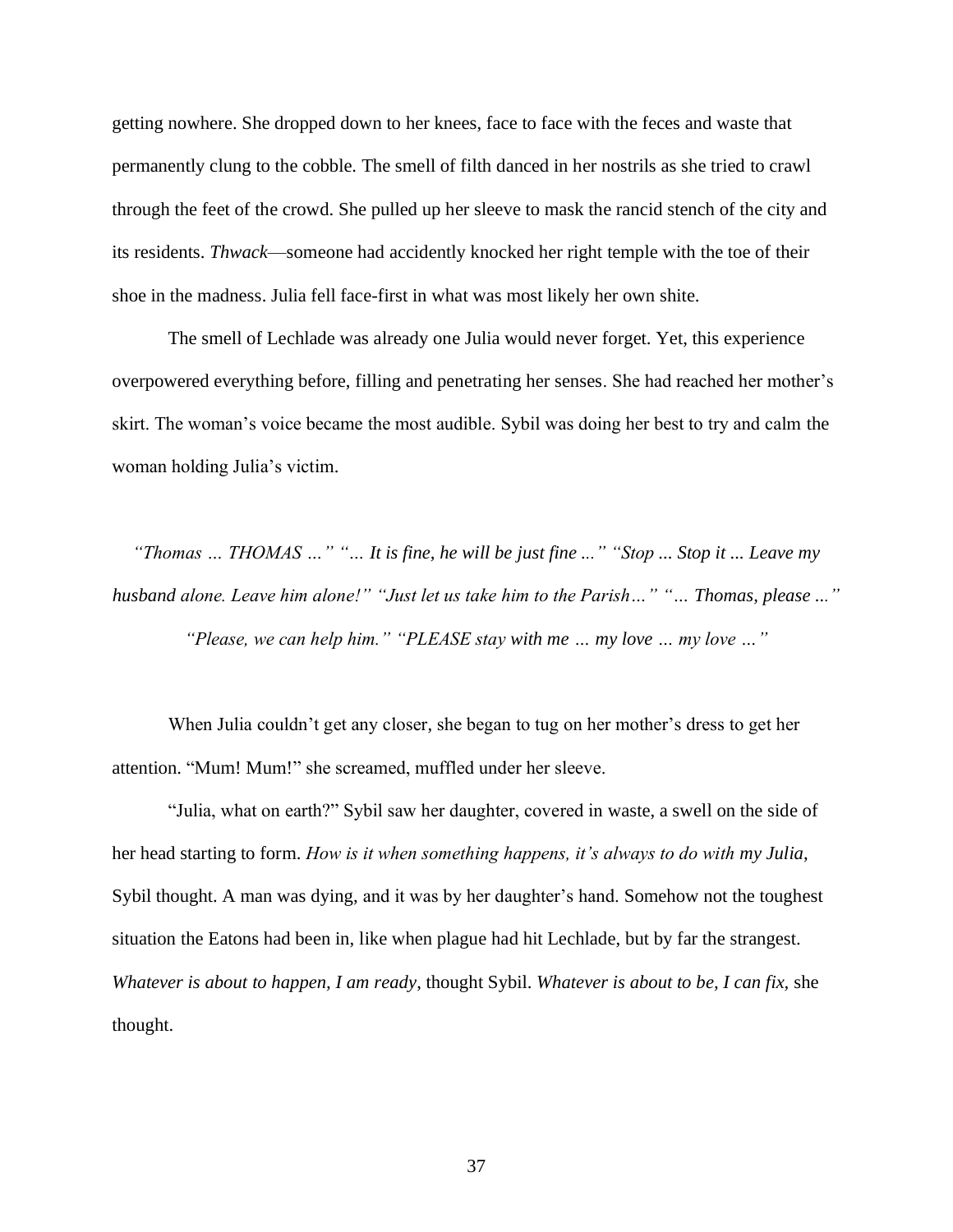"I can fix this!" Upon hearing her daughter's voice mirror her own sentiments, Sybil realized she had lost her track of time for a bit. She was so lost in thought a second felt like a minute, yet passed just the same. She came to and saw her daughter's eyes pleading with her to help. Sybil grabbed her daughter's wrist and hoisted her up and through the rest of the crowd by her side, holding Julia in her arms for another second that lasted a minute as Julia saw the damage—saw the scene she had crafted special for *The Tragedy of This Poor Man*, written by Lechlade's own Julia Eaton. Or maybe she would go by a pen name; she wasn't sure yet.

Thomas Polton, later to be identified as an esteemed member of the King's Men and a patron of lesser-known and struggling acting troupes, was lying among a circle of strangers. The poor man was choking on the fluid that spilled from his head, where Julia's chamber pot struck him. He lay on his back, a dark magenta staining around his mouth, richened by the thick and deep red blood that gushed from his open head wound. The pot had hit him with such force that his skin had split open almost an inch wide. Julia could tell because the man's skull had broken slightly, revealing a small, pink, fleshy, pulsing knot of brain caterpillars. The woman, later identified as Alice Polton, a former London prostitute who now owned her own "brothel," a ruse that was really a women's shelter where she secretly educated ex-courtesans, did her best to not curse her God to allow such sudden tragedy.

*"I've been good. We've both been so good … Why, Lord?" "Please let us take him to the Parish." "Please do not take my Thomas …""She's not listening ..." "I cannot live without my Thomas …" "You can continue to pray for him and watch over him there …" "Can you hear me, Thomas?" "Ma'am, we have to get him somewhere safer." "Ma'am we have to take him …""NO … Don't you DARE touch him!!"*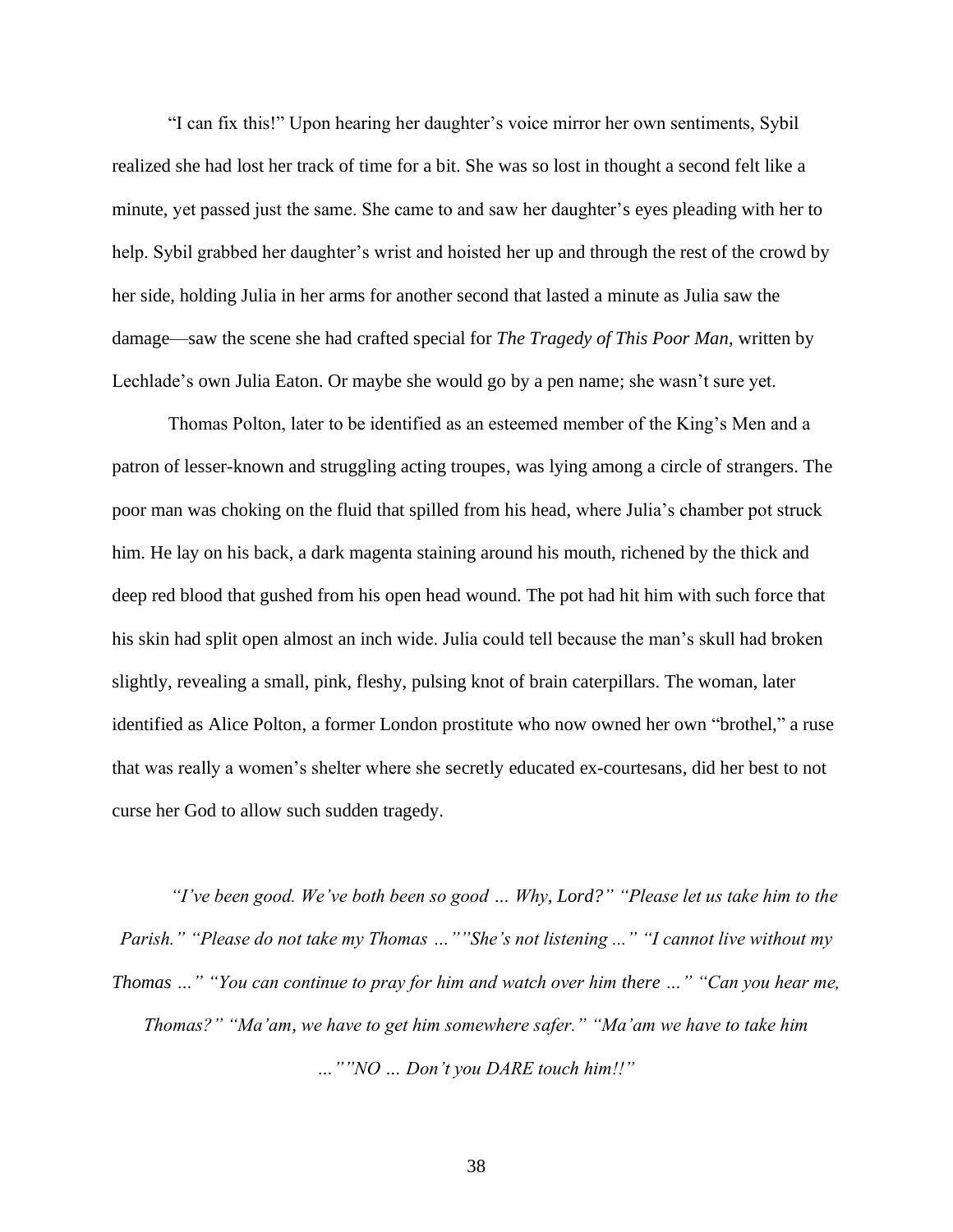"Mom, I can fix this." Julia desperately pleaded with her eyes for help, how to take responsibility and then make it all go away—make it all better, like nothing ever even happened at all. Sybil could sense her daughter's uncertainty underneath her willingness to help. *Always so willing … If only you could, my Jewel,* Sybil thought, *if only you could*. Sybil met her daughter's gaze with sympathetic eyes. Eyes that Julia knew meant this situation went far beyond what her help could do.

> *And for what? All for a silly play? A play nobody even cares about? A play they will never understand. A play to simply be ingested and then discarded? Tossed out the window. Just like now. Destruction following. No matter what you do. No matter what you've done*

Julia could not contain her guilt. She heard a few people start to snicker at the situation's absurdity. Kids, perhaps?

> *Are they laughing? How dare they? Absolutely not.*

Alice heard the laughter and realized it was time to move, but she froze. Rocking back and forth, mouth agape and trembling, Alice looked at her maimed husband and dissolved into herself. Julia felt another wave of the strange, terrible heat shoot and retreat back inside. She sprang into action, stood to her feet, and began to shout. "Who is laughing? All of you?" The crowd began to quiet. "Come on. Who thinks it's funny to laugh at a dying man? Huh?"

She had their attention now but didn't know what to do next. She felt a firm hand on her shoulder and heard her father's voice. "Go on now, you've seen what you've seen." He started to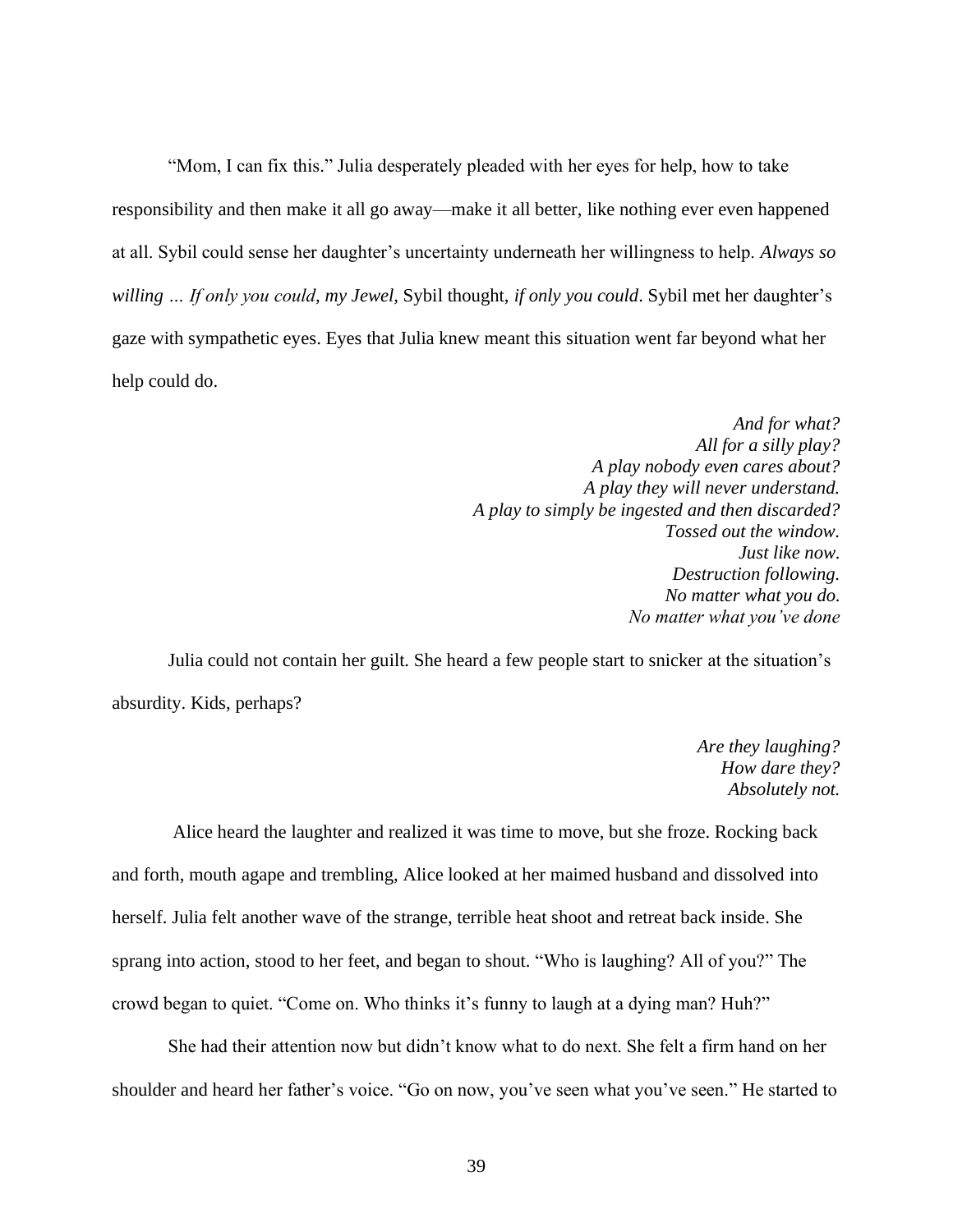usher the crowd away. "Give the poor woman space. Let's go on and get going about your days." The crowd began to disperse. Alice's eyes softened as she looked up at Julia, grateful. Julia finally addressed her, minding her husband unconscious on her now-soiled petticoat, Thomas occasionally twitching and convulsing. Thank God he at least looks alive. He didn't look *too* dead, but he didn't look *too* good, either. Julia had to apologize. She lowered down to Alice's side.

"Oh.. My… Thank you… I… I don't know what I am doing… I am.. I just… He had wandered to the market… Next thing I know… I find him here… Oh heavens… My love… My…" Alice began in a fit of sobs, shuddering as her husband continued to bleed out.

Julia ripped the cleanest part of her own frock to attempt to dress Thomas' wound. Surprisingly, Alice let her. Julia was whispering to Alice words of comfort and asking if she could handle Thomas' head like she was. Alice would nod and sniffle in response. Sybil and Elias looked at each other incredulously.

Once Thomas had some semblance of a bandage, Julia looked Alice deep in the eyes. "Ma'am, I am so sorry. Please forgive me. I never meant to do anyone any harm. I was just distracted, and that is my fault, and I shouldn't have been doing two things at once… but doesn't everyone do something to keep them busy when they go? I just—I wasn't paying attention, and I didn't mean to do it. It was an accident. If we can just take him to the Parish, then they can look him over—"

"What?" Alice stiffened. "It was you?" Julia did not dare a movement.

"Yes, and I am so sorry, I cannot even begin to explain how sorry I am. That's why I came to help, to see if there was anything I can do to make this better because—"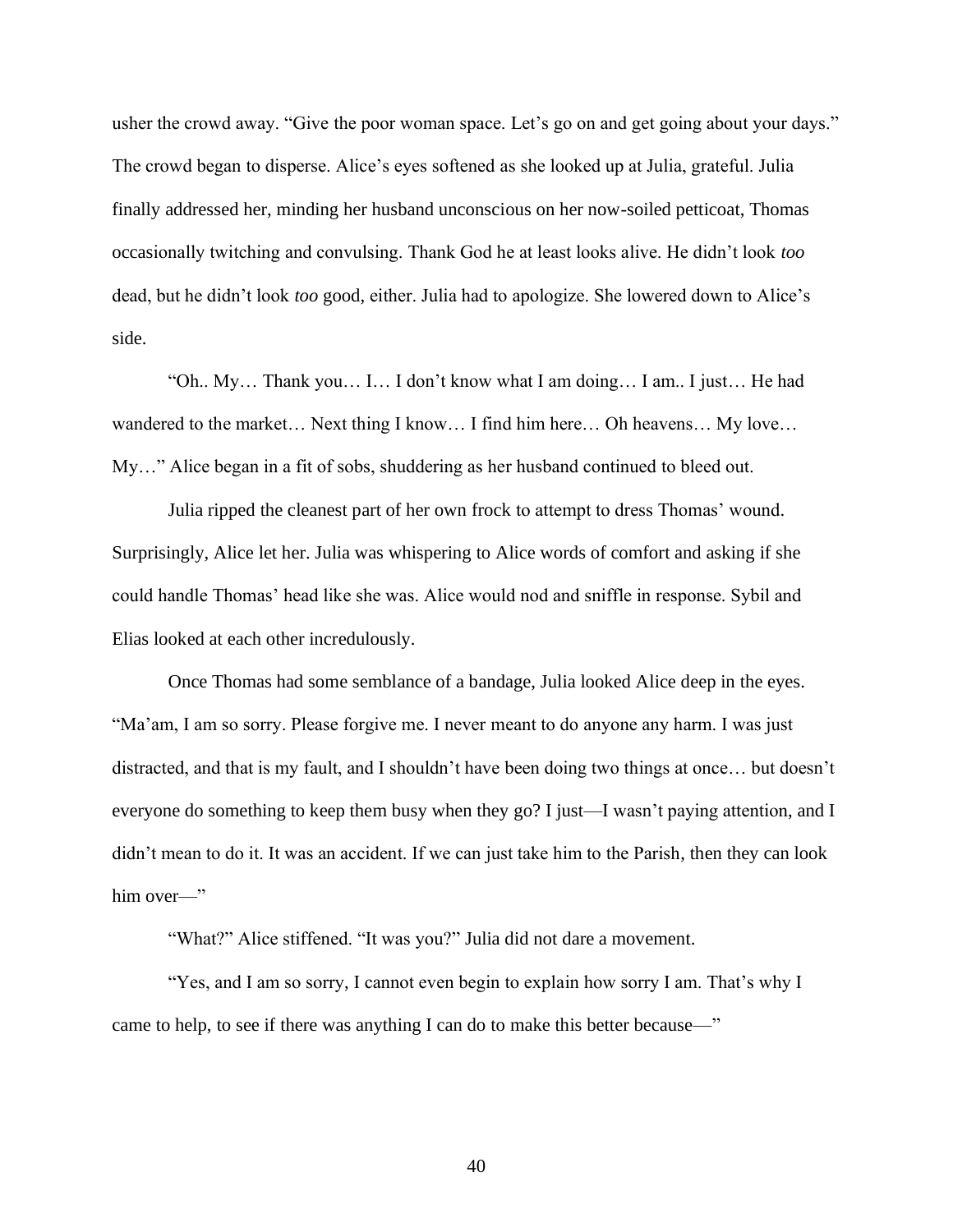"*It was you*?" Alice snapped out of her shock and grabbed Julia by the hair, with incredible strength. "*You writhing cunt*!" Sybil ran to grab her daughter to try and wrestle her free from Alice. As Elias and others intervened, some grabbing Thomas, keeping him as still as possible, the back of Thomas's head hit the pavement. His wife's hysteria had caused her to abandon him. That was the love of her life, Alice thought, he had saved her. Alice pleaded in her head for God to spare him. She would destroy anything that tried to keep her Thomas from her. Even if that meant she had to destroy this girl.

Julia screamed as she tried to free herself from Alice's hands. Sybil started shouting calls for peace, trying to diffuse the situation. Elias snagged a flailing and wild Alice by the back of her waist, pulling her off his daughter while Sybil tried to manage Alice's hands. Finally untangling them, Sybil pulled Julia close, holding her head to her chest. *Feel my heart little one,*  she thought*, know I am here with you*. She tried to will her daughter to read her mind.

"*How could you*?" Alice screamed at her as Elias dragged her away with the men who came to transport Thomas to the Parish. "*You killed him. How could you?*"

Alice's sobs echoed in Julia's mind as she maintained eye contact on the blood and brain particles where Thomas once lay. Where she committed murder. Someone said he was still breathing, right? Although Alice got further and further away Julia, hair matted and covered in piss, blood, and her own waste, began to tremble from within. The heat was no longer able to be contained, and her diaphragm began to spasm until she couldn't catch her breath. Sybil was ready and knew this might happen. She held her daughter, as she often did during her bouts of hysteria. *Let it out, sweet one*, she thought, *I will not let go*.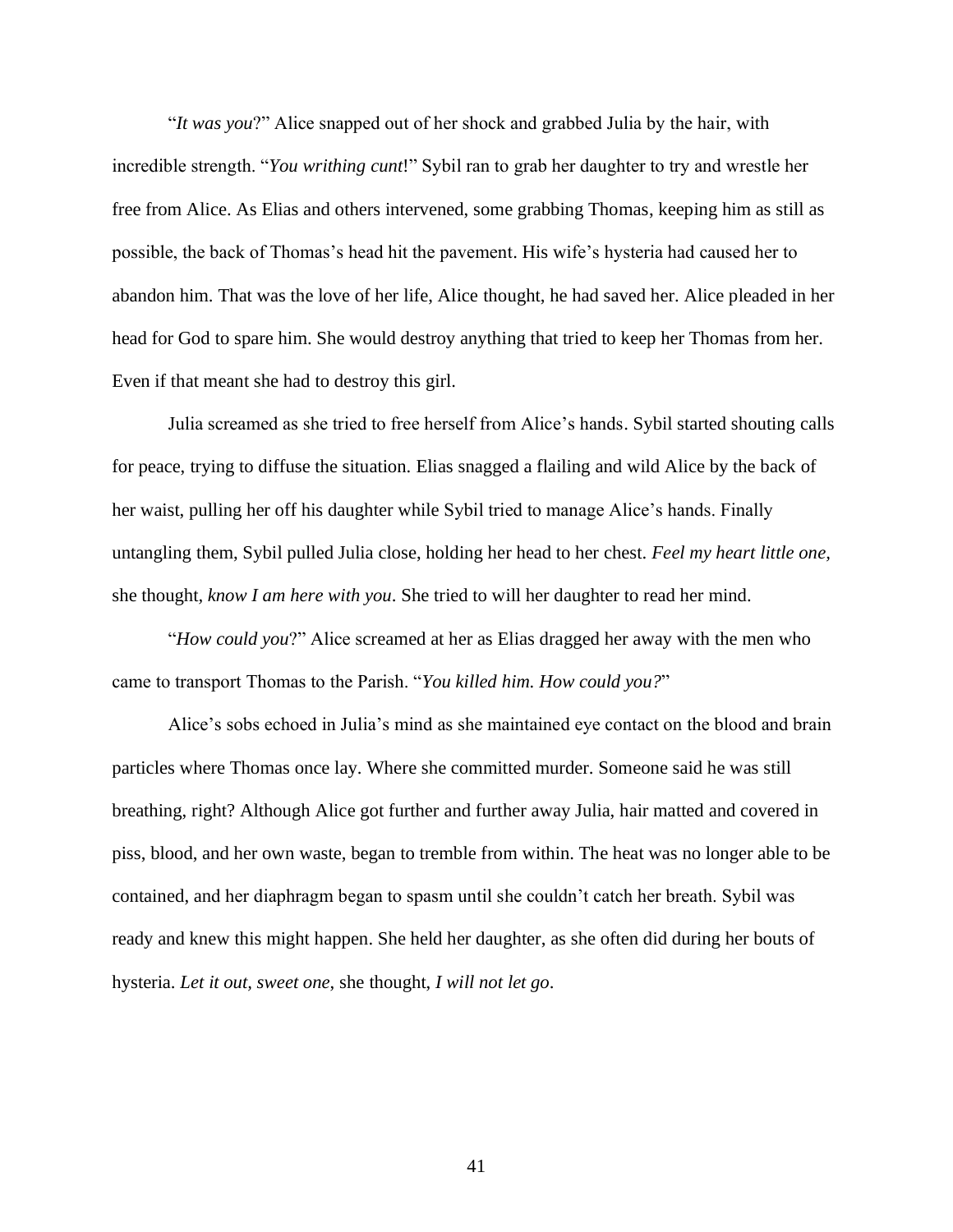Julia's breathing became more shallow, and she shook, unable to take a complete breath. Her mother held tighter when she started to shudder, whispering to her to "breathe as best you can, and it will be over soon."

"Mom, I'm dying. I'm finally dying," Julia would always say when they happened. In those moments Sybil knew to hold tight and lift, as, eventually, her legs would give out. By this time Julia was in a fit of sorrow. She cried so hard she gagged until she threw up stomach acid. Something to hopefully destroy the evidence of her crime.

When her legs would give out, Elias was usually there to scoop her up into his arms and carry her to her room. Sybil waited until Elias came back, as he was ready to play his part in his daughter's tragedy, carrying her back to where she was safe. Sybil instructed him to place her in her room and brush out her hair so Sybil could draw her a bath. She would then take over to bathe, dress, and tuck her in bed. Once Julia's emotion would pass, she would need rest. *Oh, and a lot of bread,* Sybil thought.

"He's dead…" she mumbled in her father's arms as she wrapped her own around his neck. "I killed him."

"Easy, Jules…" he whispered to her. "It'll be alright."

"I really think I am dying this time, Dad. Please just let me go. Please just let it take me, too …" Her eyes drenched his shirt at the shoulder.

"You're alright. You're going to be alright." *I really hope you're going to be ok*, he thought. Alice's voice replayed over and over in Julia's head.

> *"Writhing cunt." "You killed him." "How could you?" You're a murderer. You killed him. You killed him.*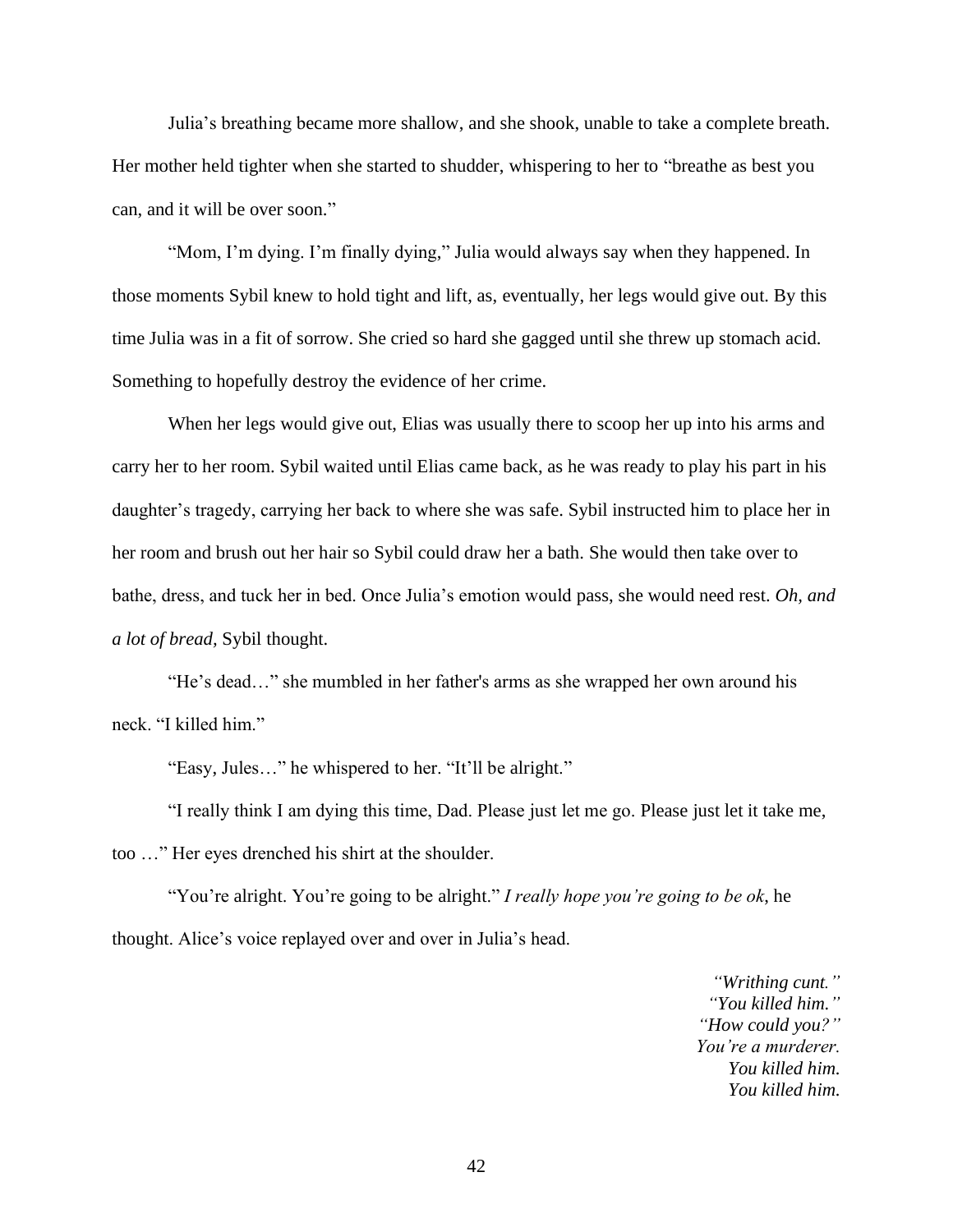--

"Aghh, shite," Julia mumbled at the clanging of what was clearly the sound of the kettle. Sybil tried to react as fast as she could to the kettle before it could wake Julia.

However, if its scream didn't wake Julia, the sound of her mother hurling it toward the adjacent wall when she realized she had snatched it bare-handed surely did.

> *Is it morning? No, it's still dark. How long has it been? Is he dead yet? Am I dead yet?*

Julia pushed herself up with her forearm and sat at the edge of her bed. Her hair was dull and matted from her pillow. Had she even moved at all in the night? Wait, it had definitely been longer than a night. She felt weak.

She truly didn't know how long it had been.

She had woken up a few times here and there—the sound of the busy street in the afternoon, the beggars who came for dinner with nary a pence. She thought she heard Mrs. Filgram try to pay with a stray cat?

> *Or a stray cat was chasing a chicken? Or the chicken was chasing the cat? Or was that a dream? Is this all just a dream?*

The growl in Julia's stomach said otherwise. She wanted nothing more than to just wither away in her sleep. She could not stop thinking about it. All the blood, all the screaming, the way that woman attacked her when Julia was only trying to help, only trying to take accountability for her actions. That was the right thing to do. She did what was right.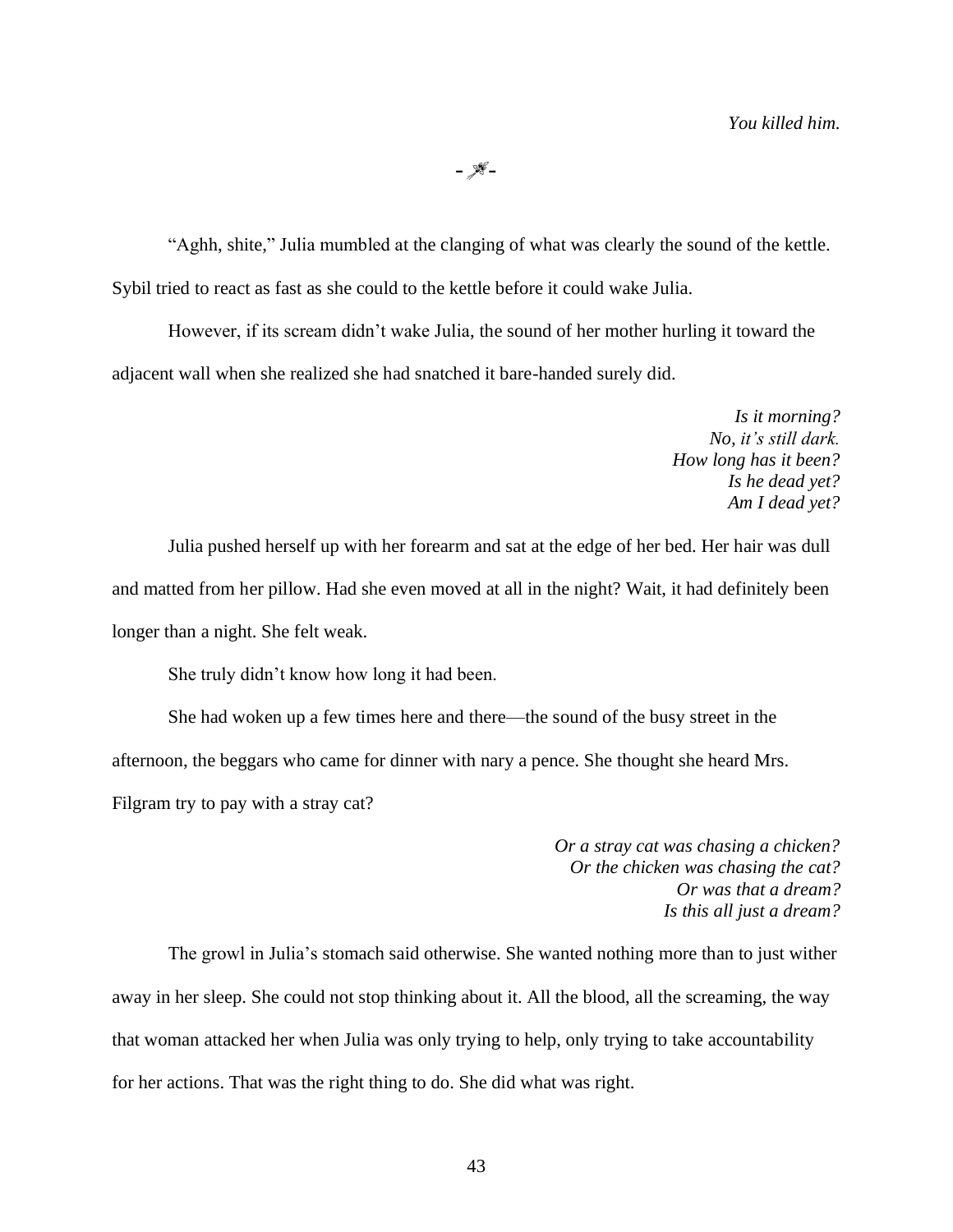Julia had been in a deep state of melancholy since it was her chamber pot she had let fall from her grip that whacked that poor man's head so hard; she could see his skull. She was definitely never going to live down *Poo-lia.* Not after this.

Along with the deep gurgling in her stomach, her head was pounding. Her tongue felt thick and dense, like there was cotton in it. She attempted to lift herself to her feet.

> *Where are you going? Stay here; there's nothing but all that out there. Please don't get up. If you just stay here, everything will be well. Close your eyes. Go back to sleep. Let it all melt away again.*

Julia felt the pain leave her head and rush through her whole body. The scenes in her head of that woman who was cradling her husband's head in a panic swirled in her thoughts in a bubbling cauldron of poison.

The thoughts pulled at her, weighing her down, making every step toward her escape from them harder than the last. She felt panic creep up in her chest as she reached for the door. She finally took hold of its handle.

> *No, please no. You can't go out there yet. It's too soon. Please… don't…*

She fought the shadows that clung to her by the floorboards of her room. A hot intensity filled her lungs as she choked back tears in her throat, fighting them at their threshold. She used every ounce of strength she had left to move the door forward. Just a little bit… she only needed to move it just—*thmmmp.* There was a soft thud.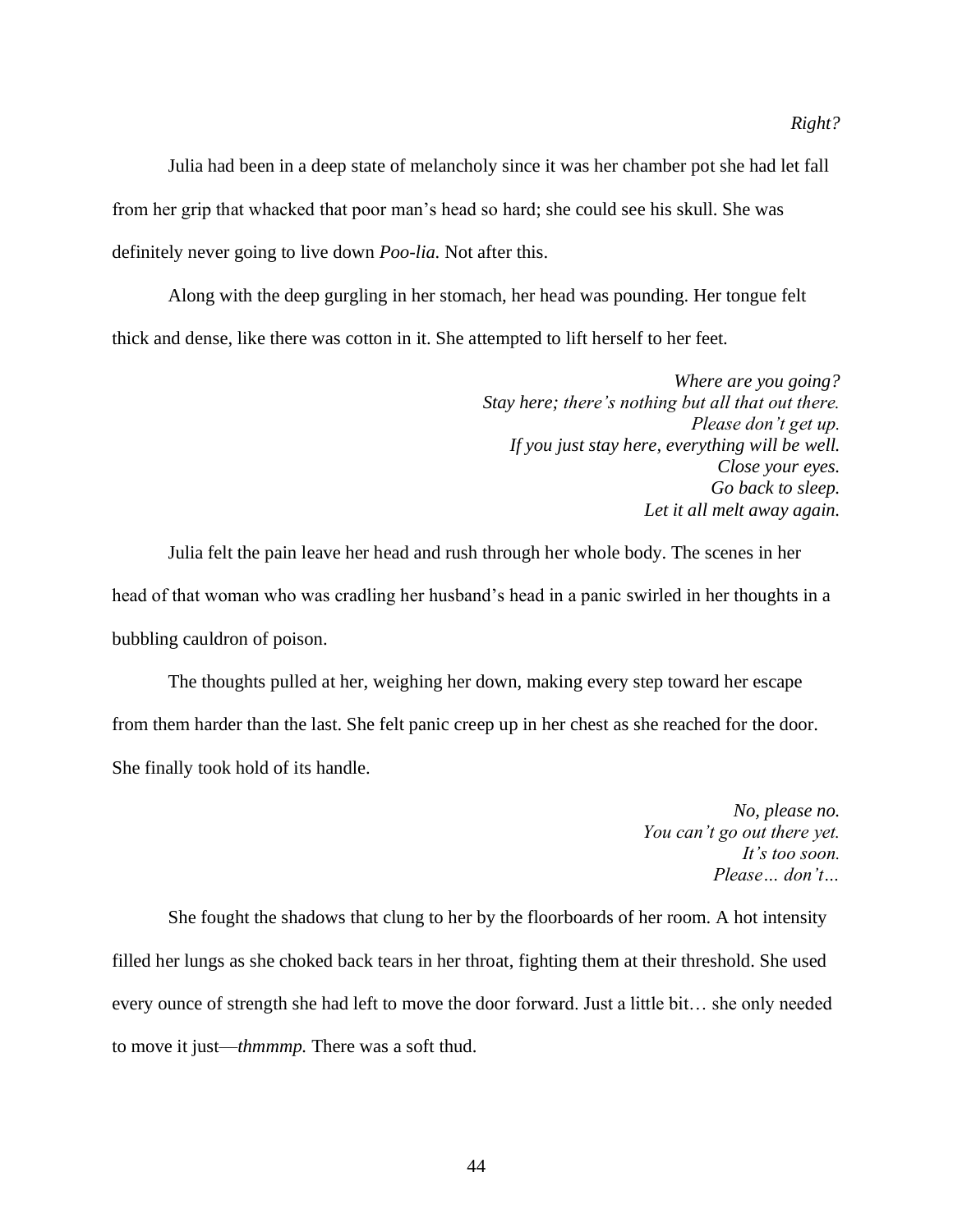Something was in the way. Julia knelt down to investigate and found some bread and port wine. Julia remembered now hearing Sybil's soft knock on her door. Probably offering words of encouragement, and she must have left something for her had Julia decided she was hungry during her emotional spell. Julia managed a smile and began to smell the stew and fresh bread that was downstairs. Her stomach's desires began to dull those of her thoughts. She gulped back the wine in one drink. The bread was stale from being left out for over a day and a half.

> *It's been longer than you think. You did it again… Let me go. Let me out. It will be good for you.*

Julia took another step out her room and bravely made her way downstairs despite her melancholy attempting to anchor her brain to her bed. As she slowly made her way downstairs, she could hear the end of Sybil's dinner rush growing louder. She could smell the evening's stew, her stomach growing in its vocal pitch, as well.

"Oh, honey…" Sybil was so happy to see her daughter. *This time was a lot shorter than last time, was it not?* Sybil thought. Sybil walked around the lingerers finishing their dinners. Mrs. Filgram had her roll and nodded to greet Julia. "I saved you a portion of stew, my dear," Sybil said, offering Julia a bowl as she sat at the table. Julia felt the steam of the soup hot from the fire dance across her face, breathing new life into her. She was ravenous.

Sybil smiled as her daughter seemed to be returning back to normal when Stan, a beggar who was often unaware of his bluntness, knocked at the Eaton's door. "Hello, hello? Eaton family?" Stan awaited permission to enter, as a proper lad did. "I have come for the gracious meal Sybil offers to us in need."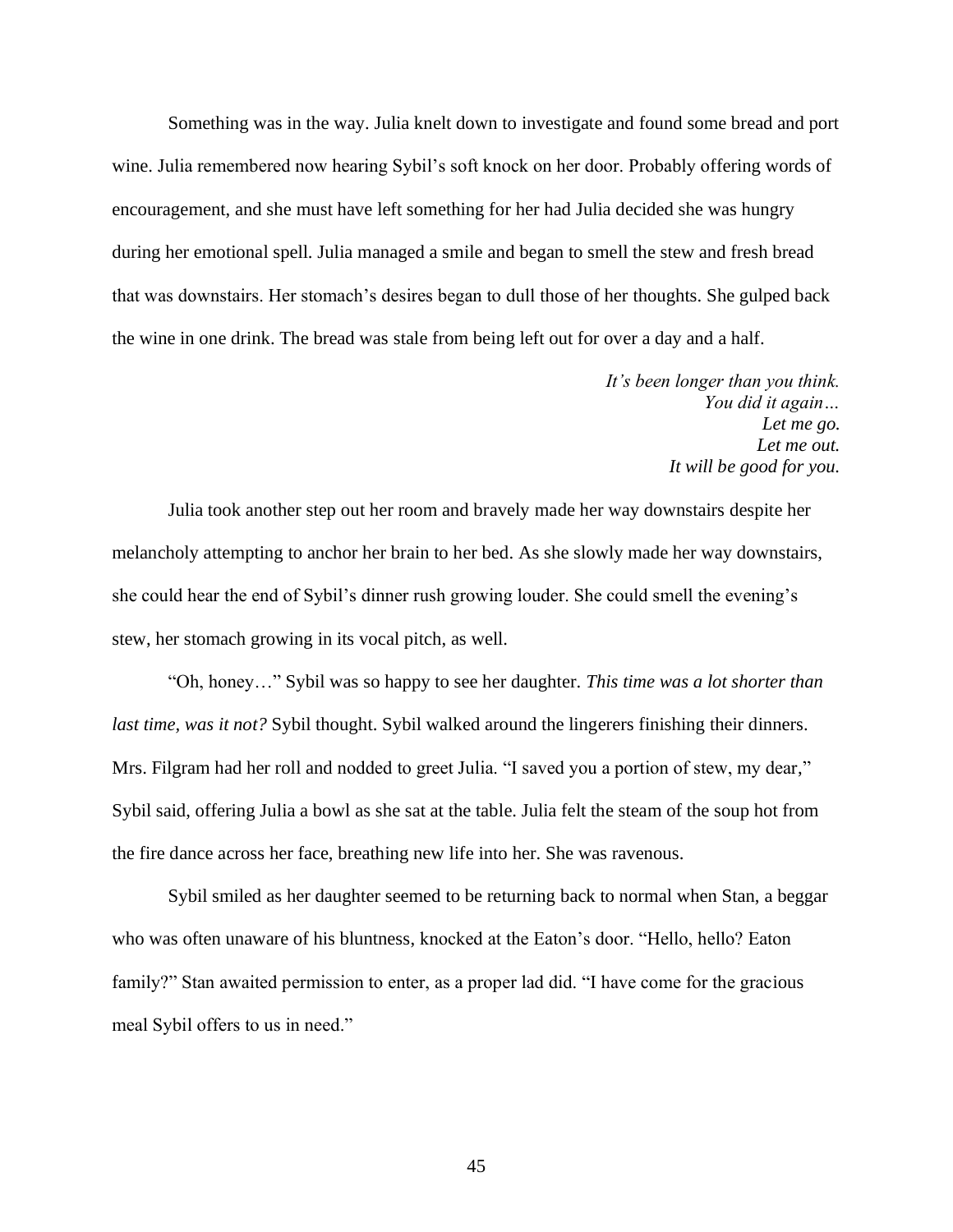"Come on in, Stan. Good to have you—get on in." She gestured him inside. He was beaming from ear to ear.

"Many thanks to you, Sybil." Such a kind heart, Sybil thought. She was happy to see him nightly. Stan sat down in front of his serving and prayed the sign of the cross over his food something the ruling Protestants did not take kindly to. Those caught practicing could well be killed as punishment.

The others looked to Sybil, who gently came behind him, moving his hands down before he could finish. "Remember, Stan, that is something you can no longer do, yes? It would break my heart for something to happen to you." Stan smiled and nodded. Julia liked when Stan came around. He was kind and didn't know better a lot of the time. He was a bit slower than the rest nobody knew why—so they pretended he didn't exist. That is why Julia had been teaching him how to read, as her mother did for her. Stan had a good memory. Sometimes, Julia caught herself envying him.

> *If only. To live a life of ignorance. Beautiful ignorance.*

She cursed herself for thinking such terrible things. Although she yearned for such comfortable indifference, she felt sorry for him in a way that made her stomach turn like nothing else.

Stan began to slurp his soup. "I was just praying for that man today who got hurt, Mrs. Sybil. He is in bad shape." *Oh no, don't you dare,* Sybil thought. She had managed to avoid all talk of the incident this evening, and now was not the time. Julia's stomach burned with pity but now also confusion, and the dark thoughts she had suppressed from her brain threatened to rise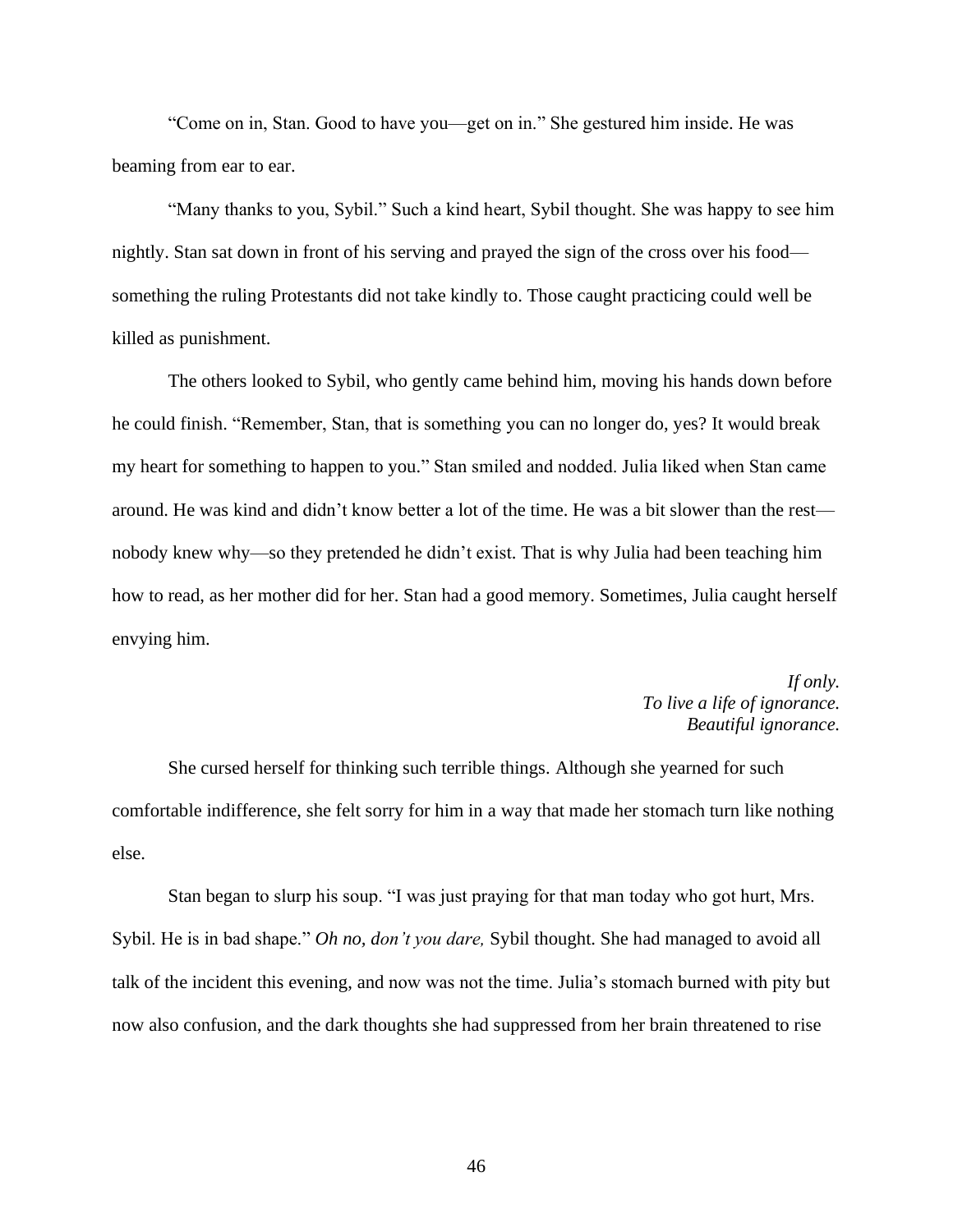in her throat. She felt tears well up in her eyes. Her stew no longer tasted like anything. It just sat in the back of her throat with her melancholy.

"Oh, no. No, no. That is all simply rumor and gossip from the town. You know how they can be, Julia. That man is going to make a full recovery and be right back home tomorrow, yes." Sybil expertly diverted the subject, hoping Stan would let it rest and not upset Julia further.

"Did you see what happened, Julia?" Stan asked her directly.

"Not everybody was there, sheesh. Whole town is acting like it was a play and the whole town present. There are some who still have yet to hear I would bet," Mrs. Filgram stepped in to aid Sybil.

"But there was no play. Remember?" Stan continued. "That man was one of Shakespeare's men."

Julia choked on a root vegetable.

*Cruel and vile malevolence. Wicked world of mine own. Why do you jeer at me so?*

"Oh, yes, indeed. The man was Toe-mas. Is that right, Jules? How to say it? I read it out in the village today. Everyone was talking about how Toe-mas was with Shakespeare."

"No, no. Shakespeare wasn't here today, Stan." Julia couldn't believe it.

*The poor, poor, confused man.*

"Not Shakespeare, Toe-mas. Toe-mas knows Shakespepare."

"Stan, I think you are mistaken—" Julia tried to correct him once again.

"Oh, no, I heard it. I heard he was not traveling with him, but he was supposed to be traveling back to him. Or rather, not anymore, for he is to die." Stan seemed proud of all he could recount from the incident.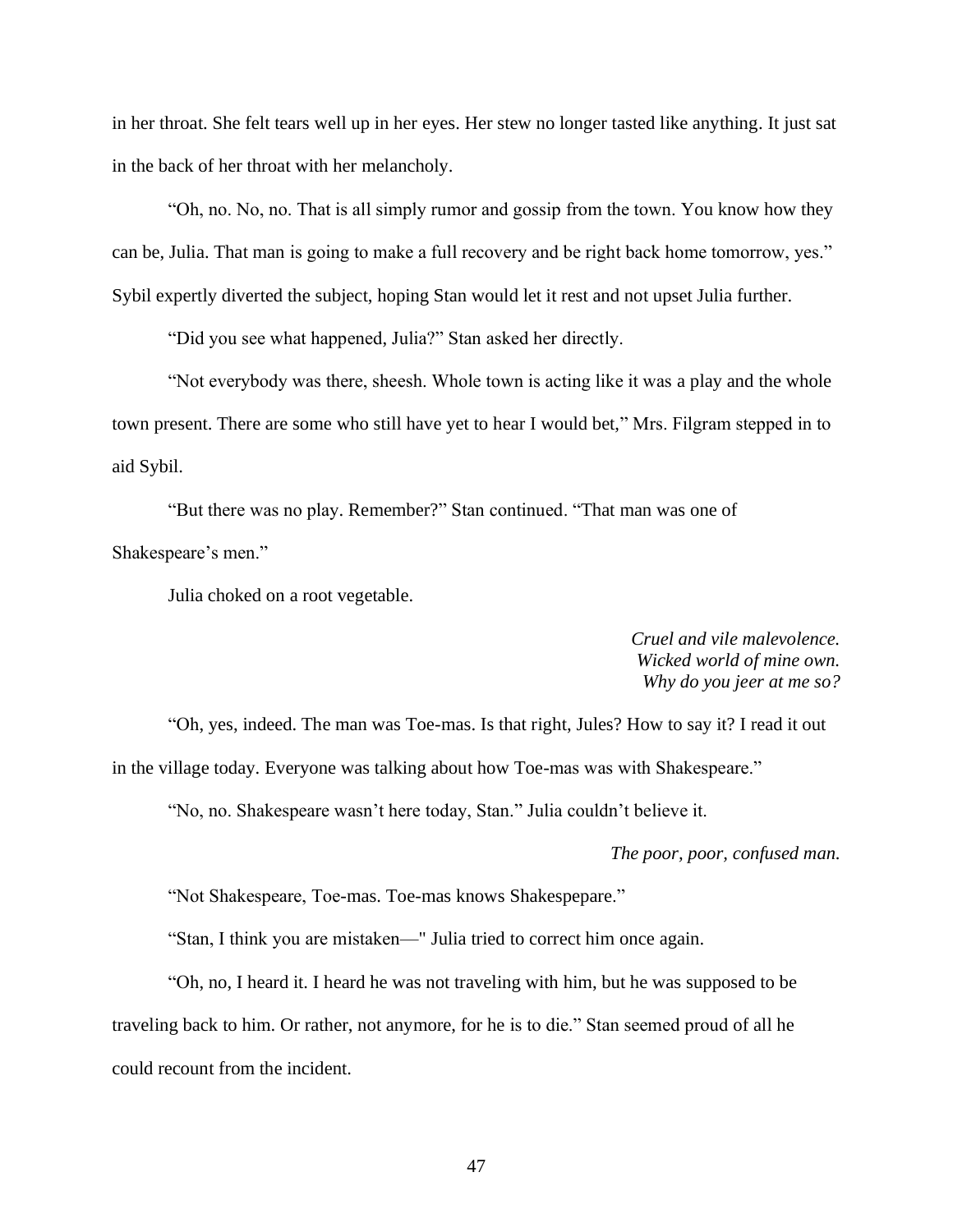"London? He was from London? And I think you mean Thomas, Stan," Julia responded. "Thomas, yes! Thomas Pol- Poloton? Plo- Ploto-"

"Polton," Mrs. Filgram finished for him. Sybil shot her a look, to which Filgram shrugged some semblance of a "sorry."

"Thank you kindly, Mrs. Filgram." Stan had a *really* good memory.

"Mum?" Julia turned to her mother. "Surely that's not true. Is that what you have heard, also?"

"I haven't heard much. I mean you know that I am here all day, working, cooking… I am sure I would remember something like that…" She refused to look her daughter in the eyes.

"Do not act like I am a child, Mother. Is he going to be alright, or is he going to die? Julia begged, confronting her. Sybil turned around with a face full of sorrow. *Please, God help me*, Sybil prayed. "I am so sorry, Julia…" Her mother validated Stan's recounts without needing words.

"He is most certainly going to die. And some are saying he is Shakespeare's good friend," Stan added. Sybil put her hands over her face and sighed. *It was only a matter of time until Julia was going to have found out, anyway*, she told herself.

Julia was frozen. She was stuck. She heard them all again, everyone in Lechlade:

*"Please, we can help him." "PLEASE stay with me … my love … my love …" "Ma'am, we have to take him …""NO … Don't you DARE touch him!"*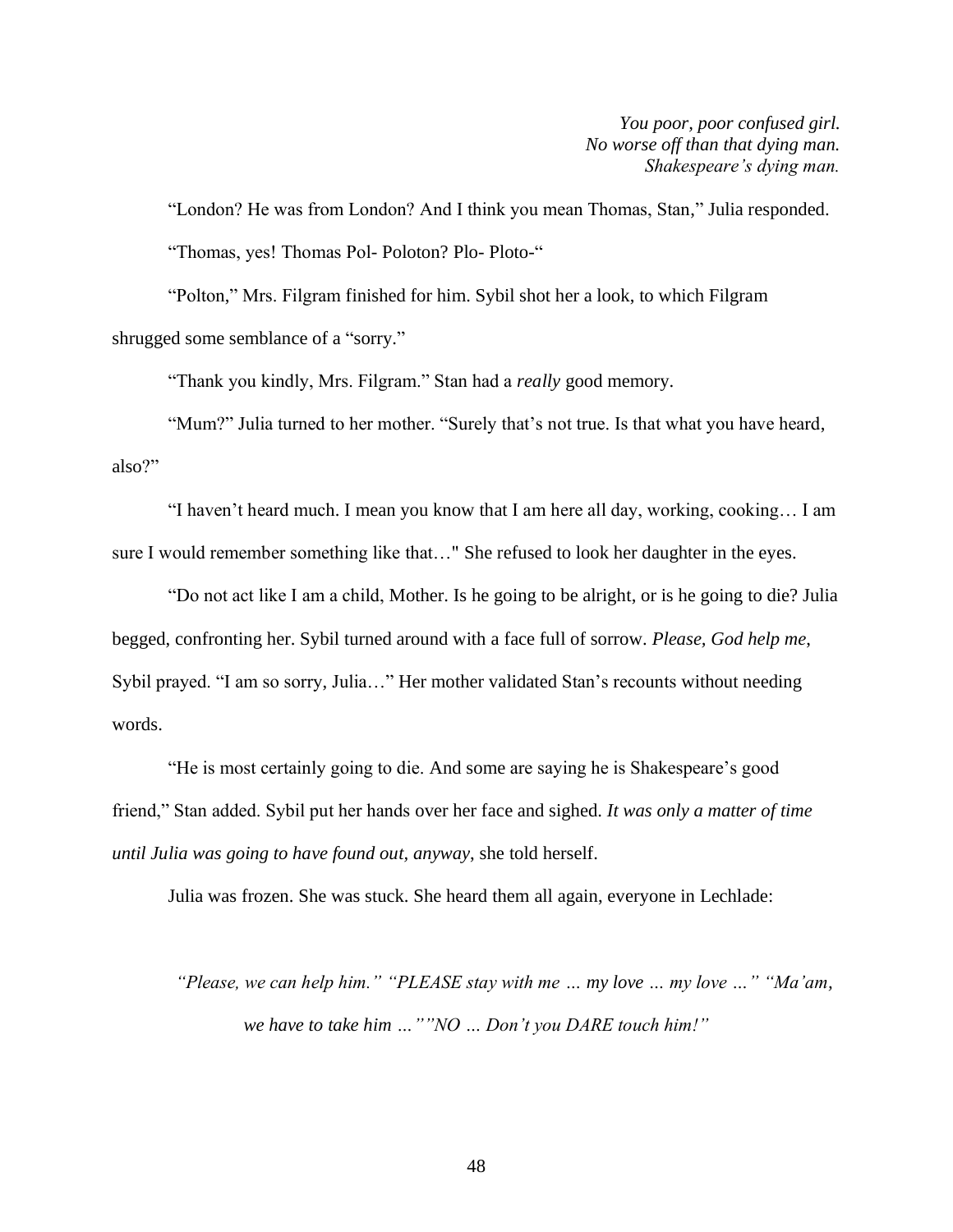Julia's head began to pound just as it did when she was staring from her window at what she had done—at the man who was going to die because of her.

> *And he knew Shakespeare? That can simply not be. Sounds about right, though. Does it not? You killing Shakespeare's best friend? You should get out. I have to get out. Let me out. Let me out of my head. Let me out of this curse of an existence.*

No longer could Julia take it. The sounds of people screaming and that woman crying and those other people laughing. Laughing. Of all things. She rose to her feet and shot past Stan, her mother, and Mrs. Filgram.

"Jules, please—" Sybil started.

"Bye, Julia!" Stan shouted at her as she flew out the door and headed to the dock to clear her head.

Her breath began to feel stuck in her chest again, but this time it stayed there. It felt like she had just run to the docks and back as she pushed past the men lingering outside the Red Lion.

*"Watch where you're going." "Ah, pretty little thing!"*

*"What's got you so melancholy?" "Oi, that the Eaton girl?" "Let us get you a strong ale, eh?" "I remember my first time killing a man."*

Julia kept moving, giving them none of her attention. She began to hyperventilate on her mission to get to the docks.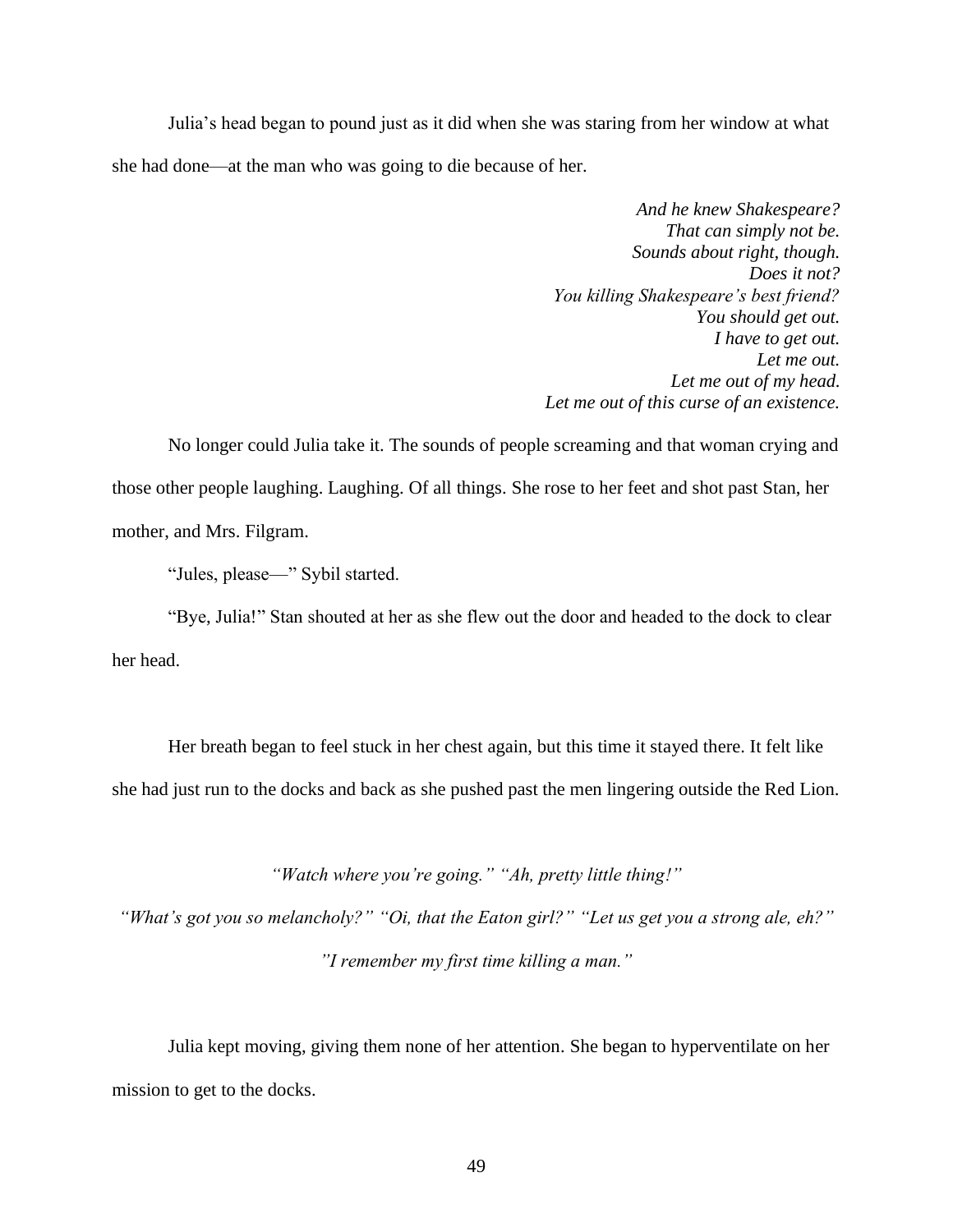*Breathe. Breathe. Fuck. Breathe. That's it, break down. Just like you always do.*

When she was happy and good, life was so vibrant. Everything tasted better. A cool breeze wouldn't give her an unwanted chill, but graze her neck, calling her hairs to stand at attention, reminding her she was alive and could feel. It's just when she then felt melancholy that she felt like a puddle. Every form of light and life in her would drain out and melt at her feet. It would taunt her and dance around her fingers as she tried to pick it up, soak it back in, something, anything to help her feel more than just empty or melancholy. Sometimes she felt everything. Some other times she strangely felt nothing at all. She hated how much her episodes reminded her of her horrible Grandfather Edmund.

> *So hateful. So sad. So angry at the world. Full of spite. So broken. His blood is your blood, too.*

Finally making it to the dock, quite barren now for it was getting late in the evening, she sat at the edge of the dock and dipped her toes in. On days like this she spent most of the day either crying or sleeping. By the end of those days, her eyes would be swollen, and although she might start to feel again, it would come in the form of a dull ache between her eyes that made her sick to her stomach. It felt as if her head was simply floating, merely attached to her body by a string. The body was active and in motion, but the brain had no relationship with it.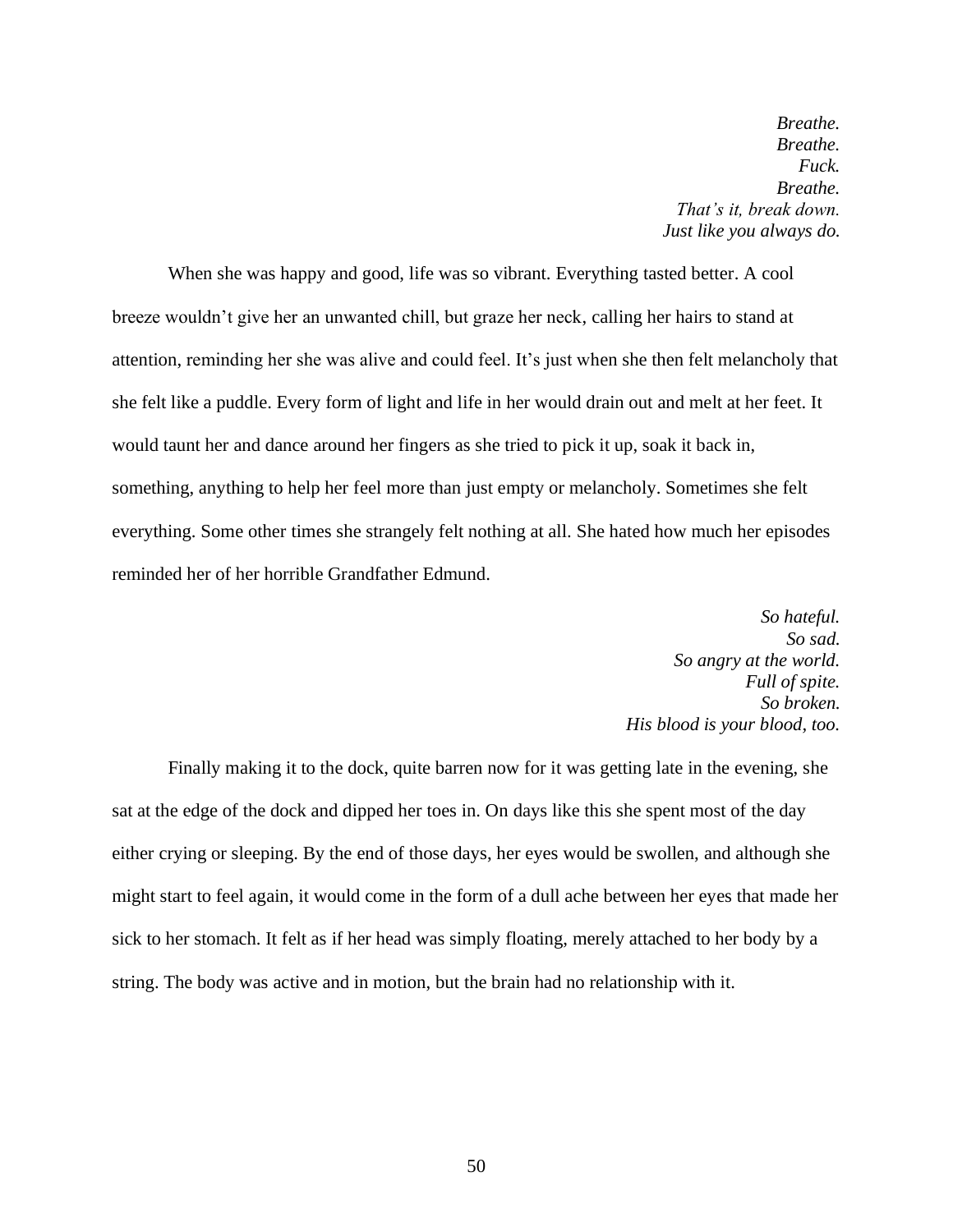Right now, she just felt stuck. It was all she could do to distract herself from the perpetual playback of what happened. She continued to try and catch her breath. Her stomach was internally trembling. If she could just sit here for a bit, she could get her head right and then—

"I thought I would find you here." Startled, Julia heard Martin approach her. She once found comfort when he would say things like this.

"Leave me the fuck alone."

"Whoa, hey… that's no way to talk to a friend who brings you a gift," he taunted her. *There's my girl*, Martin Dolby thought.

"So, we are friends, then? Is that why you've been ignoring me?"

"I just thought you'd want some company after yesterday."

*That is very kind. You are too hard on him. He's doing his best. Just like you are. Just like we all are*

"Come to call me Poo-lia, did you?" She refused to make eye contact. *That mouth of hers I could do without, but her form I crave,* Dolby thought to himself. *Speak your poetry to me, I implore of you*, he begged in his mind. *Just do not let her see you vulnerable again*, he warned himself.

"I thought about it, but then you might punch me in the face again." Martin alluded to the time four years ago when he told Julia he loved her and wanted to be with only her, that was until she found him with his hand up Emma Culpepper's skirt, the two hidden behind Free Wharf.

"I told you I was sorry about that."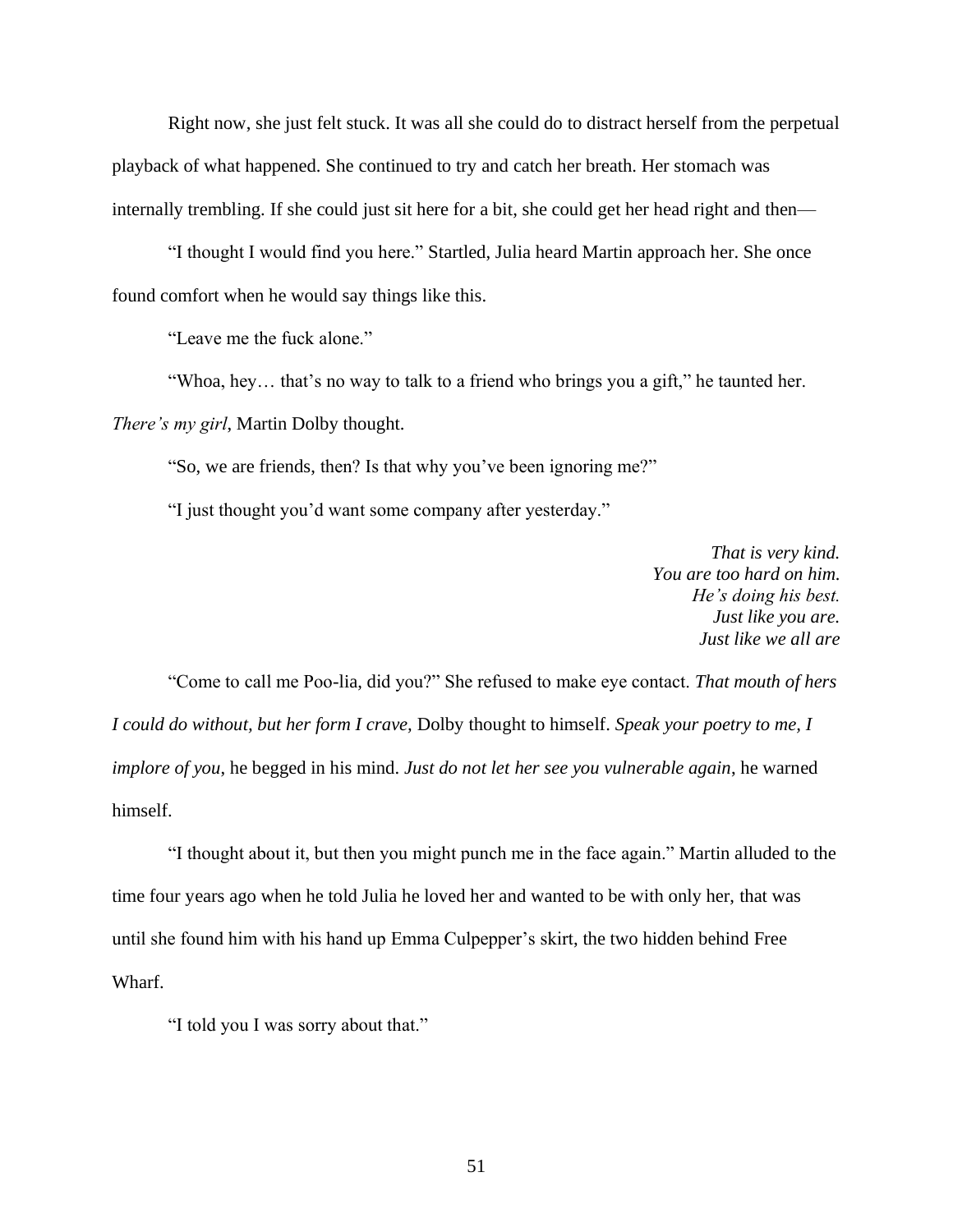"I told you I deserved it." It had been a while since they had spoken to each other. Julia remained silent, eyes transfixed on the water. Not really focused on anything, just floating. "I think you'll like what I brought." Julia looked up at him to eye the pipe he had presented her as a peace offering to avoid a difficult conversation, if she knew Martin. Regardless, its sweet but sharp smell was the first ounce of comfort she had felt since the happening.

## *Where you killed a man.*

Say what she wanted about Martin, he was always dependable in at least this way. Julia gestured him to sit next to her. He smiled his smile that revealed there could be a truly caring and genuine person under there. Often, he would reveal to her his true self, to then run and hide for fear of being seen, only to restore the wall he put up to prevent himself from ever becoming a better person, preventing him from ever becoming someone better than his father. She took a deep breath and allowed herself to relax a bit. The rest of Lechlade knew Martin as a rebellious, impulsive drunk, but Julia knew him as a close confidant, protector, and friend. Eventually, in a strange way, he became her lover, and the more she learned about him when they were alone, the more she understood the things that made him the way he was, even if those things made him objectively foul. He lit the pipe filled with green and Julia felt a soft wave of nostalgia caress her emotions, taking care of her existential wounds. Martin passed it to her, and she inhaled it's sweet smoke.

"Do you think he's going to die?" Martin asked her.

"Is that what you came for, then? To find out what happened? Can we just talk about something else please," Julia begged with her eyes for the conversation to end and that she were alone again.

"Fine, fine… it is just… I don't know." *Why was she always like this,* Dolby thought, *so*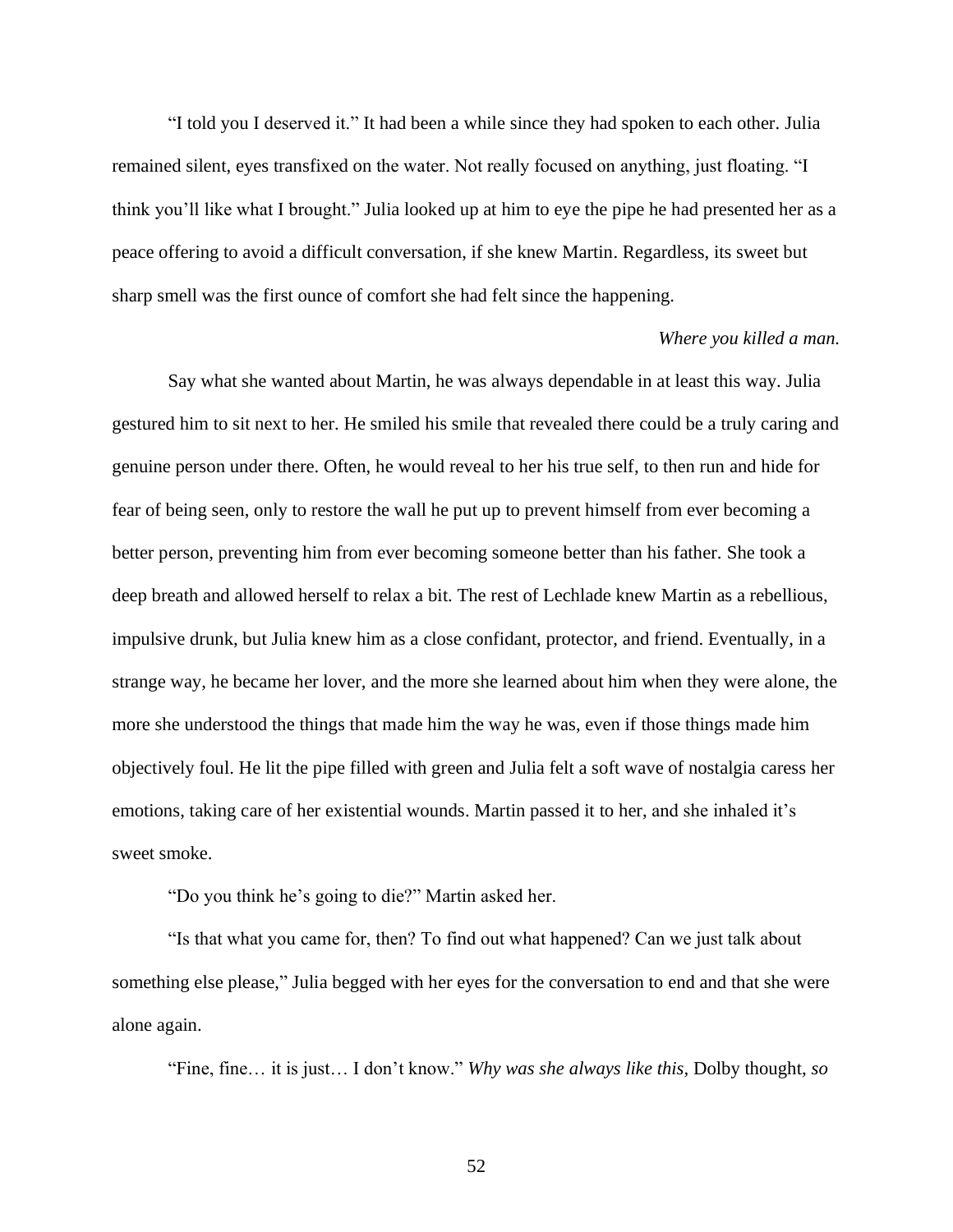*confrontational and just… difficult*.

 "Don't know what? Why you came here?" Julia continued to interrogate Martin. She didn't fully trust him after he ignored her for months after she assaulted his face.

"No, no. I just thought we could be a comfort to each other after what happened. I mean, the whole town just watched a man get maimed by a chamber pot, Jules." He spoke as if they had only seen each other the day before and not for over half a year.

"What would comfort me is to be alone. Thank you, but I am fine." She handed him back his now-corrupted gift.

"Jules, no, you're not." He put an arm around her and whispered in her ear, strategically placing his lips gently below her earlobe. "Neither of us are."

"Surely, thank you for the comfort, but I need not comforting from you further."

"Come on, Jules. We used to do this all the time. You used to like it."

Julia was reminded a lot of that time, every day seeing his face at the docks from afar, feeling ashamed a part of her fell for him at one point in her past. Feeling disgusted with herself for the things she had shared with him, willingly, even. "I would venture to bargain you still might like it."

She wanted it to stop, but she was tired of fighting. She didn't have it in her anymore to keep fighting—to keep trying to control things. Keep praying Martin Dolby would just cease to exist.

### *Better yet that I would just cease to exist.*

His lips continued down her neck as her body betrayed her, giving into the familiarity of a better time. Martin looked at her like she was the sturgeon he'd been dying to catch all year. He stood up and offered her his hand.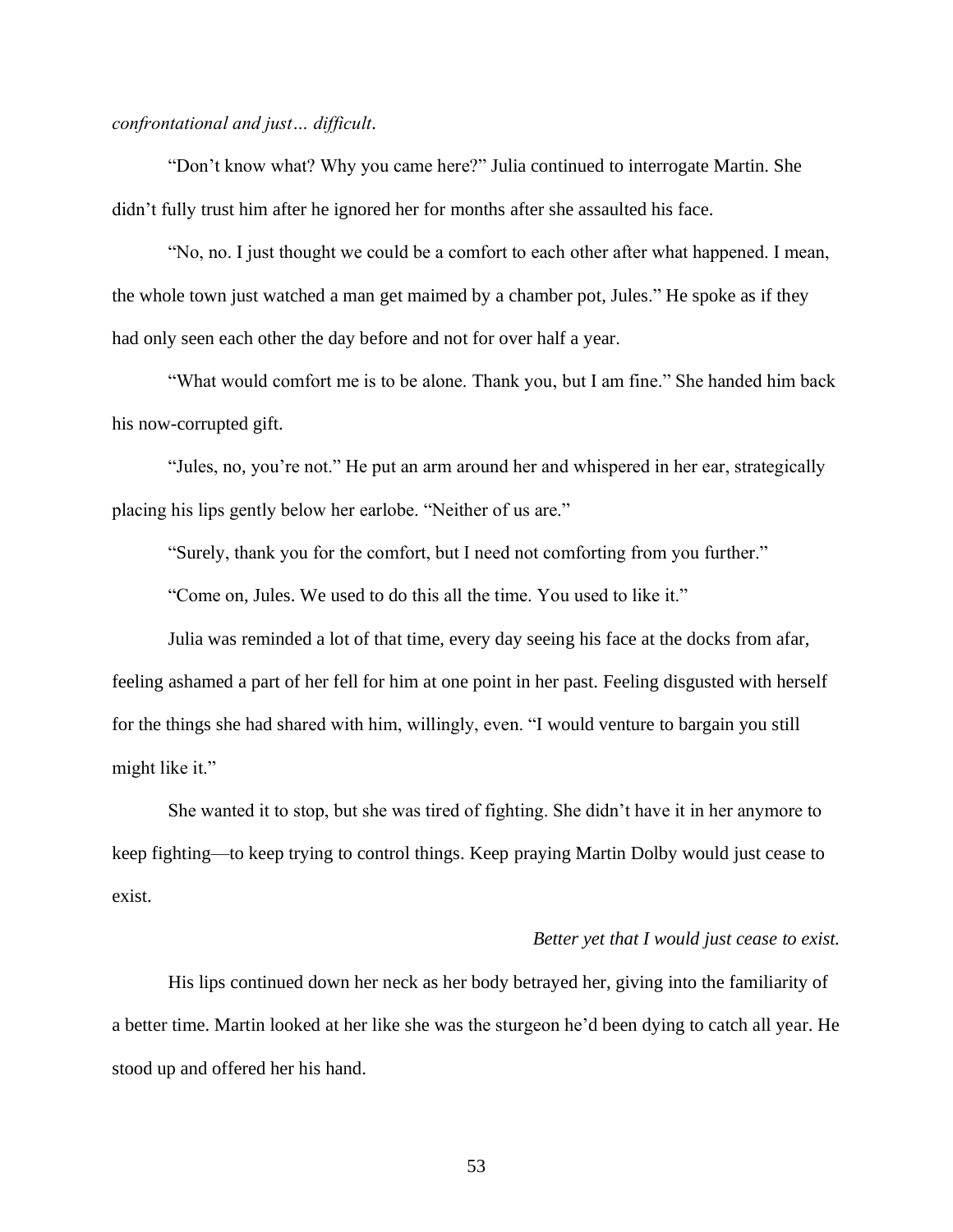"No. No thank you. I should just go home." Julia rose to put on her shoes and felt a firm hand now on her arm.

"Come on, now. You want it just as badly as I do, or else you would pull away. I've missed you so much, Jules. It has been but too long… Come on." Assuming she had agreed, he began to lead her away to the same corner she caught him with Emma.

"Martin.. Please… Not tonight?" She verbally resisted, but her body did nothing to object.

> *You are just going to abandon him? Hasn't a part of you missed him, too? It felt just like before back there, didn't it? At least just for a minute?*

She fell into him, half trying to shove him off her as politely as she could, so as not to make him upset. He smelled strongly of gin, ale, and piss as he pressed himself to her.

"Martin, stop…" Who was she kidding? Some part of her actually felt guilty if she were to deny him. A part of her she couldn't explain.

> *Martin Dolby. Julia Dolby. Ugh... no that is so awful. So so so awful. Get out of here, just shove him off. Just like that chamber pot you dropped? That killed that man? You know that man? That you killed? Thomas, right? Wasn't that his name? And he was Shakespeare's best friend? No, he IS. He will survive. Won't he? No way he is who they say he is…*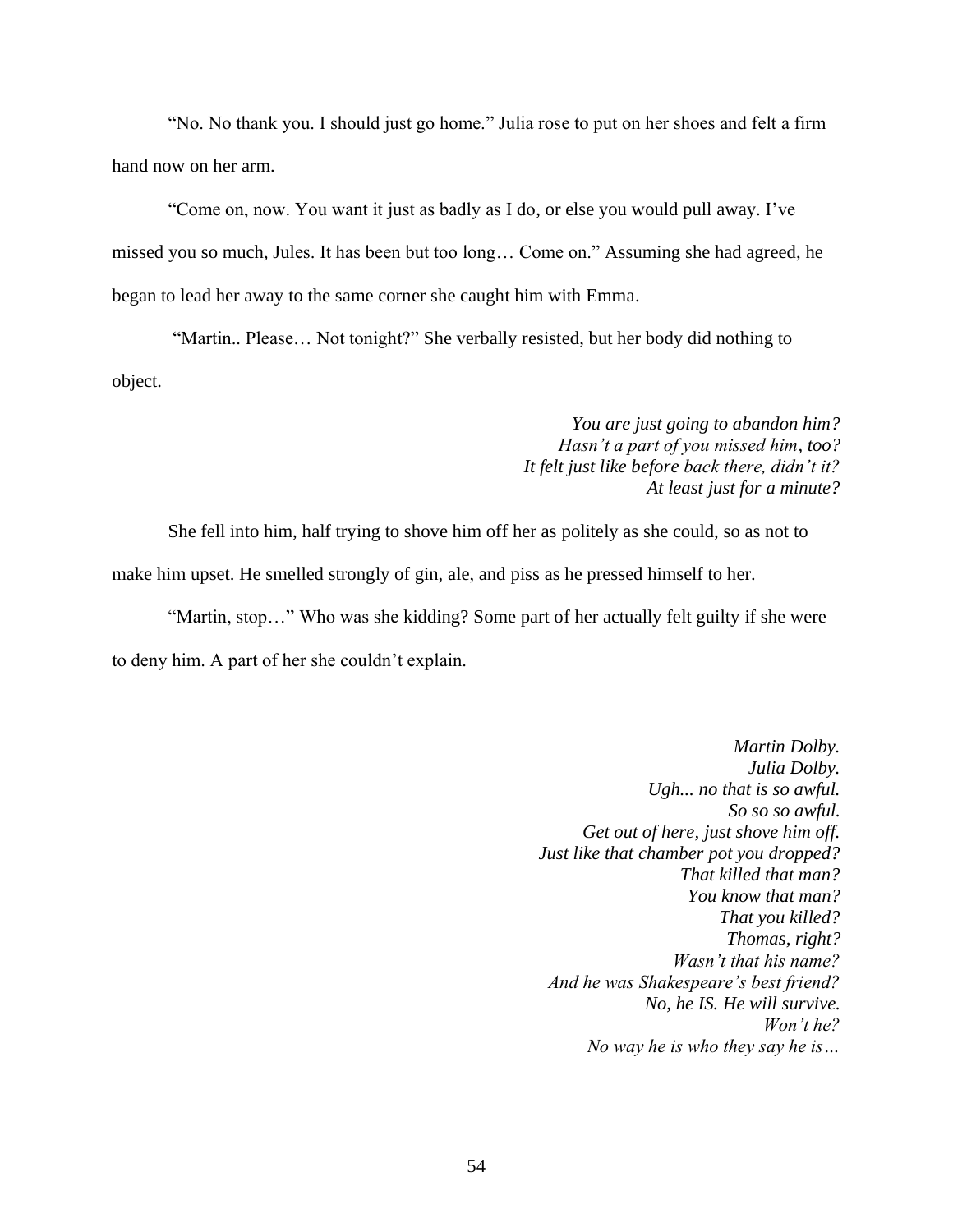She had already re-entered her world of worries to distract her from where Martin Dolby was trying to take her, so much so that she almost didn't notice the stranger who came out of nowhere, whacking Dolby over the head with a loud *thud*—but not as loud as the *thud* a man full of narcissism and poison for blood made when he hit the dock, rendered unconscious. A young man Julia's age she remembered seeing earlier that day accompanying the merchant who needed a boat stood above him holding… was that… a Cumberland sausage..?

## *Good stars!*

"Good stars!" She looked to her hero, and before she could think of anything else, she asked him, "do you think that man was really Shakespeare's best friend?"

"Sorry? Did you just say Shakespeare? Shakespeare's friend? That poor man?"

"Yes, and you are the boy from the market."

"Man… from the market." He became a bit defensive. "You are the girl with the chamber pot." They both looked down at Martin Dolby. "What do you suggest we do with him?"

"Woman… with… the chamber pot." She sighed, knowing her deed would be her permanent mark, doomed to define her.

> *I have to leave this place. I have to get out.*

"We could just leave him there. Not an uncommon state for him to be in. What is your name, then?" Julia asked the man.

"Simon Gibbs, are you… supposed to be alone here?"

"Stop playing knight. These docks are far more dangerous for you as an outsider. You'd be lucky his brother Marcus didn't follow you to rob."

"Not the worst place I have traveled."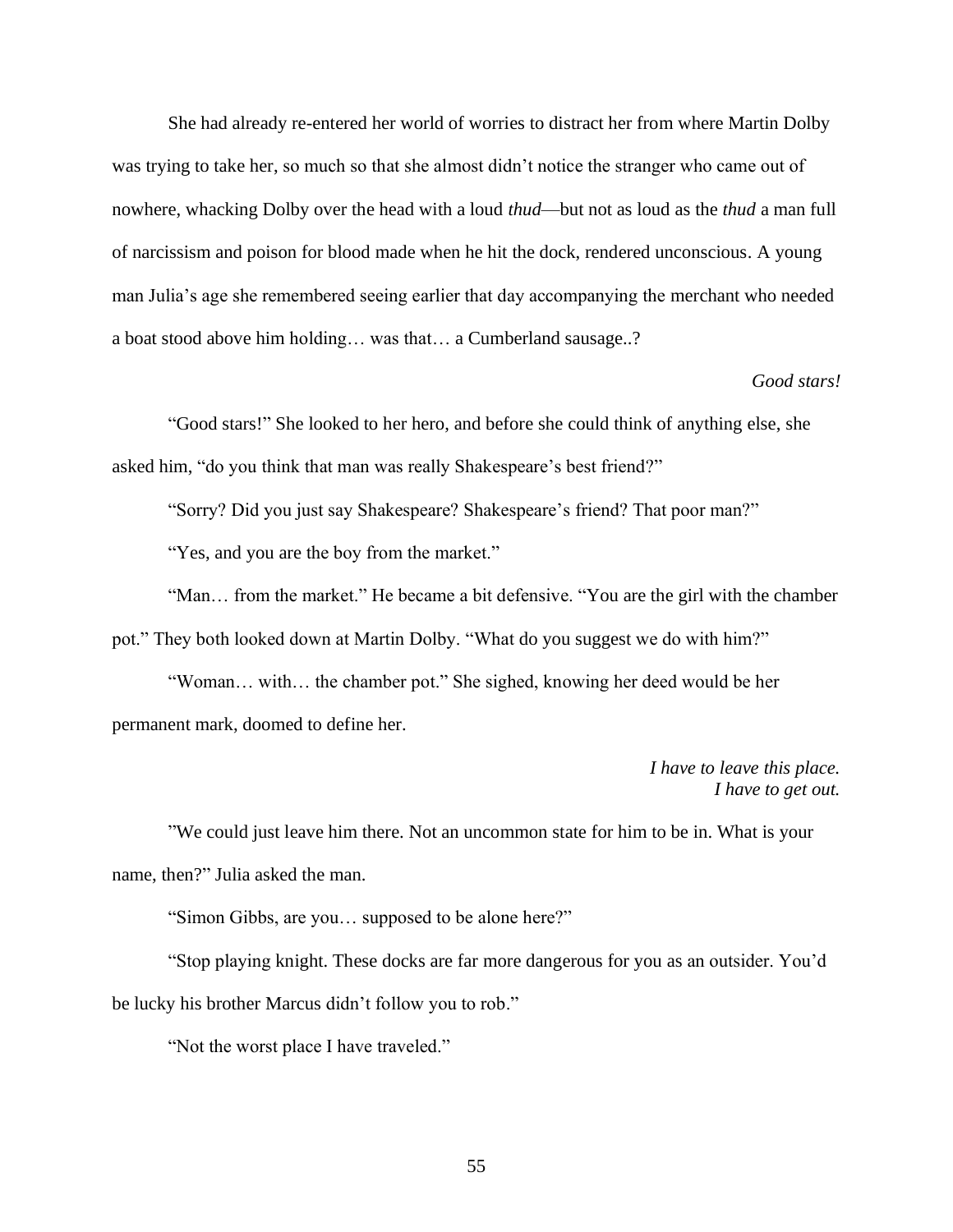Julia admired his optimism. Also, he knew what she had done and was treating her no differently. He wasn't coddling her or trying to protect her. Julia felt safe.

"Then you have yet to stay long enough. Does murder not quite turn your nose?" she tested him.

"I do not believe that to be your fault. Sometimes happenings just… happen. Maybe you were meant to disfigure that poor man." Simon chuckled at himself, catching himself so as not to upset Julia.

Julia chuckled back. "It is quite comical… Almost Shakespearean, in a way. Except everyone usually dies. Are you here to finally kill me, freeing me of this existence?"

"No, I am in dire need of a boat." Simon did nothing to acknowledge her dark joke. Martin Dolby twitched in his unconscious state at their feet. They looked upon him a moment to see what he would do.

"Where are you off to?" Julia questioned.

"Supposed to be London, but if we cannot procure a large enough vessel to rent, our goods will rot before and be worth pocket change in the city."

#### *The city.*

Julia ached for the city. Right now, she ached for anywhere else.

"What if I told you I had a boat bigger than Culpepper's?"

"You would be doing me a favor. I would be indebted to you." Yes. This was it. This was Julia's chance. Now was as good a time as any.

*She is a very pretty girl*, Simon thought. Maybe they could chat more when he returned from London.

"You just have to take me with you?"